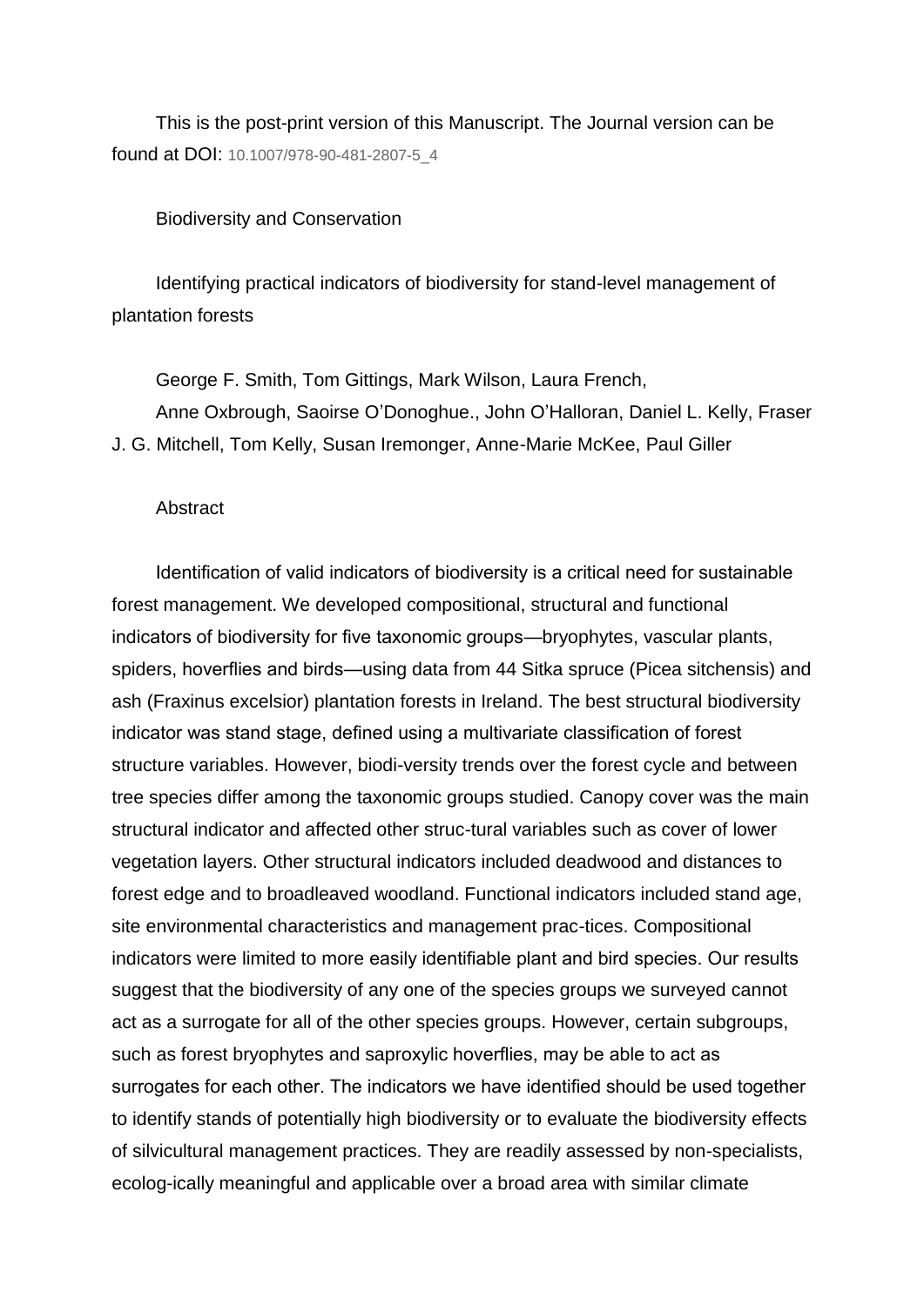conditions and silvicultural systems. The approach we have used to develop biodiversity indicators, including stand structural types, is widely relevant and can enhance sustainable forest management of plantations.

Keywords: Biodiversity; Forest management; Indicator; Plantation; Species richness; Stand structure; Sustainable forest management

#### Introduction

Comprehensive biodiversity inventories of natural forests are virtually impossible to undertake because of the time and effort involved (Lawton et al. 1998). Similarly, the resources necessary to complete biodiversity inventories of plantation forests are not usually available, despite the often simplified nature of plantation ecosystems. Therefore, biodiversity assessment and management in plantation forests must rely on the use of biodiversity indicators (Lindenmayer 1999; Noss 1999; Lindenmayer et al. 2000; Larsson 2001). Despite the clear need, however, most indicators that have been published or exist in the 'grey' literature are the product of conventional wisdom and lack scientific vali-dation (Noss 1999; Lindenmayer et al. 2006).

In order for indicators to be practical for sustainable forest management, it is important that they are repeatable, cost-effective, ecologically meaningful and easy to assess, par-ticularly by forest managers or other non-ecologists (Ferris and Humphrey 1999). Indicators can be used by forest managers to assess the effect of site management on biodiversity or to identify sites that potentially are of high biodiversity value, in order to comply with national forest standards (e.g. Forest Service 2000b, c; Forestry Commission 2004) or the requirements of forestry grant schemes (e.g. Forest Service 2000a, 2006).In sites where few indicators are present, management can be reviewed and improved. Forest stands identified as being of potentially high biodiversity can be surveyed and assessed more thoroughly, and management for biodiversity can be prioritised in forest planning and operations. Forest biodiversity indicators can be developed at the regional or landscape scales for use in forest planning, but stand-scale indicators may be the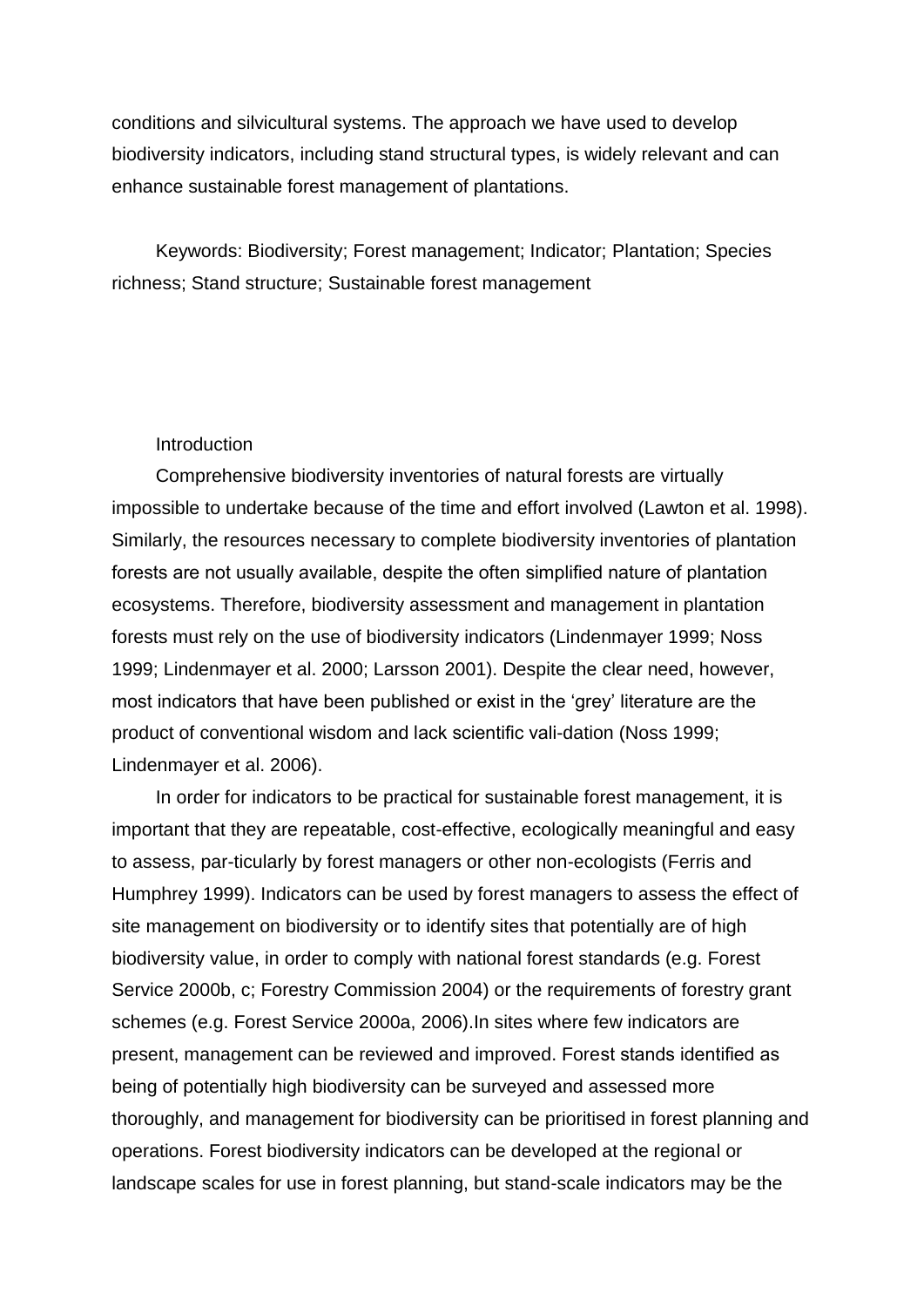most practical, as most management operations are carried out at this level (Simila¨ et al. 2006).

At the level of the forest stand, compositional indicators can be particular species or species groups (Noss 1990). The universality and applicability of surrogacy relationships among species groups—where the diversity of one group reflects diversity in another, unrelated group—are the focus of much recent conservation biology research, with mixed results (e.g. Howard et al. 1998; Vessby et al. 2002; Sætersdal et al. 2003; Anand et al. 2005; Oertli et al. 2005; Williams et al. 2006; Simila $\hat{A}$ " et al. 2006). Important elements of forest structure that may serve as structural indicators include tree size, vertical foliage distribution, horizontal canopy distribution and density and abundance of deadwood (Noss 1990; Spies 1998). Functional indicators can include processes such as productivity, nutrient cycling rates, disturbance regime and management practices (Noss 1990).

Aspects of stand structure have the potential to be particularly useful biodiversity indicators, especially as structure is the product of site environment and management and directly affects biodiversity and ecosystem function (Spies 1998). Comparison of managed forests and old, natural forests has found that managed forests often lack old-growth features, such as large trees, vertical heterogeneity, diverse tree species assemblages and large-diameter dead wood, that may be important for promoting biodiversity (Halpern and Spies 1995; Hodge and Peterken 1998; Humphrey 2005). Accordingly, many studies of forest biodiversity have paid special attention to stand structure (e.g. Pitka nen 1997; Humphrey et al. 1999, 2002; Ferris et al. 2000). However, quanti -• cation of stand structure can be difficult due to its multivariate nature (McElhinny et al. 2005).

In this paper, we develop potential indicators for biodiversity of five groups of plants and animals in plantation forests. These indicators can be used by nonspecialists as tools to assess the effectiveness of current management practices in maintaining forest biodi-versity and/or to identify stands or forests of potentially high biodiversity value. We pay particular attention to stand structure by developing a forest stand structure classification and assessing how changes in stand structure are reflected by changes in biodiversity.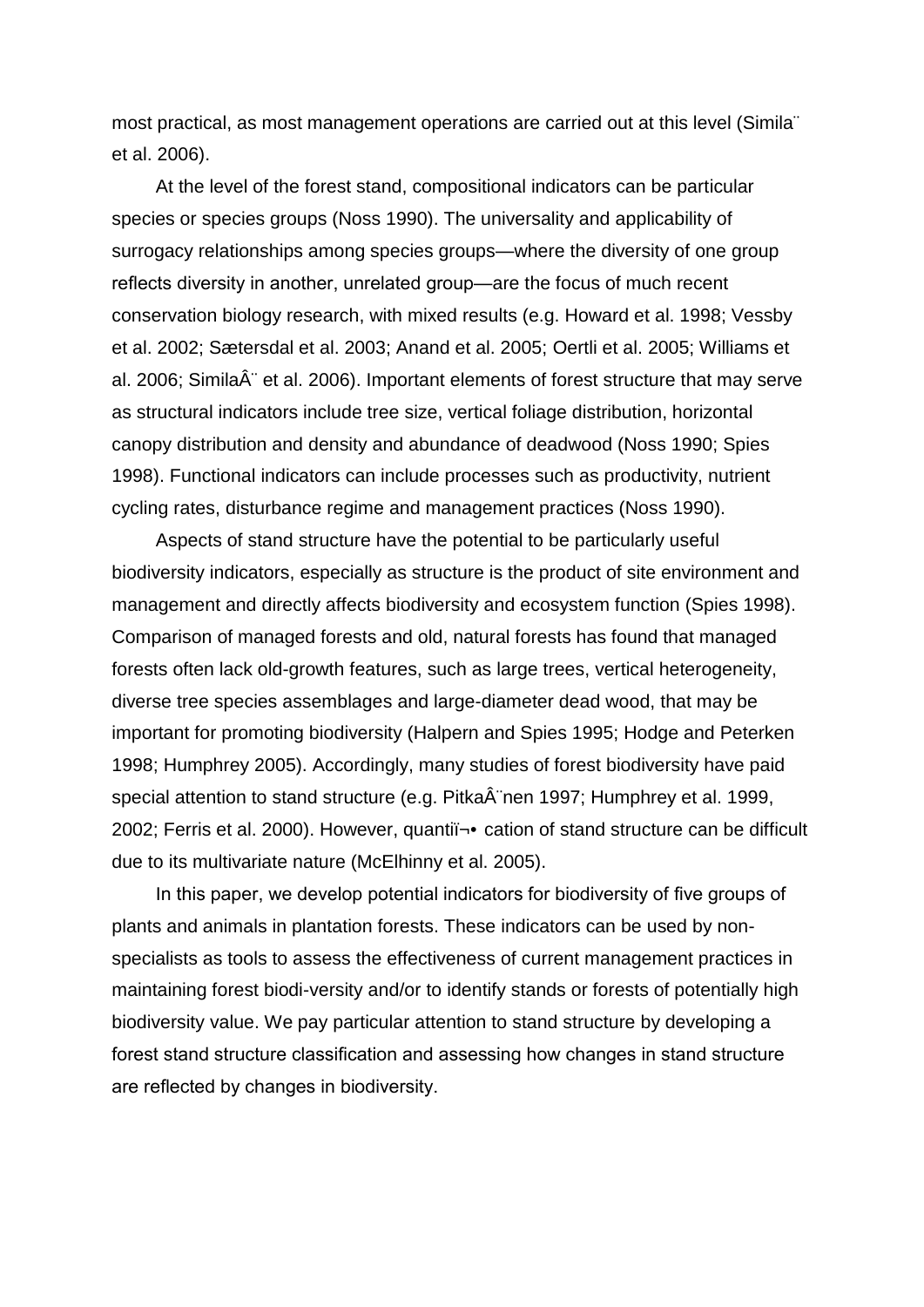#### **Methods**

#### Species Groups

This study was part of a larger research programme on biodiversity in commercial forestry plantations in Ireland (O'Halloran et al. 2004; Smith et al. 2005; Iremonger et al. 2007). We were not able to survey all taxonomic groups present in plantation forests, and thus we focused our efforts on five groups: bryophytes, vascular plants, spiders, hoverflies (Diptera: Syrphidae) and birds. These groups vary in mobility and the scales at which forest envi-ronment and management are likely to affect their diversity. The ecology and taxonomy of these groups are wellknown. Forest understorey vegetation provides food and structural diversity that can be exploited by dependent fauna. Vascular plants in particular are a well-known group in Ireland and have been used as surrogates for total biodiversity in other countries (Ferris and Humphrey 1999; Niemi and McDonald 2004). Bryophytes are an important component of native forest flora, and in oceanic regions attain levels of diversity comparable with higher plants (Kelly 1981, 2005). Spiders represent an intermediate trophic level, and because of their relatively small ranges, they are responsive to changes at the stand and smaller scales (Niemela et al. 1996). Hoverflies are quite mobile and are therefore more sensitive to conditions at larger scales than spiders. They are a diverse group in terms of trophic and habitat requirements and have been used as indicators of disturbance or habitat quality (Sommagio 1999). Birds range over wider areas than members of any of the other taxa, and are therefore affected by environmental variation at the plantation and landscape scales (Pithon et al. 2005). Species assemblages present in the sites surveyed are analysed in more detail in related work (French et al. in press; Oxbrough et al. 2005; Smith et al. 2005; Wilson et al. 2006).

## Study design

The study sites were in 44 plantation forests distributed across the Republic of Ireland (Fig. 1). In 12 sites, ash (Fraxinus excelsior) stands were sampled, and in 20 sites, Sitka spruce (Picea sitchensis) stands were sampled. In the remaining 12 sites, both ash and Sitka spruce stands were present in a non-intimate mix. These two species were chosen as the most commonly planted native broadleaf and the most commonly planted exotic conifer in Ireland. Each forest was in its i¥ rst rotation and was at least 4 ha in area. The forests ranged in age from 5 yr to 81 yr at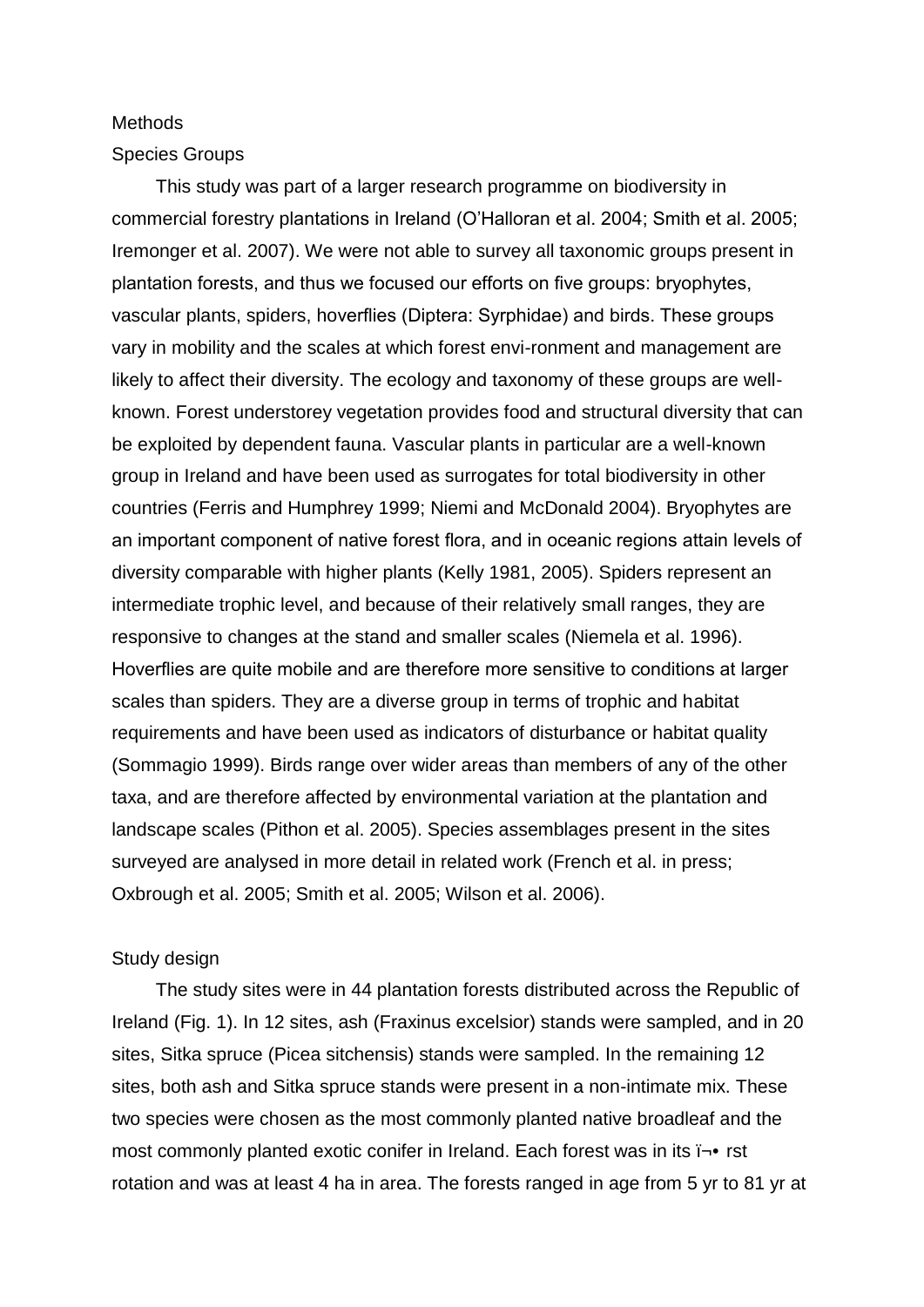the time of surveying. The majority of the study sites are owned by Coillte Teoranta, the semi-state forestry company, and only a few of the youngest forests were privately owned. Sites were surveyed in 2001 and 2002.

We employed a chronosequence approach where we sampled different sites at different stages of maturity. We selected age classes that would represent the major structural changes that take place over the course of a commercial rotation:

- 5 years: prior to canopy closure (4 pure spruce, 4 pure ash and 4 spruce/ash mix sites)
- 8-15 years: canopy closure phase (4 pure spruce, 4 pure ash and 4 spruce/ash mix sites)
- 20–30 years: mid-rotation, beginning of thinning operations (4 pure spruce sites)
- 35-50 years: approaching commercial maturity of Sitka spruce (8 pure spruce and 4 spruce/ash mix sites)
- 50–81 years: approaching commercial maturity of ash (4 pure ash sites)

To reduce confounding variation among age classes due solely to site environmental factors, study sites were clustered geographically, with each cluster including sites across the range of age 9 species combinations. It was not possible to match pure ash sites, as few such sites existed that met our forest size site selection criterion. Because of logistical difi¥ culties largely caused by an outbreak of foot-and-mouth disease in 2001, and also because of loss of invertebrate traps to disturbance, it was not possible to sample every site for all taxonomic groups. We indicate sample size or degrees of freedom for all statistical tests performed.

## Field work

Bryophytes and vascular plants were surveyed in three representative 100 m2 plots at least 50 m apart at each site. Percent cover of each species was estimated to the nearest 5%. Forest structure was also assessed in these plots. Top height of the dominant trees and average spacing between trees was measured. Diameter at breast height (dbh, measured at 1.3 m) was measured for all trees in the plot, or for a random subsample of 10 trees in dense stands 15 yrs old or less. The percentage cover of the forest canopy was estimated by eye by two and usually three researchers jointly to reduce variation in estimates. Height, canopy cover, spacing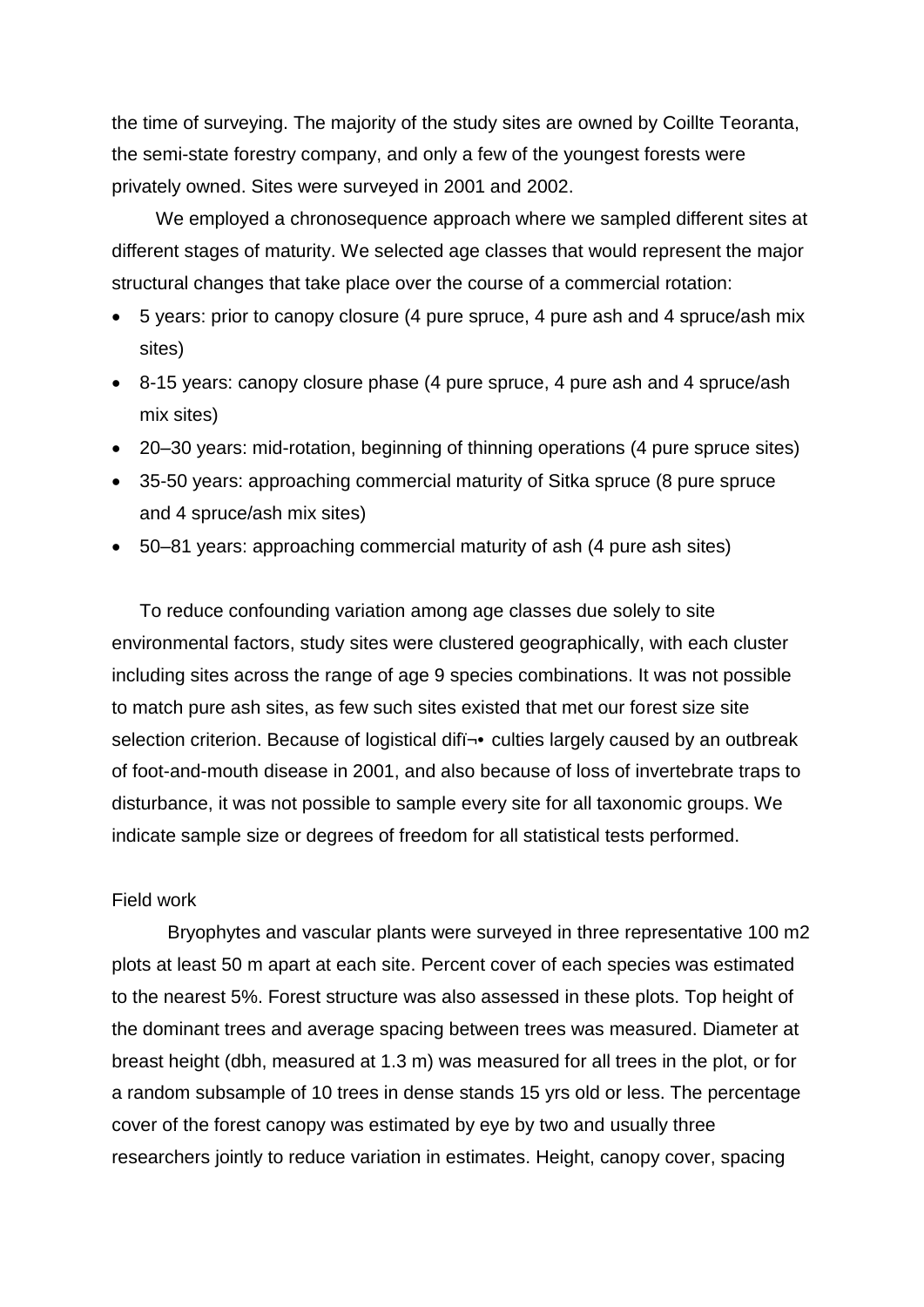and mean dbh for each plot were then averaged to produce means for each site. Volume of coarse woody debris (CWD) [ 7 cm diameter was measured in each plot.

Spiders were sampled using pitfall traps (Curtis 1980) arranged in 16 m2 plots estab-lished at least 50 m apart. Where possible, spider plots were adjacent to vegetation plots. Five pitfall traps were established in each plot, and i¥ ve plots were established in each monoculture site. In mix sites, ﬕ ve plots were sampled in the spruce component and two in the smaller ash component. Pitfall traps were run for nine weeks and emptied and changed every third week. Cover of litter, bare soil and vegetation in three layers (\10 cm,  $[10\text{a}€"50 \text{ cm}$  and  $[50\text{a}€"200 \text{ cm}]$  were estimated in each plot using the Braun-Blanquet scale (Mueller-Dombois and Ellenberg 1974).

Hoveri¬, ies were sampled using two Malaise traps (Southwood 2000) in each mono-culture site and the spruce component of mix sites, and one Malaise trap in the ash component of mix sites. Traps were located in canopy gaps rather than under a closed canopy to increase their effectiveness. Traps were located at least 100 m from each other and were run for a minimum of six weeks. The presence of wet microhabitat features, such as streams and inushes, within 100 m of each trap was recorded. Frequency of standing and fallen CWD in the vicinity of each trap was recorded in four 10 9 100 m transects radiating from the trap towards the four cardinal compass points.

Birds were surveyed using 4–9 point counts (Bibby et al. 1992) per site, depending on the size and structural variation of the site. Points were located at least 100 m from each other, and their location was marked using a GPS. Point counts were conducted for 10 minutes, during which birds more than 50 m away were recorded and the positions of birds within 50 m were estimated. The distance of each sampling point to the nearest forest edge was determined using ArcView GIS. Canopy height (m) and the cover (nearest 5%) of three vegetation layers—canopy, shrub (woody plants 0.5–2 m tall, excluding young planted trees) and ﬕ eld/ground layer (non-woody vascular plants and bryophytes) $\hat{a} \in \mathbb{R}^n$  were recorded within 30 m of each point.

Soil samples were collected in each 100 m2 vegetation plot; subsamples were taken from the four corners and then bulked. The pH of field-moist soils was measured using a pH meter with a glass electrode on a soil:distilled water (1:2) suspension. The soils were then air-dried and sieved prior to further chemical and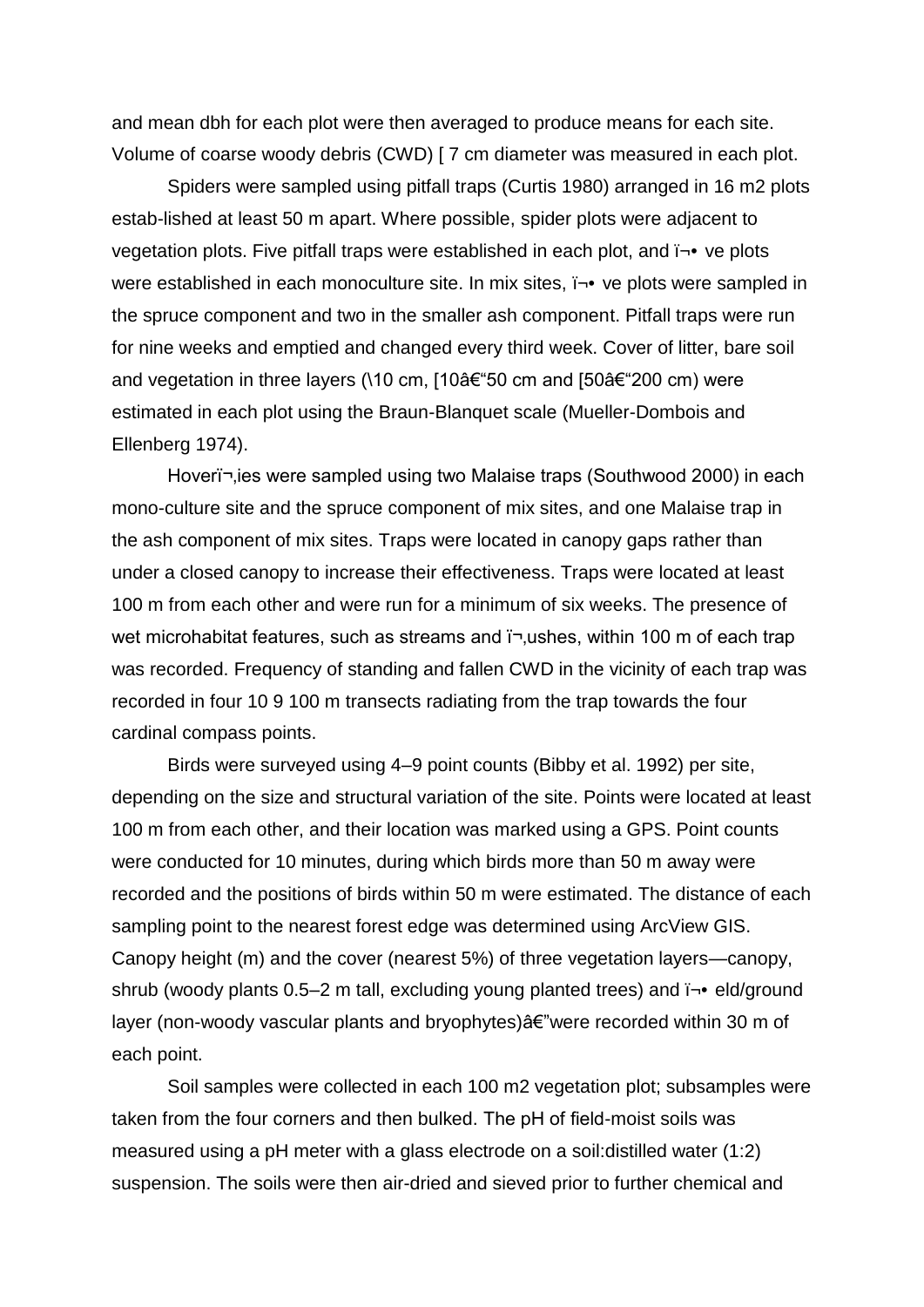physical analyses. Available P was extracted using Morgan's reagent and quantified by a colorimetric method using a spec-trophotometer (Allen et al. 1986). Further environmental data, such as elevation, were collected at the sampling unit or site level, as appropriate. Distance from the site to the nearest old woodland and the area of old woodland within 1 km were determined using 1:10,560 Ordnance Survey maps published from 1900 to 1915. Management information was obtained from the Coillte inventory and forest managers.

For further details on survey methodology, see French et al. (in press) for vegetation, Oxbrough et al. (2005) for spiders, Wilson et al. (2006) for birds and Smith et al. (2005) for all taxonomic groups, environmental and management data and overall study design. Nomenclature follows Smith (2004) for mosses, Stace (1997) for vascular plants and Beaman (1994) for birds.

#### Data analysis

## Structural types

Preliminary analyses of stand structural variables, such as canopy cover and tree size, showed high variability within a given age class. Forest age is only one of many factors that affect stand structure. Other factors include environmental parameters, such as climate and soil fertility, and management factors, such as thinning regime. Although stand age per se can influence biodiversity, particularly through the operation of dispersal and coloni-sation mechanisms, changes in stand structure in plantation forestry may have a stronger affect on biodiversity through modification of the below-canopy environment. Accord-ingly, many studies of forest biodiversity focus on stand structure rather than stand age (e.g. Pitka¨nen 1997; Humphrey et al. 1999, 2002; Ferris et al. 2000).

To improve our investigations of biodiversity and structural changes over the forest cycle, we developed a small number of stand structural types to summarise the structural characteristics of our study sites. Separate analyses of forest structure were conducted for each tree species (ash or Sitka spruce) using data from the vegetation plots. PCA ordination using covariance matrices was conducted on site means of canopy cover, tree height, dbh and spacing. Percent variation explained by individual axes was calculated by dividing the eigenvalue of each axis by the sum of all eigenvalues. Sites were assigned to structural stages using Ward $\hat{a} \in \mathbb{N}$ s hierarchical clustering (Legendre and Legendre 1998). All variables were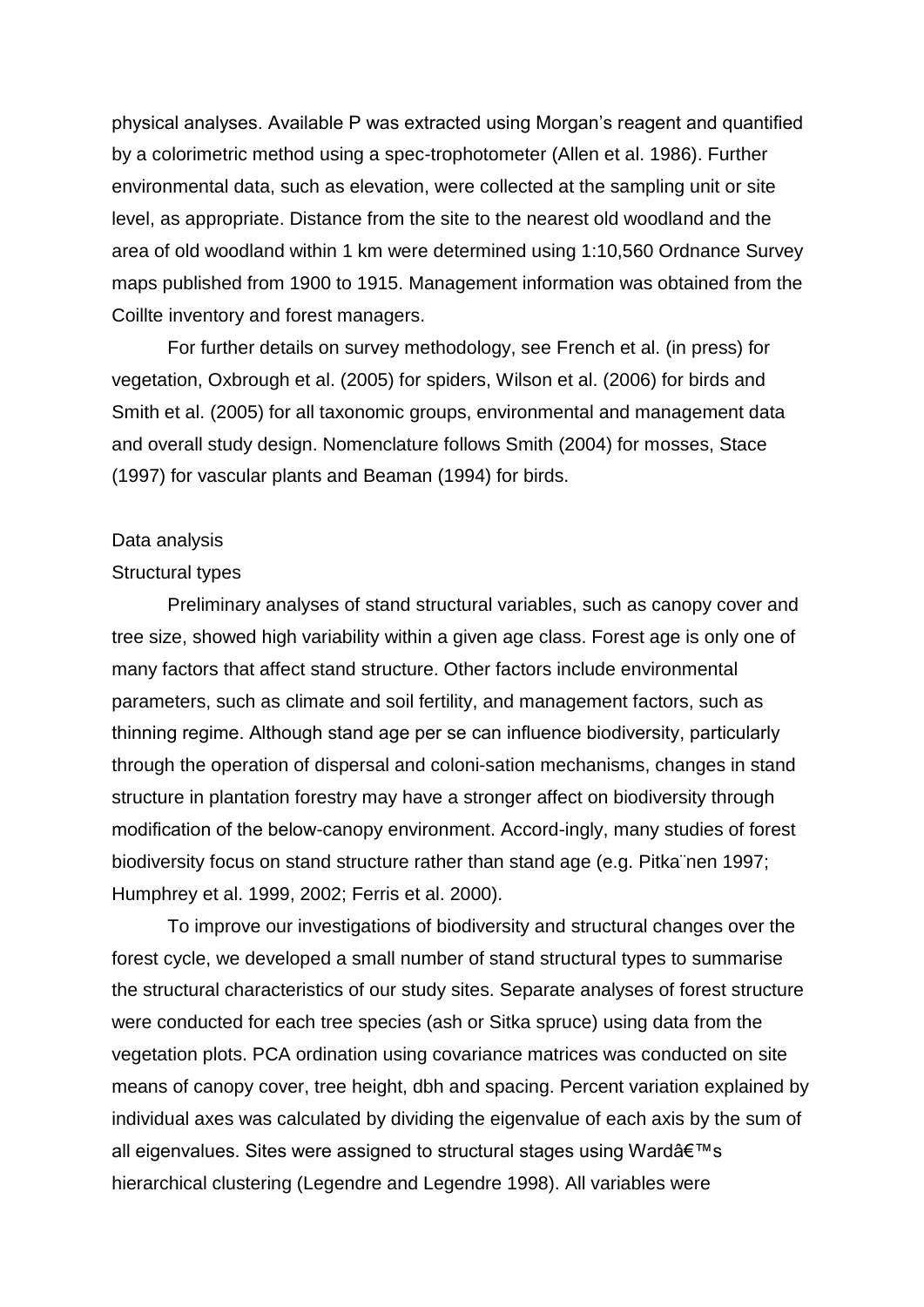transformed to a 0 $\hat{a}\in$  1 scale by ranging (Sneath and Sokal 1973) prior to analysis to place them on equivalent scales. Ordinations were performed using PC-Ord (McCune and Mefford 1997).

## Measuring biodiversity

Species richness of each of the taxonomic groups was calculated at the sample unit and site levels. We focus on species richness as our primary measure of biodiversity, as this is the most basic and universal method (Gaston 1996; Magurran 2004). However, total species richness does not indicate whether the species involved are of conservation significance and will also underestimate the conservation value of important but naturally species-poor habitats. To address this issue, we have analysed species richness of various subgroups: species characteristic of forest in Ireland (calculated separately for bryophytes, vascular plants, spiders, hoverflies and birds); hoverflies dependent on deadwood (saproxylic species), wet substrates, ground debris or semi-natural habitats (anthropophobic species: Speight and Castella 2001); and ground-nesting and cavity-nesting birds. Species characteristic of native woodland in Ireland will be referred to as 'forest species', although they may not be typical forest species elsewhere. Plantation forests may have an important role in providing habitat for forest species in regions where semi-natural forests are rare, as is the case in Ireland where less than 1% of the island is occupied by semi-natural forest (Cross 1998).

Species assemblages were identi -• ed using non-metric multidimensional scaling ordina-tion (NMS) and  $i$ -exible-beta clustering (Legendre and Legendre 1998). The results of these analyses will be briefly referred to, but space precludes a complete presentation of the analysis and results. For further details, see French et al. (in press) for vegetation, Oxbrough et al. (2005) for spiders, Wilson et al. (2006) for birds and Smith et al. (2005) for all taxonomic groups. Indicator species of vegetation cluster groups were identiï→• ed using indicator species analysis (Dufre $E$ †ne and Legendre 1997). The method assesses the constancy and  $\overline{I}$  delity of species to deï-• ned assemblages and produces an indicator value score (IndVal) ranging from 0 to 100 which can be validated using Monte Carlo tests. Ordinations and indicator species analysis were performed using PC-Ord (McCune and Mefford 1997).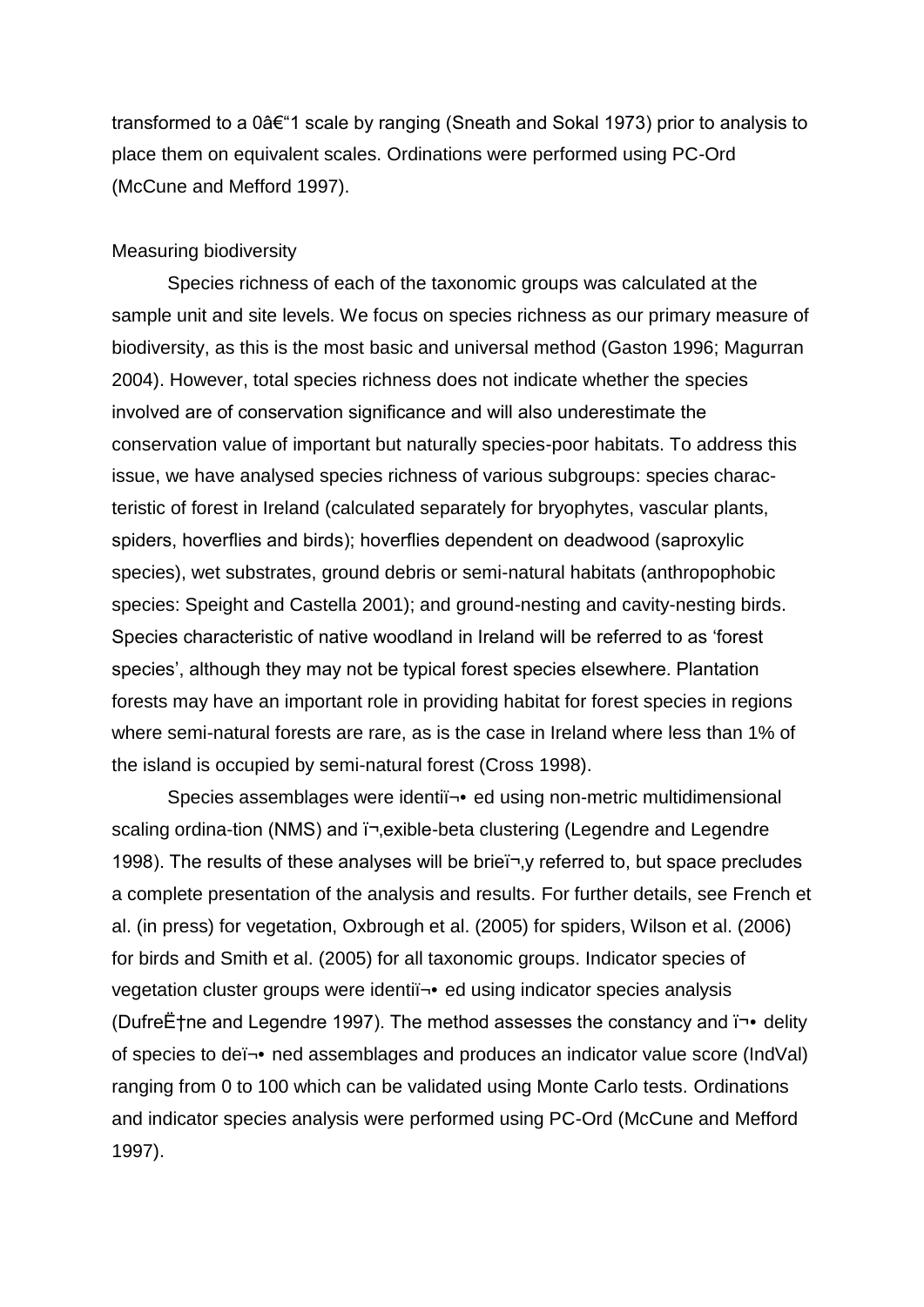#### **Indicators**

Changes in species richness over forest structural stages were compared for the five tax-onomic groups and the five forest species subgroups. Relationships between potential indicators and species richness were analysed using ANOVA/ttests for categorical vari-ables and correlation (Pearson's r) for continuous variables. Prior to analysis, variables were inspected for conformity to assumptions of parametric statistics and transformed where necessary. In some cases, transformation was inadequate, and Kruskal–Wallis tests or Spearman's rank correlation as appropriate were used instead (Sokal and Rohlf 1995). Correlations among predictive variables were also investigated. As distance to semi-natural woodland and area of woodland within 1 km were negatively correlated with forest age, partial correlations between species richness and woodland variables were performed to control for the effects of forest age. Differences in species richness between ash and spruce stands were tested using nested ANOVAs, with stand structural stage as the nested factor, to partition variation due to structural stage and not tree species. These analyses were performed using SPSS (2001).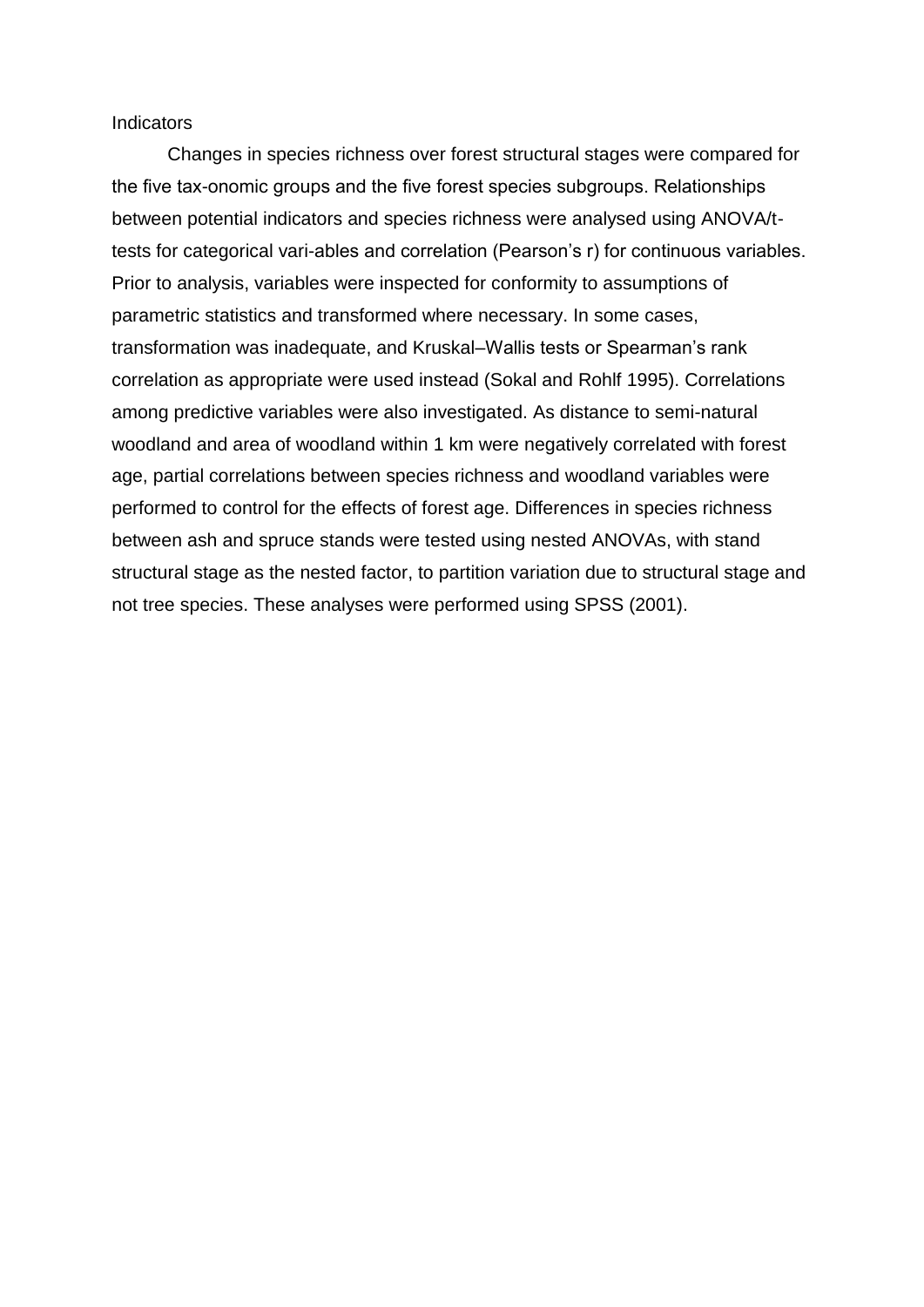#### Results

#### Stand structural types – *Sitka spruce*

The PCA ordination (Fig. 2) shows that the sites form a continuum of changing stand structure over the plantation cycle. Axis 1 explains 73% of the variance in the structural variables and mainly represents increasing height and dbh from left to right (Fig. 2, Table 1). Axis 2 explains 21% of the variation in the data and is most closely associated with increasing canopy cover (Fig. 2, Table 1). Spacing contributes similarly to both axes, with spacing increasing on Axis 1 and decreasing on Axis 2. Several structural variables were highly correlated with each other and with stand age (Table 2). The lowest corre-lations were generally with canopy cover, which has a hump-shaped relationship with tree height, dbh and age.

Defining five stand stages appeared to provide the best compromise between parsimony and adequate description. Means of structural variables at each stage are shown in Table 3. In the four-cluster solution, there was considerable variation in canopy cover and tree height in amalgamated group III/IV. There was substantial overlap in the age ranges of the oldest three structural stages (Table 3).

#### Stand structural types – *Ash*

When the four structural variables were analysed for the ash sites, the resulting clusters joined sites that varied widely in tree size and separated others largely on the basis of spacing. Analyses were then performed using only canopy cover, tree height and dbh. This simplified classification was better at forming coherent groupings of larger-tree sites and also clusters of smaller-tree sites.

The PCA ordination of the ash sites does not show as simple a structural pattern as was found for the Sitka spruce sites (Fig. 3). Axis 1 explains 86.9% of the variation in the three structural variables and is positively associated with all structural variables (Table 1). Axis 2 explains 11.4% of the variation in the data; it is positively associated with canopy cover and negatively associated with tree size. As with Sitka spruce stands, the strongest cor-relations were among tree height, dbh and stand age (Table 4). As these three variables increase, canopy cover increases asymptotically.

In the six-cluster solution and in the ordination diagram (Fig. 3), KILA was separated as an outlier. It was a 45 yr old stand that did not fit well into the stand types with similar canopy cover or tree size (Table 5). The six-cluster solution was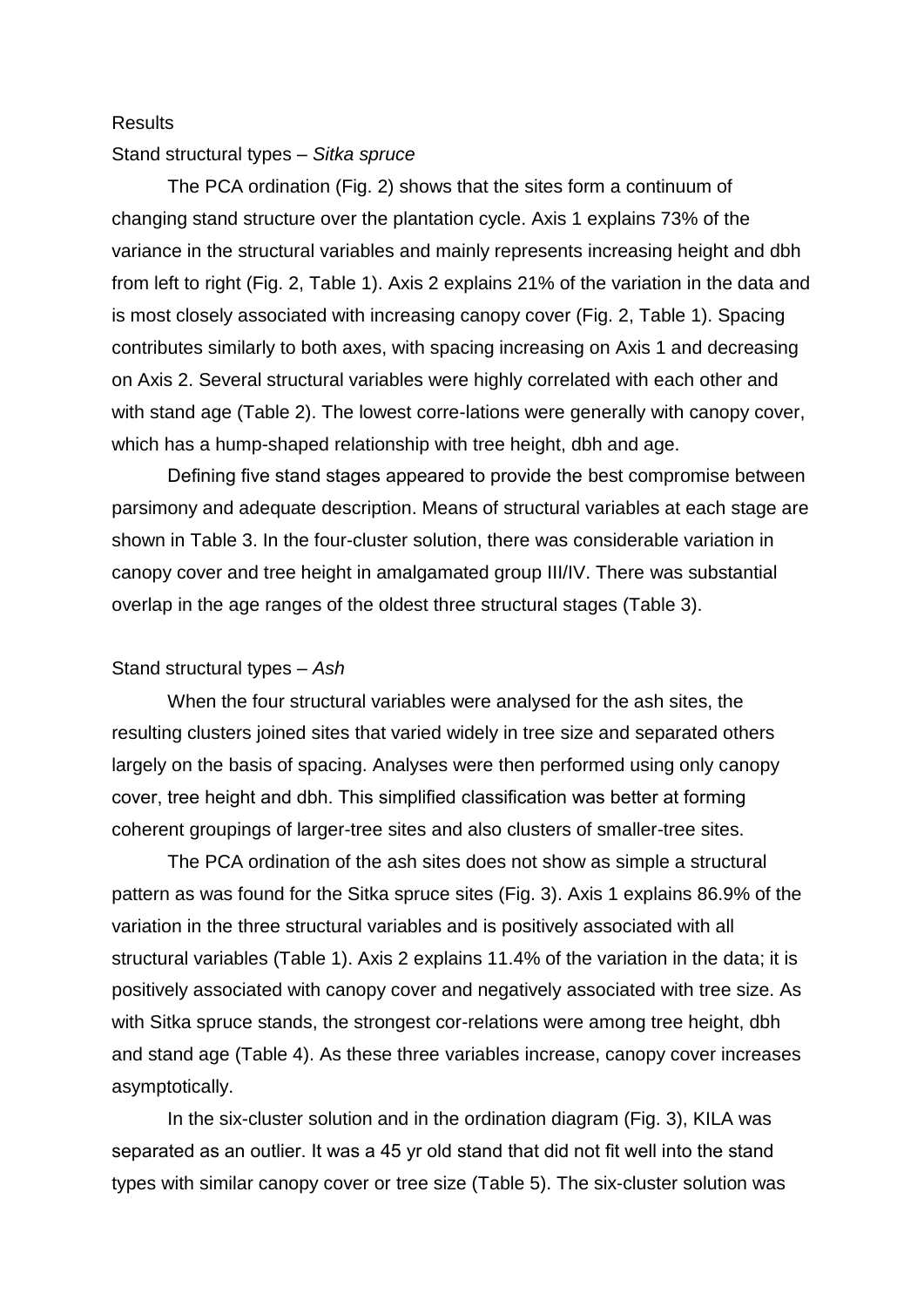therefore accepted as defining the stand stages, and KILA was excluded from the stand type classification. Mean stand ages in ash Stages I and II and Stages IV and V were quite similar (Table 5).

## **Indicators**

Table 6 summarises the signi $\rightarrow$  cant relationships between species richness of taxonomic groups and subgroups and structural, compositional and functional variables. See Smith et al. (2005) for further details.

## *Structural*

Species richness varied among structural stages, but there were differences among taxo-nomic groups in trends across the forest cycle. For example, vascular plant and to a lesser extent spider species richness trends mirrored changes in Sitka spruce canopy cover, whereas bryophyte species richness increased and hoverfly species richness decreased as spruce forests matured (Fig. 4a). Similar patterns were observed in ash forests, most notably an increase in bryophyte species richness, a decrease in hoverfly species richness and a decline in vascular plant species richness corresponding with an increase in canopy cover (Fig. 4b). There were also differences in resolution among different species groups in biodiversity trends among structural stages. The trends of hoverflies and birds were more coarse than that of vascular plants (Fig. 4a; Wilson et al. 2006). Richness of forest species in all taxonomic groups increased with forest maturity in Sitka spruce and ash forests, but again there were differences in scale of response (Fig. 4c, d).

Although birds are shown in Fig. 4 for comparison with other species groups, pre-liminary analyses found that birds were not as sensitive to changes in forest structure or tree species recorded at the stand scale. Therefore, a separate stand type classification was performed using the structural data from the bird point counts of ash and Sitka spruce forests combined. This resulted in three bird habitat subgroups, Younger, Intermediate and Older (Wilson et al. 2006), corresponding to structural Stages I–II, Stages II–III and Stages III–V, respectively. Indicators for bird diversity were developed in the context of this simplified structural classification.

The importance of canopy cover, particularly in spruce forests, is emphasised by the negative relationship between vascular plant species richness and canopy cover in forests beyond the initial, pre-thicket structural stage (Fig. 5). Canopy cover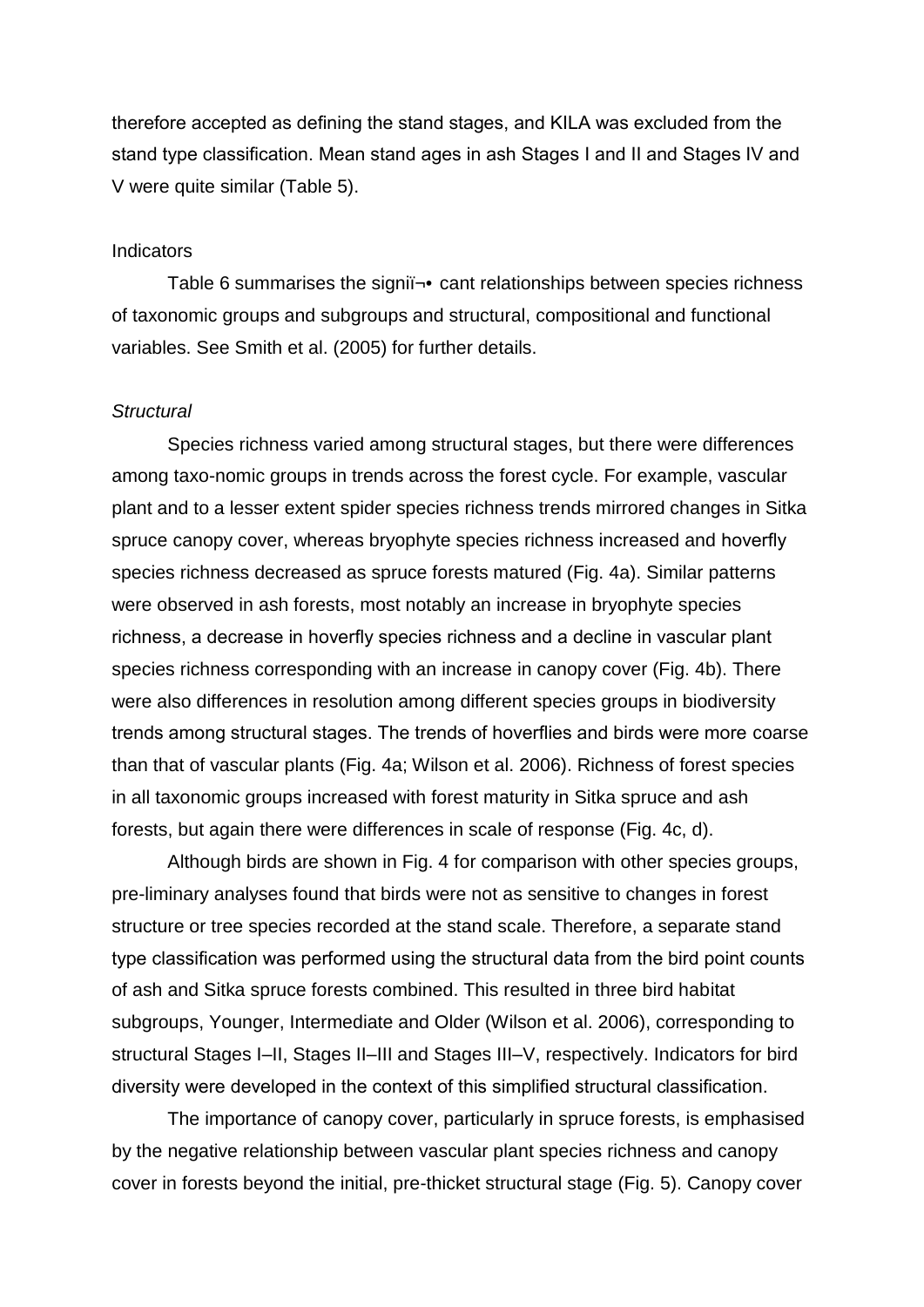in turn influenced the amount of vegetation cover in the lower strata. Canopy cover in more mature (i.e. Stages II–V) Sitka spruce vegetation plots was negatively correlated with cover of other structural layers, such as graminoids (Spearman rho =- 0.44,  $P = 0.0003$ ) and forbs (Spearman rho =-0.38,  $P = 0.002$ ) and positively correlated with cover of conifer litter (Spearman rho = 0.80, P B 0.0001). Cover in several structural layers was associated with species richness of plant and animal groups or subgroups. In Older ash and spruce forests, the species richness of generalist birds was positively associated with shrub cover ( $r = 0.61$ ,  $n = 19$ ,  $P =$ 0.006). Similarly, species richness of spider assemblages typical of more open ash and spruce forests was positively correlated with cover of field layer vegetation (\50 cm tall) (young spruce/ash group:  $r = 0.45$ ,  $n = 20$ ,  $P = 0.05$ ; young ash group:  $r =$ 0.40,  $n = 34$ ,  $P = 0.02$ ; open spruce group:  $r = 0.26$ ,  $n = 44$ ,  $P = 0.09$ ). In contrast, forest spiders in the open spruce assemblage were negatively correlated with field layer cover ( $r = -0.48$ ,  $n = 44$ , P B 0.001) and positively correlated with conifer litter cover ( $r = 0.46$ ,  $n = 44$ ,  $P = 0.002$ ).

Bryophyte species richness was positively associated with volume of CWD in Stage II $\hat{\alpha} \in V$  ash and spruce plots (r = 0.27, n = 105, P = 0.003, 1-tailed). When restricted to spruce forests only, the relationship was stronger ( $r = 0.42$ ,  $n = 68$ ,  $P =$ 0.0002, 1-tailed). Forest bryophytes were also positively associated with CWD volume in Stage II $\hat{a} \in V$  ash and spruce plots (r = 0.35, n = 105, P = 0.0001, 1-tailed). The species richness of saproxylic hover  $\bar{\mathbf{r}}$  ies was positively correlated with frequency of standing CWD ( $r = 0.62$ ,  $n = 20$ ,  $P = 0.002$ , 1-tailed) and fallen CWD ( $r = 0.62$ )  $= 0.57$ , n = 20, P = 0.004, 1-tailed) in spruce forests older than 20 years.

Structural features at the landscape scale were also associated with species richness of some taxonomic groups. In Older ash and spruce forests, distance to the forest edge was negatively correlated with species richness of birds ( $r = -0.72$ ,  $n = 19$ ,  $P = 0.001$ ). Species richness of forest vascular plants in Stage II–V ash and spruce forests was neg-atively correlated with distance to native woodland ( $r = -0.75$ ,  $n = 30$ , P B 0.001) and positively correlated with area of native woodland within 1 km ( $r =$ 0.75, n = 30, P B 0.001) (both are partial correlations controlling for variation due to forest age).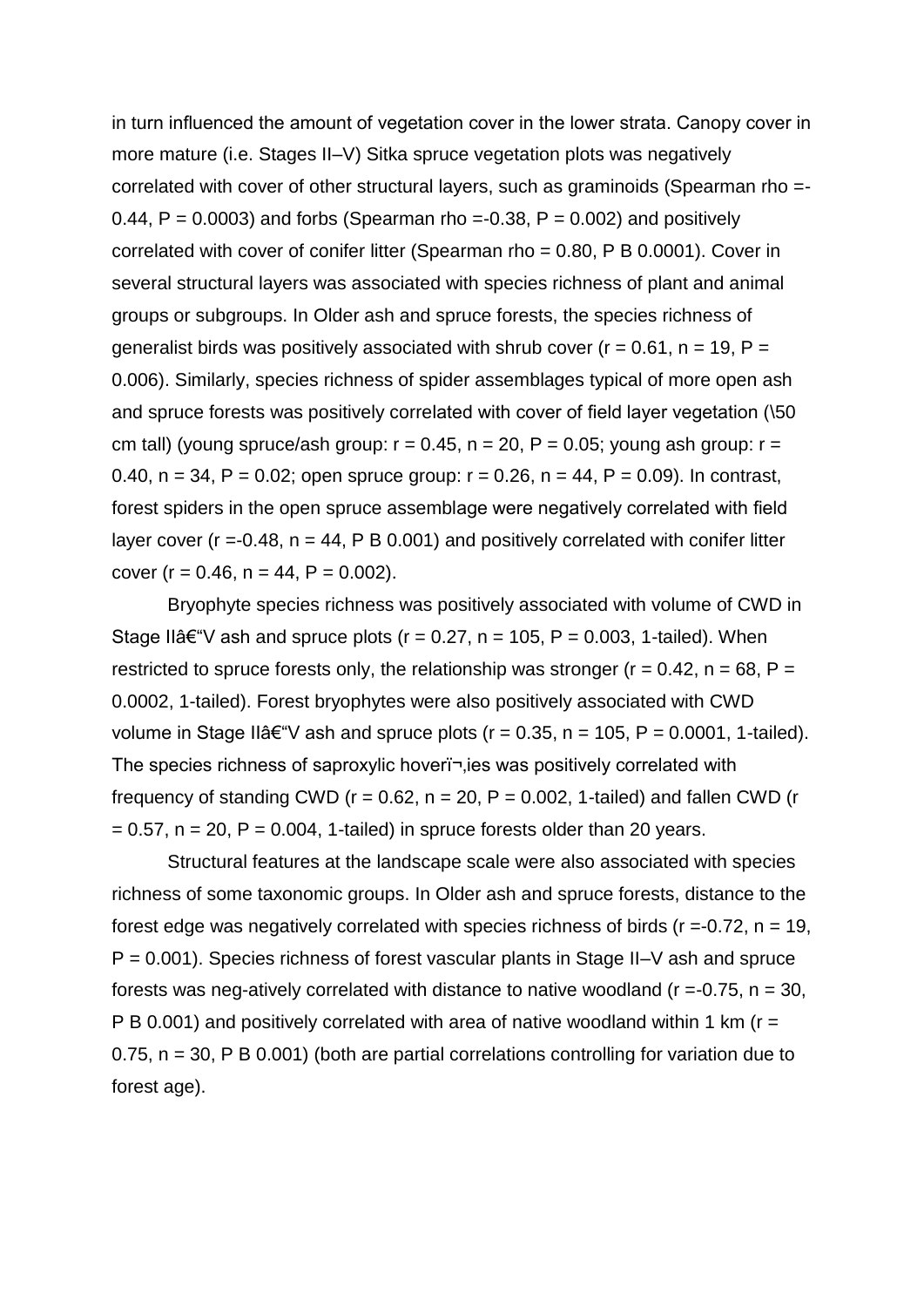#### *Compositional*

Differences in species richness between Sitka spruce and ash stands, when variation due to structure is removed from the analysis, varied by taxonomic group. Vegetation plots in Sitka spruce stands supported a significantly higher number of bryophyte species (9.3  $\pm$  0.6 se) than in ash stands (5.9  $\pm$  0.5 se) (F1,152 = 18.9, P \ 0.001). In contrast, ash stands supported significantly more vascular plant species  $(19.0 \pm 0.9 \text{ se})$  than Sitka spruce stands  $(13.0 \pm 1.0 \text{ se})$  (F1,152 = 17.97, P \ 0.001). When both plant groups are combined, differences in species richness are not significant (F1,152 = 1.95, P = 0.17). There were also no differences in mean hoverfly species richness between ash (12.5  $\pm$  1.2) and Sitka spruce (11.5  $\pm$  0.7)  $(F1,55 = 0.05, P = 0.82)$ . Species richness of saproxylic hoverflies, however, was significantly higher in ash compared to Sitka spruce:  $2.1 \pm 0.3$  se in ash and  $1.6 \pm 1.6$ 0.3 se in Sitka spruce (F1,55 = 11.0,  $P = 0.002$ ). Spider species richness was higher in Sitka spruce stands (16.4  $\pm$  0.4 se) than in ash (14.4  $\pm$  0.8 se)(F1,170 = 13.2, P \ 0.001). There were no significant differences in bird species richness between tree species in any of the three bird habitat subgroups.

Over the three bird habitat subgroups, the strongest positive correlations between bird species richness and the abundance of particular bird species were with abundances of Dunnock (Prunella modularis)( $r= 0.55$ , P \ 0.001), Wren (Troglodytes troglodytes)( $r = 0.49$ , P \ 0.001) and Blackbird (Turdus merula)( $r = 0.47$ ,  $P = 0.001$ ). Abundances of Goldcrest (Regulus regulus) were negatively correlated with bird species richness ( $r = -0.30$ ,  $P = 0.048$ ). When considering Older forests only, ten bird species were signiﬕ cantly correlated with total bird species richness (Table 7a).

Five plant species assemblages were identiﬕ ed in the more mature Sitka spruce stands (Smith et al. 2005), two of which supported signin→• cantly higher total plant species richness than the others. Four signin→ cant indicator species with indicator values greater than 25 were found for cluster A, representing a more open, vascular-plant rich community, and four for cluster B, a community type particularly rich in bryophyte species (Table 7b). Indicator plant species were not identiﬕ ed for ash forests, as there were no signing cant differences in total plant species richness among ash plant communities. There was a significant difference in forest species richness between two groups of communities, but this simply contrasted more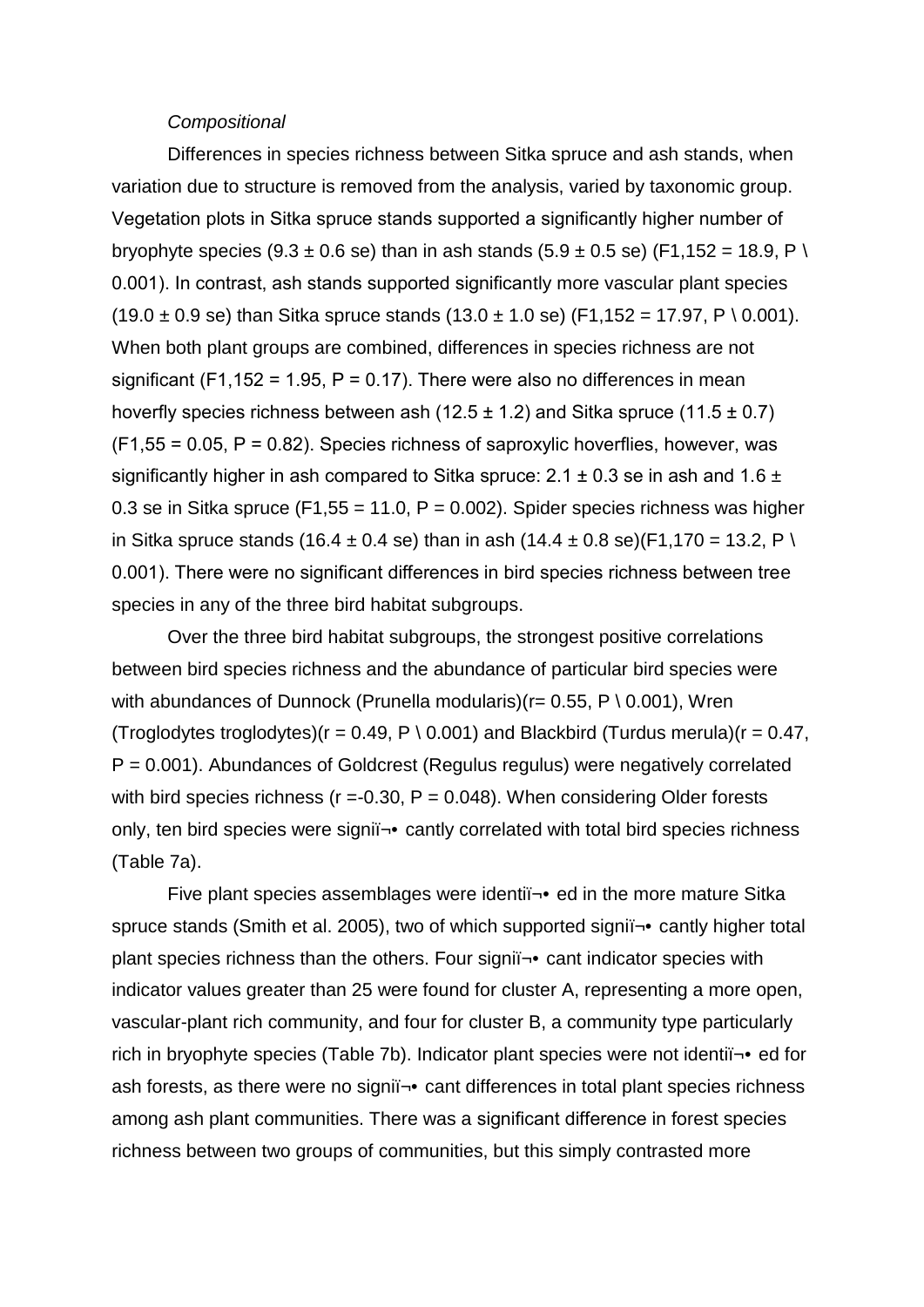mature forests with a characteristic woodland flora (Stages III–V; with younger forests that supported a grassy understorey (Stages II–III).

## *Functional*

There were fewer clear functional indicators of biodiversity than structural and composi-tional indicators. Species richness of forest vascular plants increased with forest age (r2 = 0.53, n = 43, P \ 0.0001). Forest bryophyte species richness also increased with forest age, but the rate of increase declined in older forests. When forest age was log-transformed, a signi $\rightarrow$  cant linear relationship was observed (r2  $= 0.74$ , n = 43, P \ 0.0001). Species richness of forest spiders increased with forest age ( $r2 = 0.22$ ,  $n = 31$ ,  $P = 0.008$ ), but was lower in the oldest ash forests. Species richness of some hoverfly groups was higher in Stage III–V sites where wet microhabitats (e.g. streams or flushes) occurred than in sites without these features (Table 8). In addition, in spruce sites more than 20 years old, saproxylic hoverfly species were more abundant in wet sites (2.5  $\pm$  0.1 se) than in dry sites (1.1  $\pm$  0.4 se) (t19 = 4.0,  $P \setminus 0.001$ ), reflecting the greater amounts of standing and fallen CWD in wet sites.

Total bird species richness in Older forests was negatively correlated with site elevation ( $r = -0.50$ ,  $P = 0.031$ ,  $n = 19$ ). However, when the nesting habits of bird species were considered, species richness of ground-nesters was positively correlated with elevation ( $r = 0.61$ ,  $P = 0.006$ ,  $n = 19$ ) whereas species richness of cavity-nesters was negatively correlated with elevation ( $r = -0.61$ ,  $P = 0.006$ ,  $n = 19$ ). Available P was positively correlated with vascular plant species richness in Stage V Sitka spruce forests ( $r = 0.71$ ,  $P = 0.022$ ,  $n = 18$ ).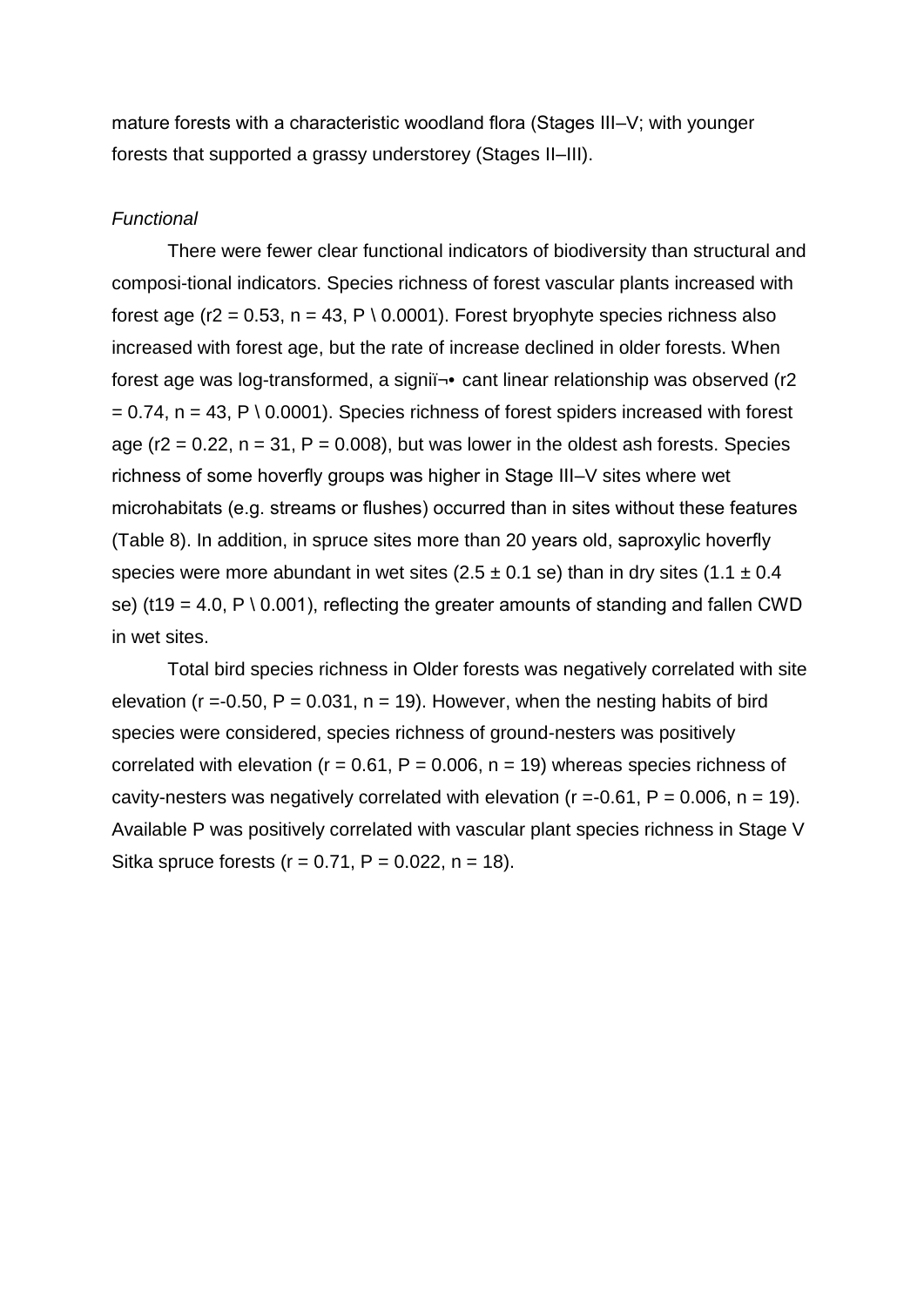#### **Discussion**

We have found that biodiversity of bryophytes, vascular plants, spiders, hoverflies and birds vary in Sitka spruce and ash plantation forests across the forest cycle (Fig. 4). Patterns of variation differ among species groups and subgroups with respect to forest structure and tree species. Several structural, compositional and functional variables cor-related with species richness in one or more groups (Table 6) have the potential to be used as biodiversity indicators in forest management at the stand scale.

Given the species groups we have surveyed, an important question is whether the biodi-versity in these groups can act as surrogates for other groups. The variation in responses among the species groups to changes in forest structure and canopy species, and the different sets of indicators identified for them, suggest that no one group can act as a surrogate for biodiversity of all other groups. Other studies have come to similar con-clusions (Prendergast et al. 1993; Lawton et al. 1998; Jonsson and Jonsell 1999; Vessby et al. 2002; Oertli et al. 2005; Simila¨ et al. 2006). However, some studies have found that at least some groups of vascular plants can serve as surrogates for other taxa in forest ecosystems (Pharo et al. 1999; Negi and Gadgil 2002; Sætersdal et al. 2003; Kati et al. 2004). In our study, patterns of total species richness in vascular plants, spiders and, to a lesser extent, birds, show similar trends across the forest structural cycle (Fig. 4a, b). Groups with similar ecological requirements are more likely to act as adequate surrogates for each other, such as typical forest species (Fig. 4c, d) or bryophytes that benefit from deadwood habitats and saproxylic hoverflies (Table 6). Similarly, Simila" et al. (2006) found that saproxylic beetles and polypore fungi have the potential to act as surrogates for each other in Finnish boreal forests.

For the above reasons, it is necessary to cover a range of different taxonomic groups to make an adequate assessment of the biodiversity of a particular site. Although we have attempted to do this, it is likely that inclusion of additional taxonomic groups in our study might have revealed additional patterns of variation in biodiversity. For example, forests are an important habitat for some species of bats, all of which are of conservation value in Ireland (Hayden and Harrington 2001). As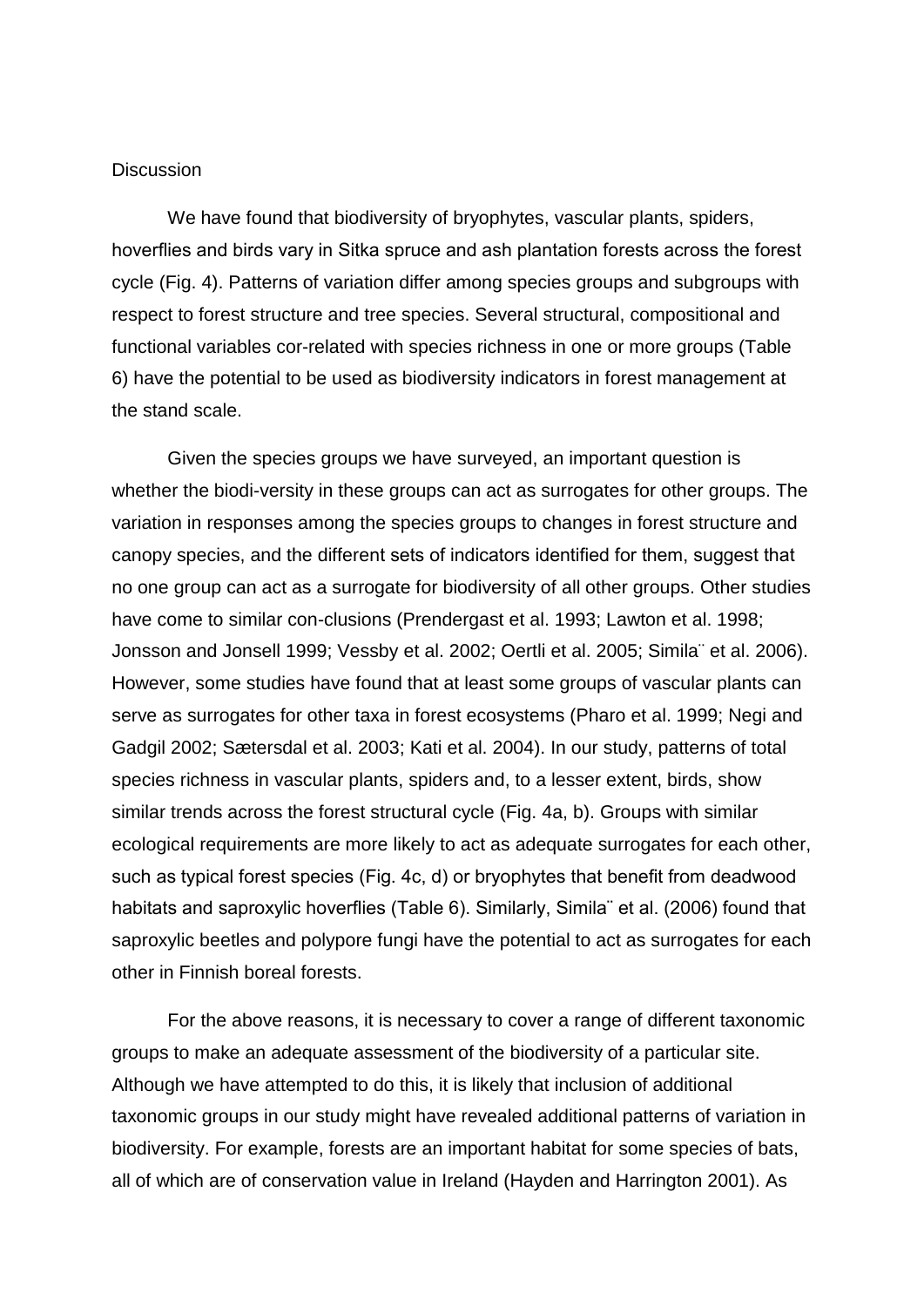the features that are important for bats, such as crevices or hollows in trees suitable for roosting, are probably not as important for the taxa we surveyed, patterns of bat diversity would probably be different than those in this study.

The indicators we have identi<del>n</del>• ed are summarised in Table 9. Previous authors have identi →• ed characteristics that indicators should ideally possess if they are to be effective management tools (Noss 1990; Ferris and Humphrey 1999; Lindenmayer 1999). Prefera-bly, indicators should: (1) show clear links to particular aspects of biodiversity, (2) be sensitive to changes in those features, (3) be applicable over a broad geographical area,  $(4)$  be easy and cost-ef $\rightarrow$  cient to measure, and (5) be ecologically meaningful. Our study design and data analysis ensure that the indicators we developed meet the i¥ rst four criteria. The last criterion is addressed in the interpretation of our results below

## *Structural*

The structural indicators we have presented are linked to ecological processes that affect the biodiversity of our surveyed groups. When considering biodiversity over the forest cycle, the clearest indicator for the majority of taxonomic groups is stand structural stage, demonstrating the value of a multivariate structural classification. Other studies have successfully used similar multivariate classifications (e.g. Pitka¨nen 1997; Leppa¨niemi et al. 1998), whereas others have used more subjective classifications (e.g. Humphrey et al. 1999; Ferris et al. 2000) or have used age as a surrogate (e.g. Currie and Balmford 1982; Brockerhoff et al. 2003; Eycott et al. 2006). In preliminary analyses of biodiversity pat-terns, we found that our original age categorisation of stand development did not adequately account for structural variation due to such variables as site fertility and thinning regime (Smith et al. 2005). Trends in biodiversity were usually better predicted by structural type rather than age class. The influence of thinning and stand age on structure and diversity are discussed in more detail below.

There are differences in resolution among different species groups in species richness at different structural stages. For example, species richness of vascular plants exhibited marked differences among stages in Sitka spruce and ash, whereas species richness of birds and hover rigities was less variable (Fig. 4). A fundamental distinction in forest structure to which virtually all taxonomic groups responded was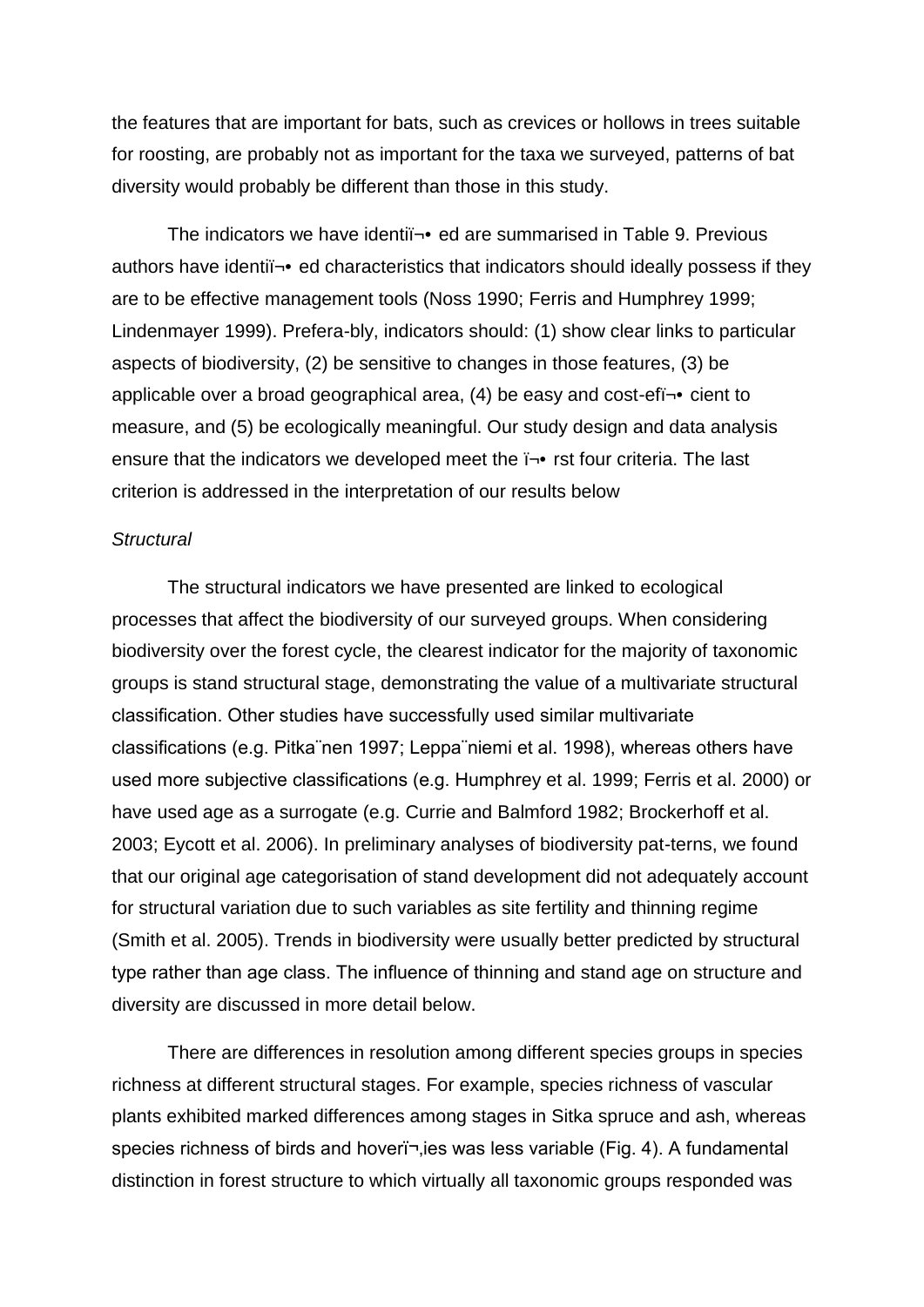between the pre-thicket forests of Stage I and structural stages post-canopy closure (Stages II $A \in V$ ). Some species groups, such as vascular plants and spiders, showed a unimodal response to stand structural stage, with high species richness in Stage I, low species richness in intermediate stages and increased richness in later stages. Other groups, such as typical forest plant, invertebrate and bird species, increased through the course of the structural cycle. These patterns have also been identi →• ed during succession in natural Douglas- →• r (Pseudotsuga menziesii) forests (Spies 1998) and over the silvicultural cycle in plantation forests in Britain (Hill 1979; Ferris et al. 2000; Eycott et al. 2006) and New Zealand (Brockerhoff et al. 2003).

Canopy openness was a key biodiversity indicator for vegetation, particularly vascular plants. Several other indicators of biodiversity for plants, spiders and birds were associated with this key factor, such as cover of shrubs, graminoids, conifer litter and all vegetation 11 $a \in 50$  cm tall. Stands with a more open canopy support greater abundance and diversity of understorey vegetation (Hill 1979; Ferris et al. 2000; Eycott et al. 2006), which have the potential to increase diversity of invertebrates (Day et al. 1993; Fahy and Gormally 1998; Humphrey et al. 1999; Oxbrough et al. 2005) and birds (Currie and Balmford 1982; Bibby et al. 1989; Duffy et al. 1997; O'Halloran et al. 1999).

Deadwood volumes increased over the forest cycle, as has been noted in previous studies (Spies et al. 1988; Spies 1998; Humphrey and Peace 2003). Biodiversity of bryophytes (total and forest) and saproxylic hover  $\bar{\mathbf{r}}$  ies were positively associated with volume of deadwood. Several other studies have found that deadwood is correlated with diversity of bryophytes and lichens (e.g. Engelmark and Hytteborn 1999; Humphrey et al. 2002), fungi (e.g. Humphrey et al. 2000) and invertebrates (e.g. Berg et al. 1994; Simila et al. 2006).

The plantation-scale structural indicators $\hat{a} \in \hat{a}$  distance to forest edge for birds and distance to and area of native woodland near plantations for forest plants $a \in \mathbb{R}$  ect the availability of additional habitats in the immediate landscape to act as supplementary habitat or popu-lation sources. Forest edges may provide habitat for bird species that prefer open or shrubby habitats, and the presence of broadleaf scrub at plantation forest edges would improve the habitat value of the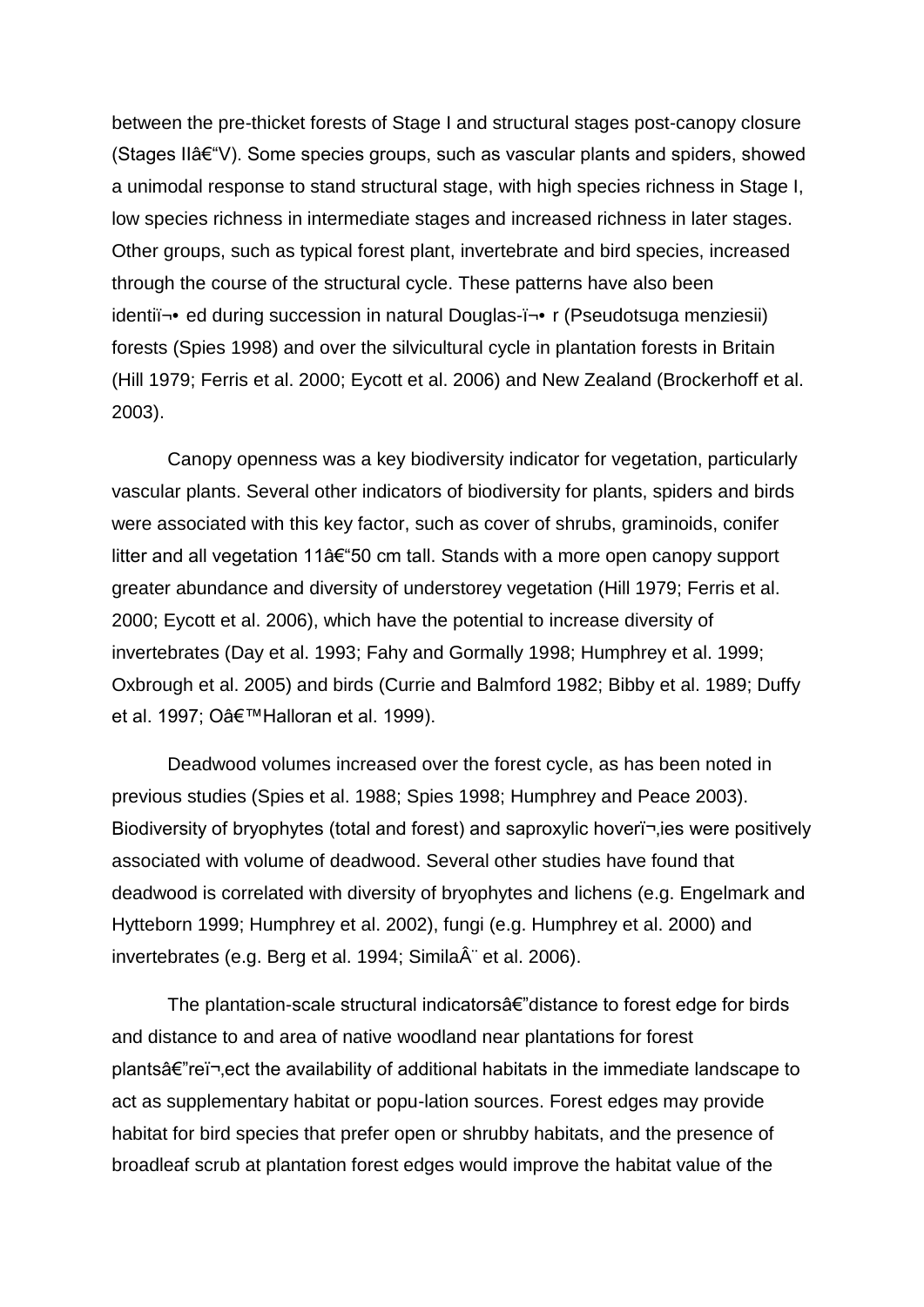edge for birds (Currie and Balmford 1982; Bibby et al. 1989; Duffy et al. 1997; Iremonger et al. 2006). Native woodlands in close proximity to plantation forests can act as seed sources for forest plants, which are often dispersal-limited (EhrleÂ'n and Eriksson 2000; Verheyen et al. 2003; Devlaeminck et al. 2005). The same relationship was not observed for forest bryophytes, most likely because bryophyte spores disperse more easily over longer distances.

## *Compositional*

For an indicator to be easy and cost-effective to measure, it must be capable of ready assessment by non-specialists (Ferris and Humphrey 1999), such as forest inventory staff or individual landowners. Because of the low species diversity of birds in Ireland and the lack of forest specialists (Wilson et al. 2006), the number of indicator bird species is low (Table 7). In fact most of the indicator species are common birds in Ireland and will be familiar to most non-specialists (Coombes et al. 2002). The vascular plant and bryophyte species we have listed are readily identiﬕ able with some practice; they are also common species in Ireland. We have not selected any invertebrate species as compositional bio-diversity indicators, as they require more time-consuming and expensive sampling methods and are not easily identiﬕ able by non-specialists.

Tree species, a potential compositional indicator, produced contrasting results among species groups. Bryophyte and spider species richness were higher in Sitka spruce stands, vascular plant and saproxylic hoverfly species richness were higher in ash stands and no differences in total hoverfly or bird species richness were observed between tree species (Table 6). These results can be explained by the biology of the different taxonomic groups. A greater diversity of vascular plants is facilitated by the lighter ash canopy and also by the more fertile conditions in which the ash stands occurred. Bryophyte species richness is encouraged by the high humidity and lower competition from larger plants in spruce stands. Species richness in spiders is strongly influenced by vegetation structure (Greenstone 1984; Dennis et al. 1998; McNett and Rypstra 2000), and it is likely that the reduction in cover of larger plants in spruce stands facilitated development of ground and lower field layer vegetation that favours ground-dwelling spiders. Our results, however, cannot be extrapolated to other broadleaved or coniferous tree species. For example, the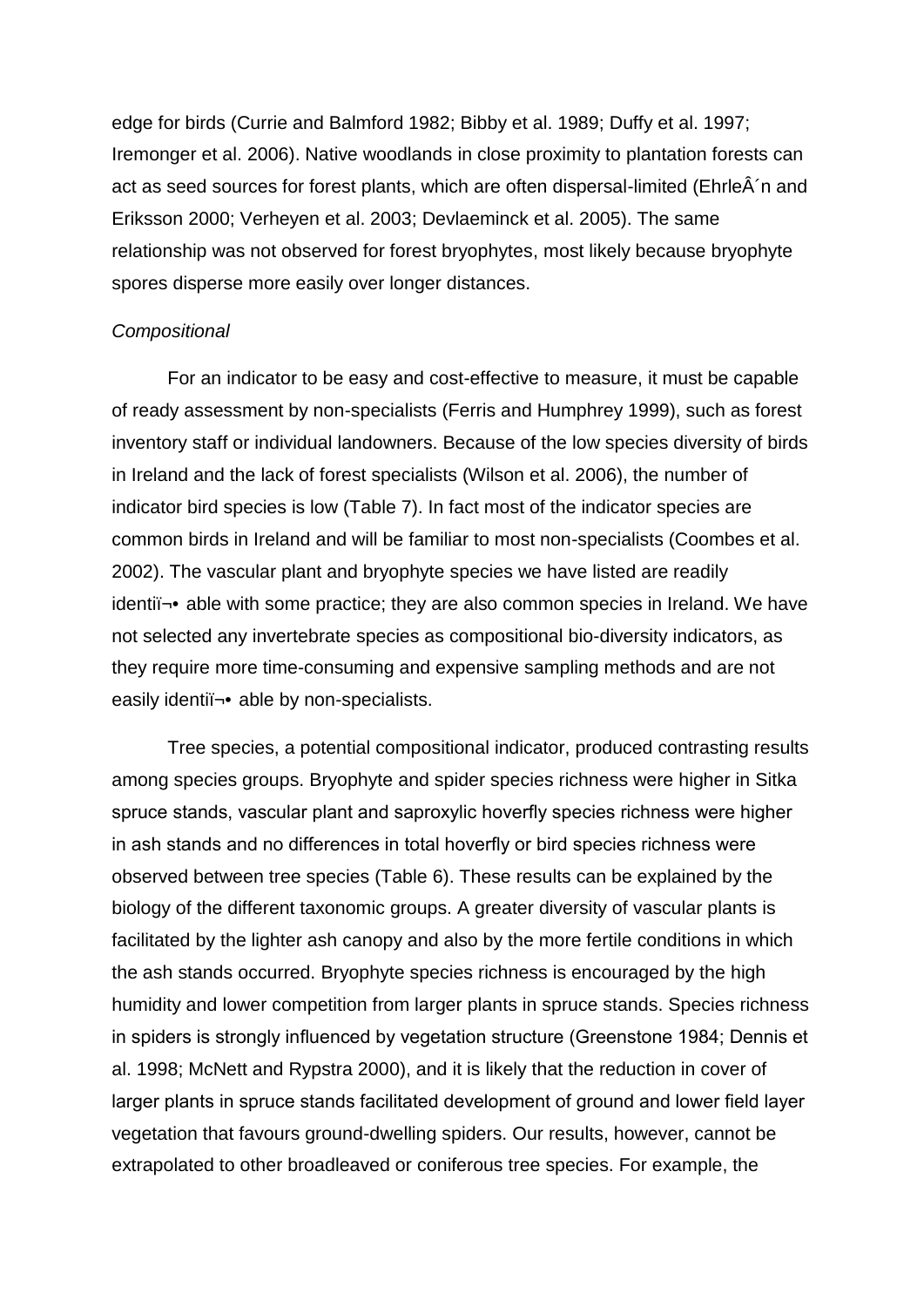number of plant-feeding inverte-brate species—which form part of the diet of spiders and birds—associated with ash in Britain is relatively low compared to other native broadleaved trees (Key 1995). Therefore, comparisons between Sitka spruce and plantations of other native broadleaved tree species might produce greater contrasts in biodiversity than those we found. Oak (Quercus spp.) and birch (Betula spp.) would be particularly interesting to study in this context as they support high numbers of plant-feeding invertebrate species (Jones 1959; Atkinson 1992; Key 1995). While some invertebrate species may specialise on other conifer species, differences in forest structure may have a more important potential effect on biodiversity. In particular, pines (Pinus spp.) and larches (Larix spp.) tend to allow greater light penetration through the canopy and therefore allow greater development of vascular ground i-, ora during the middle part of the forest cycle (Hill 1979; Ferris et al. 2000; French et al. in press).

## *Functional*

Stand age was an adequate positive biodiversity indicator only for forest plants and forest spiders and a negative indicator for birds in intermediate-aged stands, especially species characteristic of open habitats. The increase of forest plant and spider species richness is the result of dispersal and colonisation of a suitable habitat, successional processes seen in natural forests and also in plantation forests. Previous research in Britain (Hill and Jones, 1978; Ferris et al. 2000) and New Zealand (Brockerhoff et al. 2003) has also found that mature plantations of native and exotic species can acquire floras characteristic of native forests. In our study, the flora of mature spruce plantations somewhat resembles that of native acid oak woodland and the flora of mature ash plantations is similar to that in semi-natural ash-hazel woodland (French et al. in press). Dispersal is an important mechanism in the succession of forest vascular plants, as demonstrated by the relationship with proximity to old woodland. For spiders, whose young can disperse long distances by ballooning, a more important factor may be the development of suitable habitat in the form of high cover of conifer litter or bryophytes (Table 9; Oxbrough et al. 2005). For birds, dispersal is likely to be much less important than the development of suitable or unsuitable forest structures with age. Tree size and density were strongly correlated with stand age (Tables 2 and 4), and it is these factors that are probably responsible for the negative relationship between open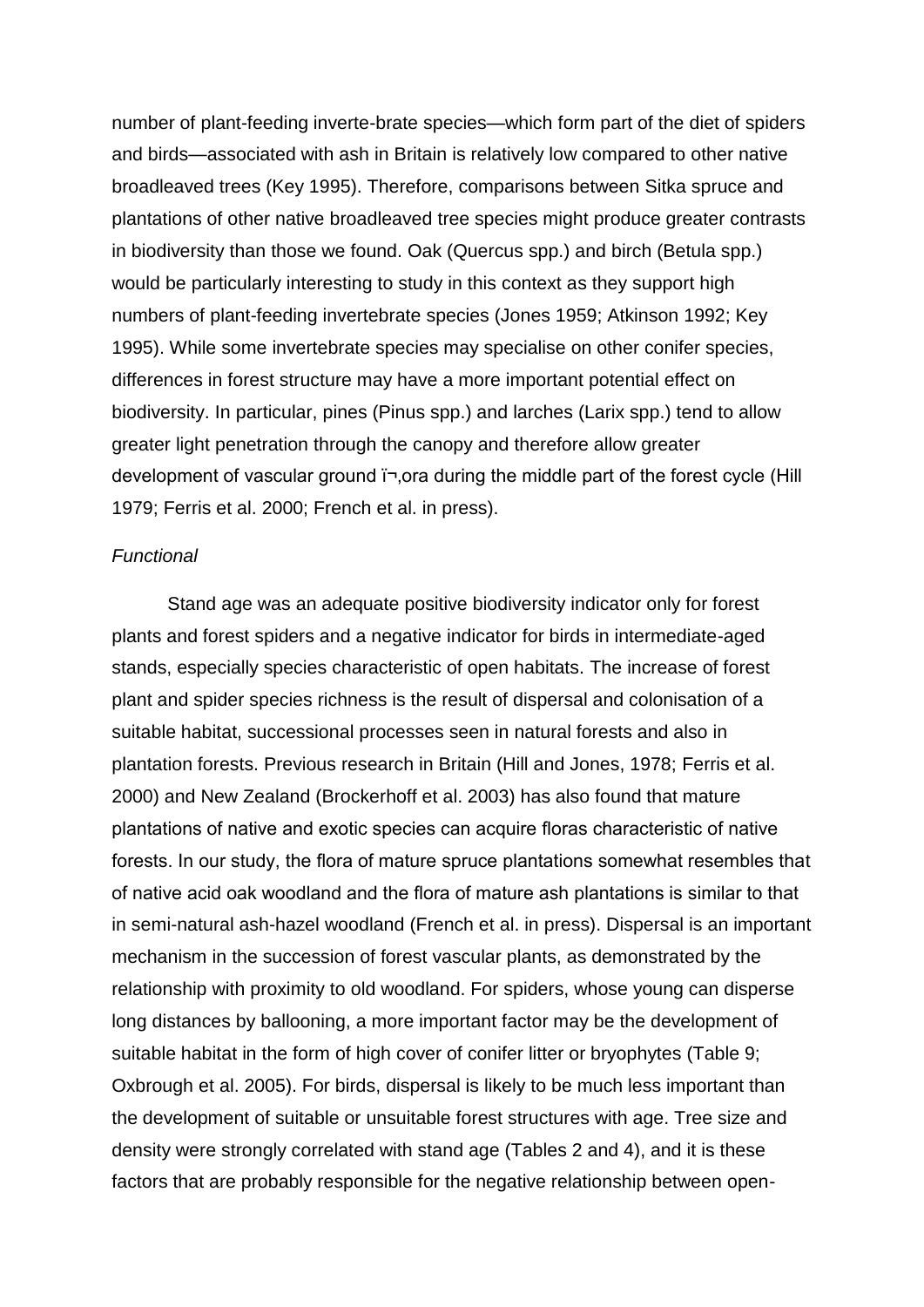habitat bird species richness and age. In contrast, canopy cover was less well correlated with stand age, and species groups strongly influenced by canopy cover will as a result have weaker relationships with stand age.

One functional process that is partly responsible for the lower correlation between stand age and canopy cover is thinning. Thinning operations decrease canopy cover, at least temporarily, promote larger diameter trees in the longer term and increase deadwood volume. It was not possible to analyse the relationships between thinning and biodiversity explicitly because of the difficulty in obtaining stand-specific information on thinning regime. However, such information as we were able to obtain suggests that Stage II and III Sitka spruce stands were mainly unthinned and that Stage V spruce stands had been subjected to at least three thinning operations. Therefore, thinning can be considered an indicator of biodiversity in Sitka spruce forests (Table 9). In contrast, Brockerhoff et al.(2003) in New Zealand found that more heavily thinned stands supported a greater pro-portion of exotic species than more dense stands; however, maximum canopy closure in their pine stands was 80%, lower than the average in our Stage III stands. As thinning is a management practice, it is the easiest of our functional indicators to change and may be the most efficient method of influencing stand biodiversity. We recommend that spruce plantations be thinned early and at regular intervals so as to prevent complete canopy closure (Smith et al. 2005).

We identified few other functional indicators, possibly in part as a result of our strategy of clustering sites to reduce environmental variation. The presence of wet microhabitats, such as flushes and temporary ponds or streams, in plantation forests increased hoverfly biodiversity by meeting the habitat requirements for the larval stages of a particular set of species. Wet microhabitats may also increase stand biodiversity of other plant or animal species groups. Wet spruce sites also supported higher amounts of deadwood, due to greater frequency of windthrow, and thereby greater diversity of saproxylic hoverflies (Table 8). Site elevation as an indicator of bird diversity appears to reflect the differences between upland and lowland plantations and surrounding landscapes. Higher available P in Stage V Sitka spruce stands indicates greater richness of vascular plants, perhaps because greater soil fertility permits coexistence of a wider range of species. Eycott et al. (2006) also found that more fertile sites supported higher vascular plant species richness in pine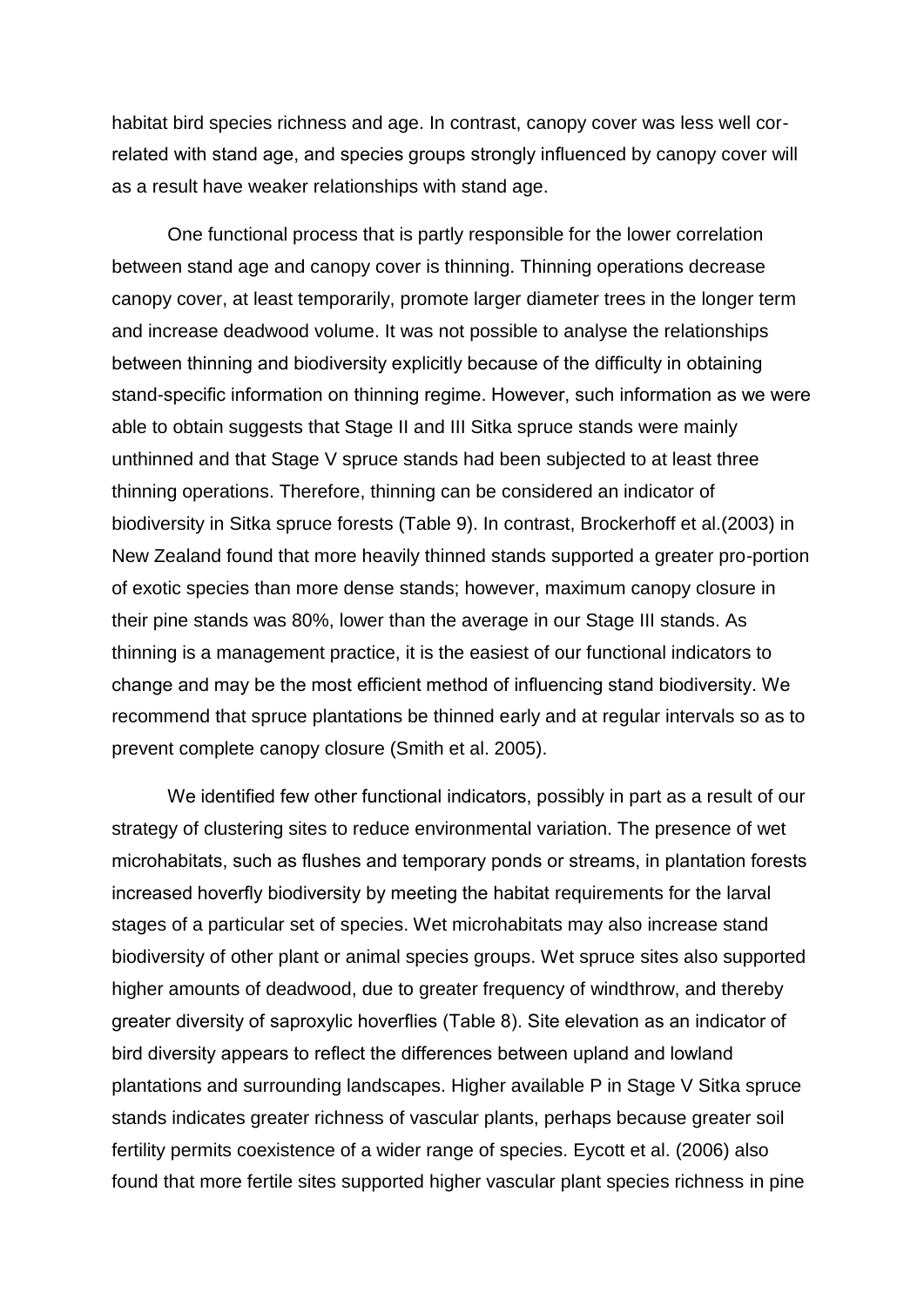plantations in lowland England, and Simila¨ et al. (2006) reached the same conclusion in managed boreal forests in Finland. Our sites were of low overall fertility, however, and the true relationship between fertility and vascular plant diversity may be unimodal rather than linear (Grime 1979; Pausas and Austin 2001).

# *Using indicators*

The biodiversity indicators we identify (Table 9) can be used to assess the effect of site management practices on biodiversity and to identify sites that are potentially of high biodiversity value. Used as the former, they are targets to be achieved by management. Presence of few or no indicators in forest stands suggests that management methods should be improved; the indicators also provide information on the changes required. Forest stands identified as being of potentially high biodiversity can be surveyed and assessed more thoroughly, and management for biodiversity can be prioritised in forest planning and operations. Indicators cannot substitute for thorough ecological surveys, particularly when sites of major biodiversity importance may be involved, but they can be employed as a first step in management assessment or in identifying sites of biodiversity value. These indicators cannot identify sites where rare species are present, a failure general to the indicator approach (Niemi and McDonald 2004).

Our indicators should be considered preliminary until they are verified using inde-pendent data (Noss 1990). In addition, the context in which they have been identified, i.e. first rotation Sitka spruce and ash stands managed under a clearfelling system, must be taken into consideration. These indicators should generally be employed at the stand level, rather than at the level of the whole plantation or landscape. They should be used in conjunction: in general, it is misleading to label a stand as having high biodiversity (or not) on the basis of just one or two indicators. We recommend the presence of at least four indicators from two or more groups (compositional, structural and functional) as a general guideline for designating sites or stands as potentially having high biodiversity. We are not aware of any similar recommendations regarding the number of indicators required for a favourable biodiversity assessment.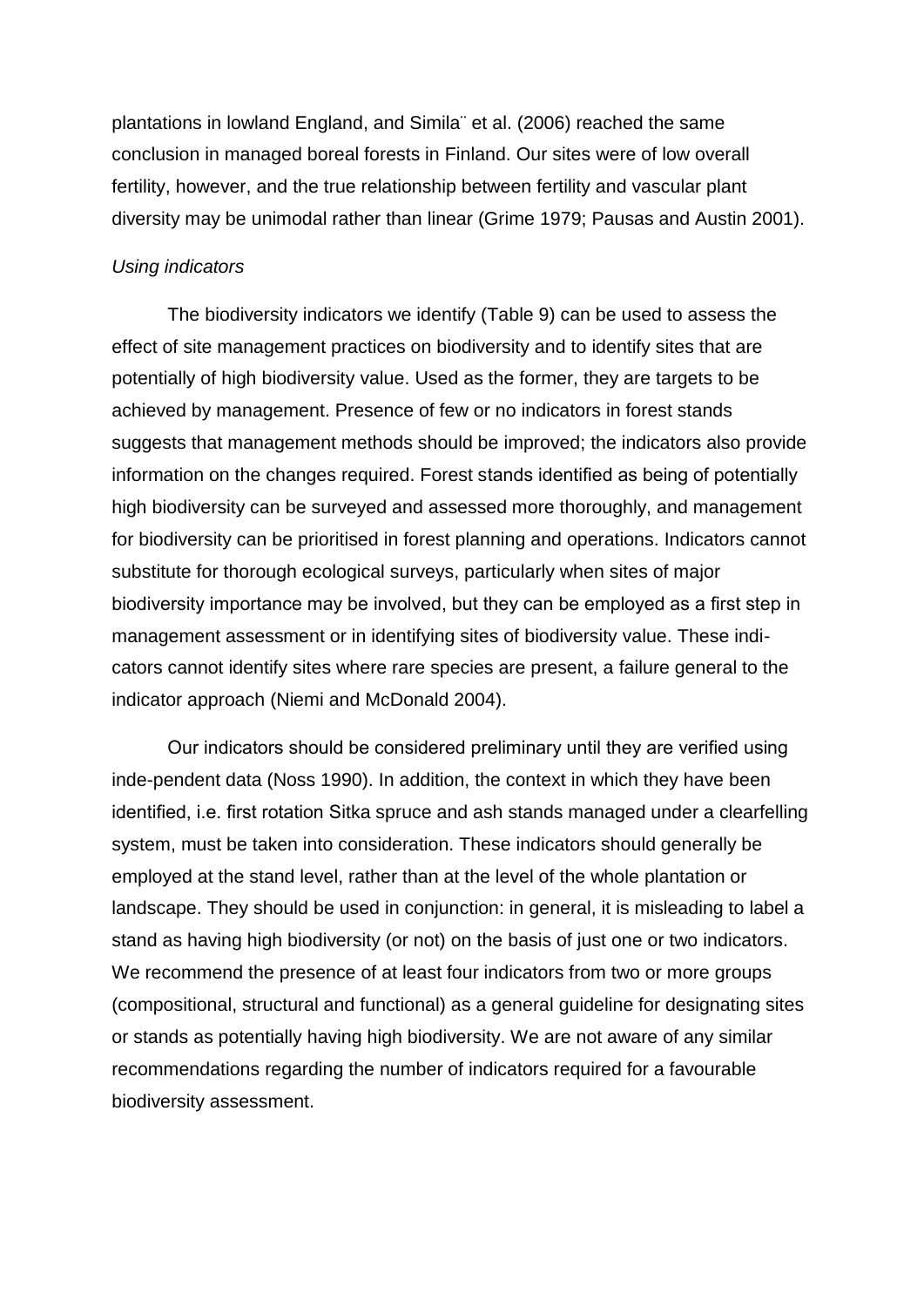## *Conclusions*

We have developed a set of provisional, stand-scale indicators of biodiversity for Sitka spruce and ash plantation forests for use in Ireland; they are likely to be applicable over a wider area with similar climates, such as northern Britain. The approach we have used to develop indicators has a wider potential for application. The indicators can be employed by non-specialists as a first step in identifying potentially high biodiversity stands or assessing the biodiversity implications of management interventions. Structural and functional indicators are particularly useful, as their assessment is often relatively simple. Functional indicators can represent management interventions, such as thinning, that can be changed if required; structural indicators provide targets for management to reach. Stand structure strongly affects species richness. A multivariate classification of stand structure into a small number of stages can be used to summarise biodiversity changes over the forest cycle. As species groups vary in their response to changes in stand structure, caution is required when using one group as a surrogate for the biodiversity of another.

## **Acknowledgements**

We thank Pat Neville and Aileen O'Sullivan for their help in all aspects of our work and Conor Clenaghan, John Cross, Jonathan Humphrey and Tor-Bio rn Larsson for advice on the design of this project. We are grateful to Coillte and private landowners for access to their forest plantations and information on site management. We thank Jacqueline Bolli, Maire Buckley, NoirıÂ'n Burke, John Cleary, SineÂ<sup>'</sup> ad Cummins, Gerry Farrell and Richard Jack for assistance in the i→ eld and with sample sorting. Two anonymous reviewers provided helpful comments on an earlier draft. This study is a contribution from the BIOFOREST Project, funded by the National Development Plan through the Council on Forest Research and Development (COFORD) and the Environmental Protection Agency (EPA).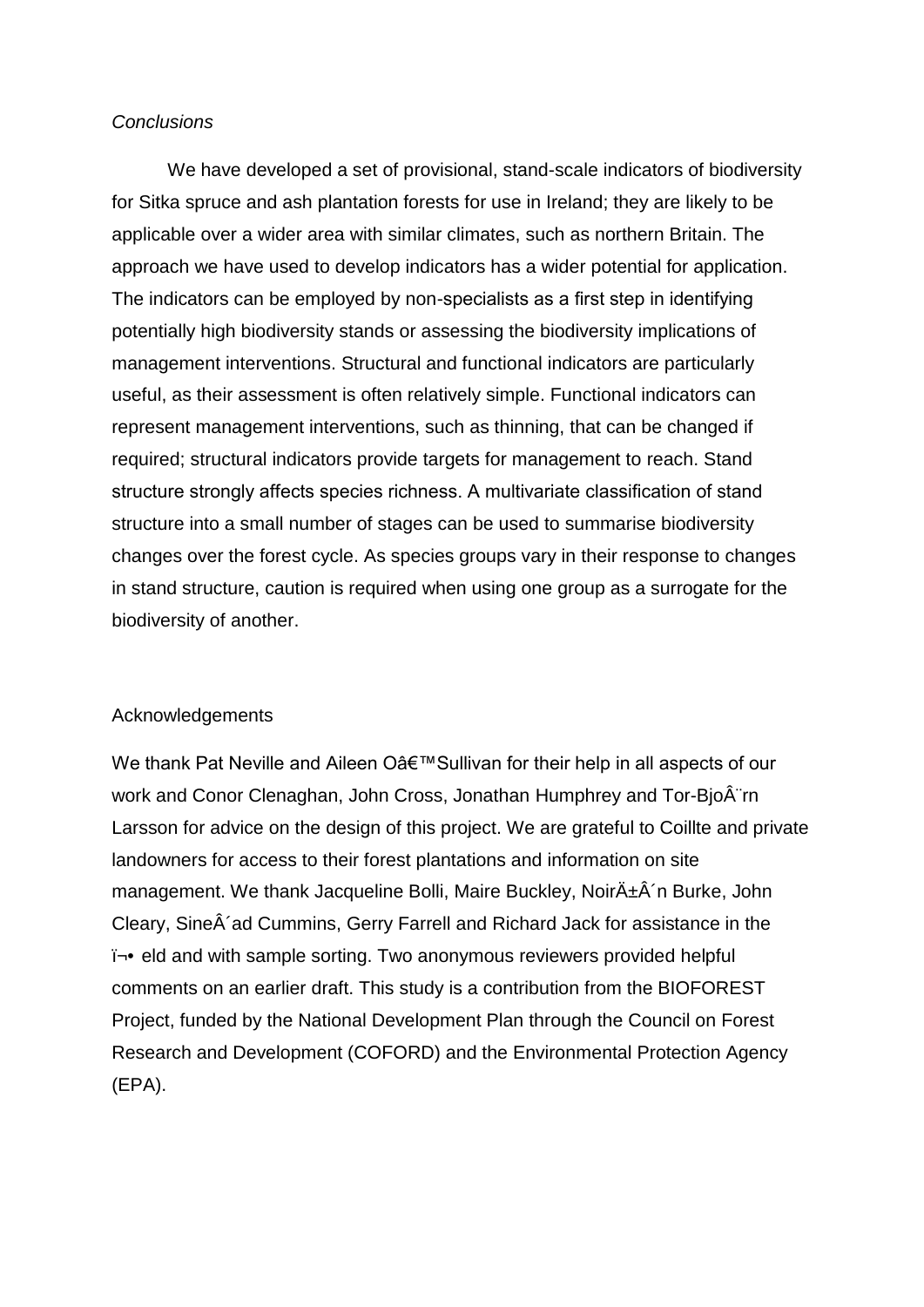References

Allen SE, Grimshaw HM, Rowland AP (1986) Chemical analysis. In: Moore PD, Chapman SB (eds) Methods in plant ecology. Blackwell, Oxford, pp 285–344 Anand M, Laurence S, Rayfield B (2005) Diversity relationships among taxonomic groups in recovering and restored forests. Conserv Biol 19:955–962 Atkinson MD (1992) Biological flora of the British isles: Betula pendula Roth (B. verrucosa ehrh.) and B. pubescens Ehrh. J Ecol 80:837–870 Beaman M (1994) Palearctic birds. Harrier, Stonyhurst Berg A<sup>°</sup>, Ehnstro m B, Gustafsson L et al (1994) Threatened plant, animal, and fungus species in swedish forests: distribution and habitat associations. Conserv Biol 8:718–731 Bibby C, Burgess ND, Hill DA (1992) Bird census techniques. Academic Press, London Bibby CJ, Bain CG, Burges DJ (1989) Bird communities of highland birchwoods. Bird Study 36:123–133 Brockerhoff EG, Ecroyd CE, Leckie AC et al (2003) Diversity and succession of adventive and indigenous vascular understorey plants in Pinus radiata plantation forests in New Zealand. For Ecol Manage 185:307–326 Coombes RH, Crowe O, Lysaght L et al (2002) Countryside bird survey report 1998– 2000. Bird Watch Ireland, Dublin Cross JR (1998) An outline and map of the potential natural vegetation of Ireland. Appl Veg Sci 1:241–252 Currie FA, Balmford R (1982) The value to birdlife of retaining small conifer stands beyond normal felling age within forests. Q J For 76:153–160 Curtis D (1980) Pitfalls in spider community studies. J Arach 8:271–280 Day KR, Marshall S, Heaney C (1993) Associations between forest type and invertebrates: ground beetle community patterns in a natural oakwood and juxtaposed conifer plantations. Forestry 66:37–50 Dennis P, Young M, Gordon I (1998) Distribution and abundance of small insects and arachnids in relation to structural heterogeneity of grazed, indigenous grasslands. Ecol Entomol 23:253– 264 Devlaeminck R, Bossuyt B, Hermy M (2005) Seed dispersal from a forest into adjacent cropland. Agric Ecosys Environ 107:57–64 Duffy BL, O'Halloran J, Kelly TCK et al (1997) The breeding bird communities of Balrath wood, Co. Meath, 1996: a preliminary investigation. Ir For 54:2–8 Dufreˆne M, Legendre P (1997) Species assemblages and indicator species: the need for a flexible asymmetric approach. Ecol Monogr 67:345–366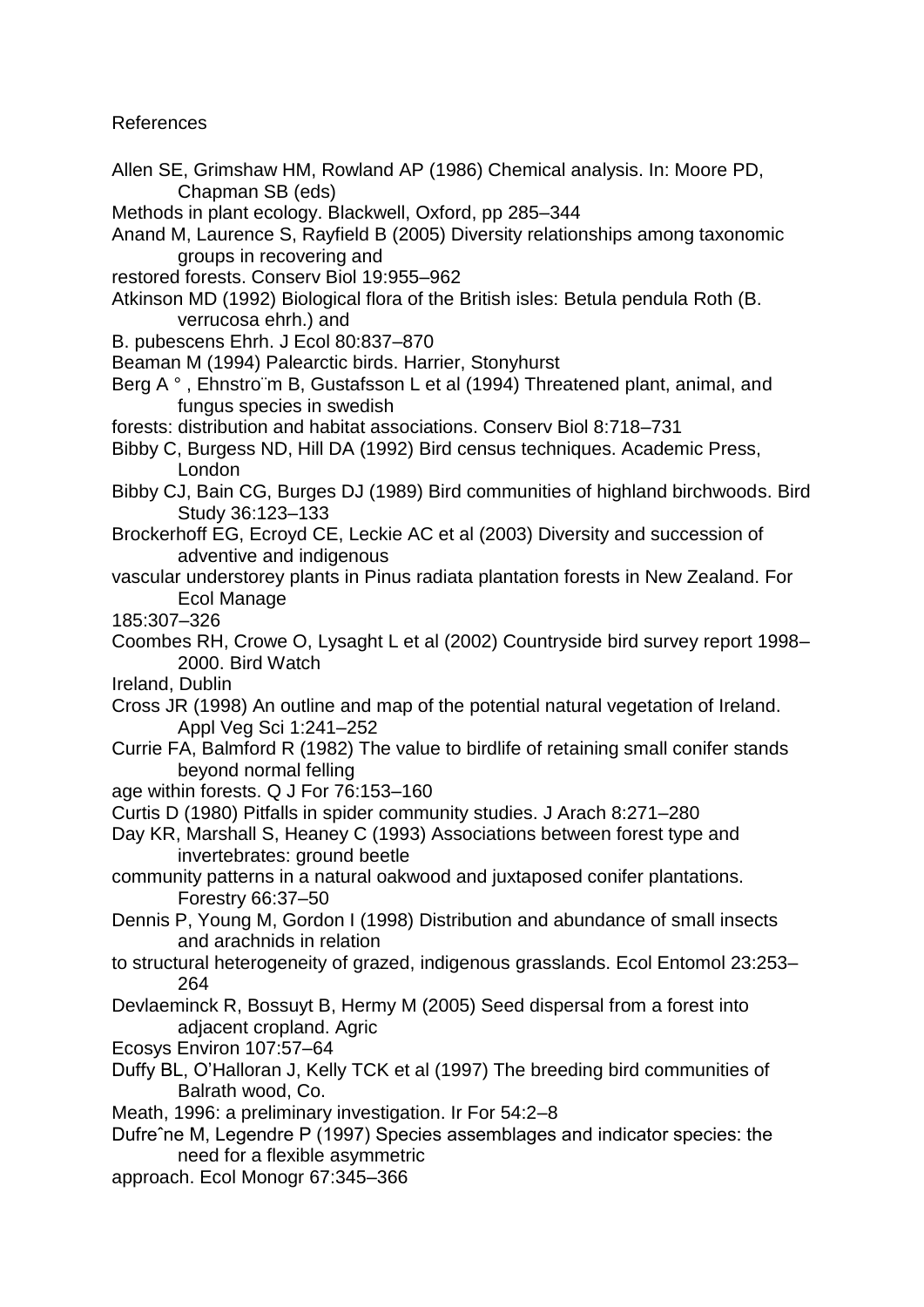Ehrle´n J, Eriksson O (2000) Dispersal limitation and patch occupancy in forest

herbs. Ecology 81:1667–

Engelmark O, Hytteborn H (1999) Coniferous forests. Acta Phytogeogr Suec 84:55– 74

Eycott AE, Watkinson AR, Dolman PM (2006) Ecological patterns of plant diversity in a plantation forest

managed by clearfelling. J Appl Ecol 43:1160–1171

Fahy O, Gormally M (1998) A comparison of plant and beetle communities in an Irish oak woodland with a

nearby by conifer plantation and clearfelled site. For Ecol Manage 110:263–273 Ferris R, Humphrey JW (1999) A review of potential biodiversity indicators for application in British

forests. Forestry 72:313–328

Ferris R, Peace AJ, Humphrey JW, et al (2000) Relationships between vegetation, site type and stand

structure in coniferous plantations in Britain. For Ecol Manage 136:35–51

Forest Service (2000a) Afforestation grant and premium schemes. Forest Service, Johnstown Castle

Forest Service (2000b) Code of best forest practice– Ireland. Forest Service, Johnstown Castle

Forest Service (2000c) Forest biodiversity guidelines. Forest Service, Johnstown **Castle** 

Forest Service (2006) Forest environment protection (afforestation) scheme. Forest Service, Johnstown

Castle

Forestry Commission (2004) The UK forestry standard. Forestry Commission, Edinburgh

French LJ, Smith GF, Kelly DL et al (in press) Ground flora communities in temperate oceanic plantation

forests and the influence of silvicultural, geographic and edaphic factors. For Ecol Manage

Gaston KJ (1996) Species richness: measure and measurement. In: Gaston KJ (ed) Biodiversity: a biology of

numbers and difference. Blackwell Science, Oxford, pp 396

Greenstone M (1984) Determinants of web spider species diversity: vegetation structural diversity vs. prey

availability. Oecologia 62:299–304

Grime JP (1979) Plant strategies and vegetation processes. Wiley & Sons, **Chichester** 

Halpern CB, Spies TA (1995) Plant species diversity in natural and managed forests of the Pacific northwest.

Ecol Appl 5:913–934

Hayden T, Harrington R (2001) Exploring Irish mammals. Town House, Dublin Hill MO (1979) The development of flora in even-aged plantations. In: Ford ED, Malcolm DC, Atterson J

(eds) The ecology of even aged plantations. Institute for Terrestrial Ecology, Cambridge, pp 175–192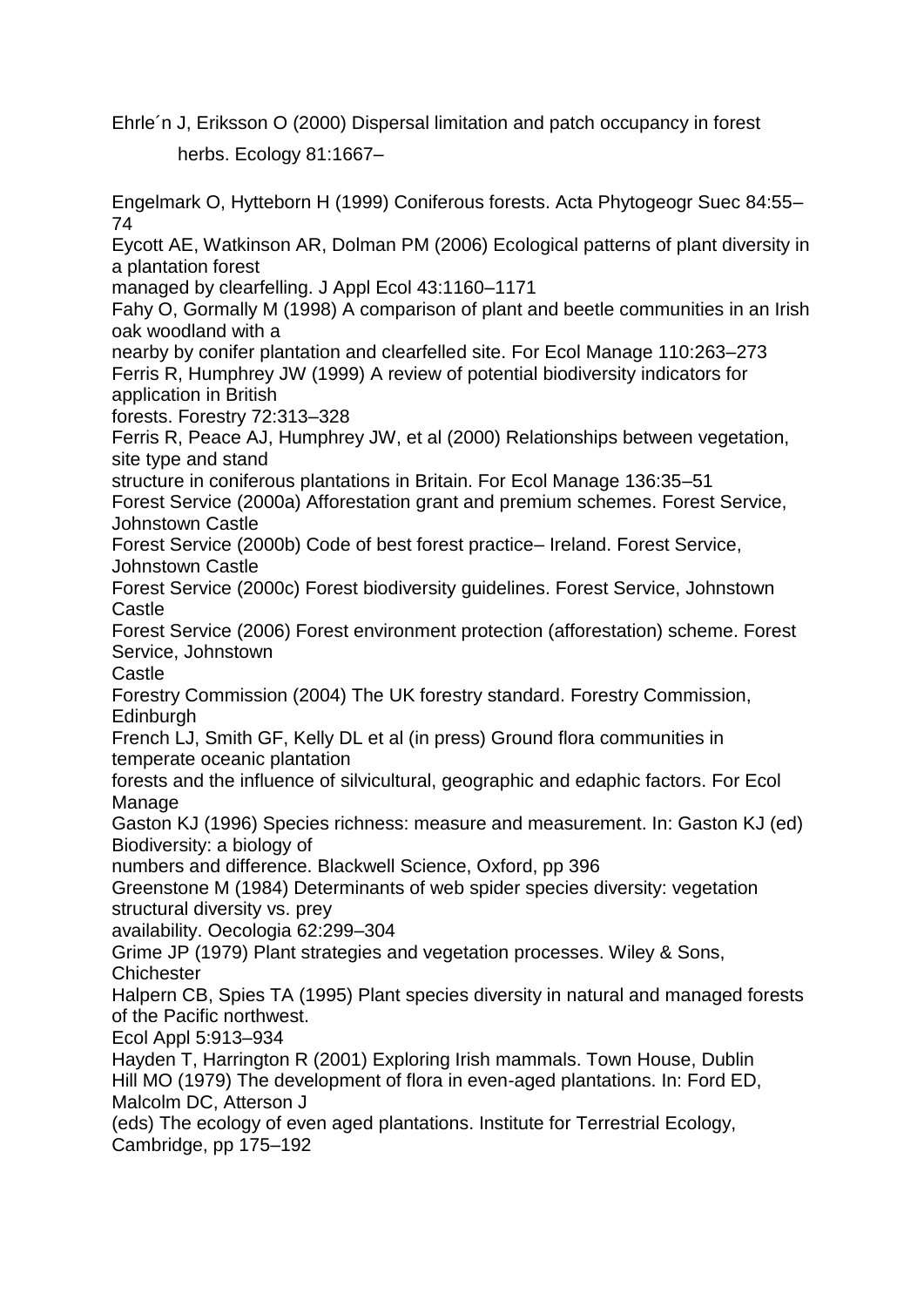- Hill MO, Jones EW (1978) Vegetation changes resulting from afforestation of rough grazing in Caeo Forest,
- South Wales. J Ecol 66:433–456
- Hodge SJ, Peterken GF (1998) Deadwood in British forests: Priorities and a strategy. Forestry 71:99–112
- Howard PC, Viskanic P, Davenport TRB et al (1998) Complementarity and the use of indicator groups for
- reserve selection in Uganda. Nature 394:472–475
- Humphrey JW (2005) Benefits to biodiversity from developing old-growth conditions in British upland
- spruce plantations: a review and recommendations. Forestry 78:33–53
- Humphrey JW, Davey S, Peace AJ et al (2002) Lichens and bryophyte communities of planted and seminatural
- forests in Britain: the influence of site type, stand structure and deadwood. Biol **Conserv**
- 107:165–180
- Humphrey JW, Hawes C, Peace AJ et al (1999) Relationships between insect diversity and habitat characteristics
- in plantation forests. For Ecol Manage 113:11–21
- Humphrey JW, Newton AC, Peace AJ et al (2000) The importance of conifer plantations in northern Britain
- as a habitat for native fungi. Biol Conserv 96:241–252
- Humphrey JW, Peace AJ (2003) Deadwood. In: Humphrey J, Ferris R, Quine C (eds) Biodiversity in
- Britain's planted forests. Forestry Commission, Edinburgh, pp 41–49
- Iremonger S, Gittings T, Smith GF et al (2006) Investigation of experimental methods to enhance biodiversity
- in plantation forests. Report for COFORD and EPA, Dublin
- Iremonger S, O'Halloran J, Kelly DL et al (2007) Biodiversity in Irish plantation forests. Environmental
- Protection Agency, Dublin
- Jones EW (1959) Biological flora of the British isles: Quercus L. J Ecol 47:169–222 Jonsson BG, Jonsell M (1999) Exploring potential biodiversity indicators in boreal
	- forests. Biodivers Cons
- 8:1417–1433
- Kati V, Devillers P, Dufreˆne M, et al (2004) Testing the value of six taxonomic groups as biodiversity
- indicators at a local scale. Conserv Biol 18:667–675
- Kelly DL (1981) The native forest vegetation of Killarney, south-west Ireland: an ecological account. J Ecol
- 69:437–472
- Kelly DL (2005) Woodland on the western fringe: Irish oakwood diversity and the challenges of conservation.
- Bot J Scot 57:21–40
- Key RS (1995) Invertebrate conservation and new woodland in Britain. In: Ferris-Kaan R (ed) The ecology
- of woodland creation. John Wiley & Sons, Chichester
- Larsson T-B (2001) Biodiversity evaluation tools for European forests. Ecological bulletins, vol 50.
- Blackwell, Oxford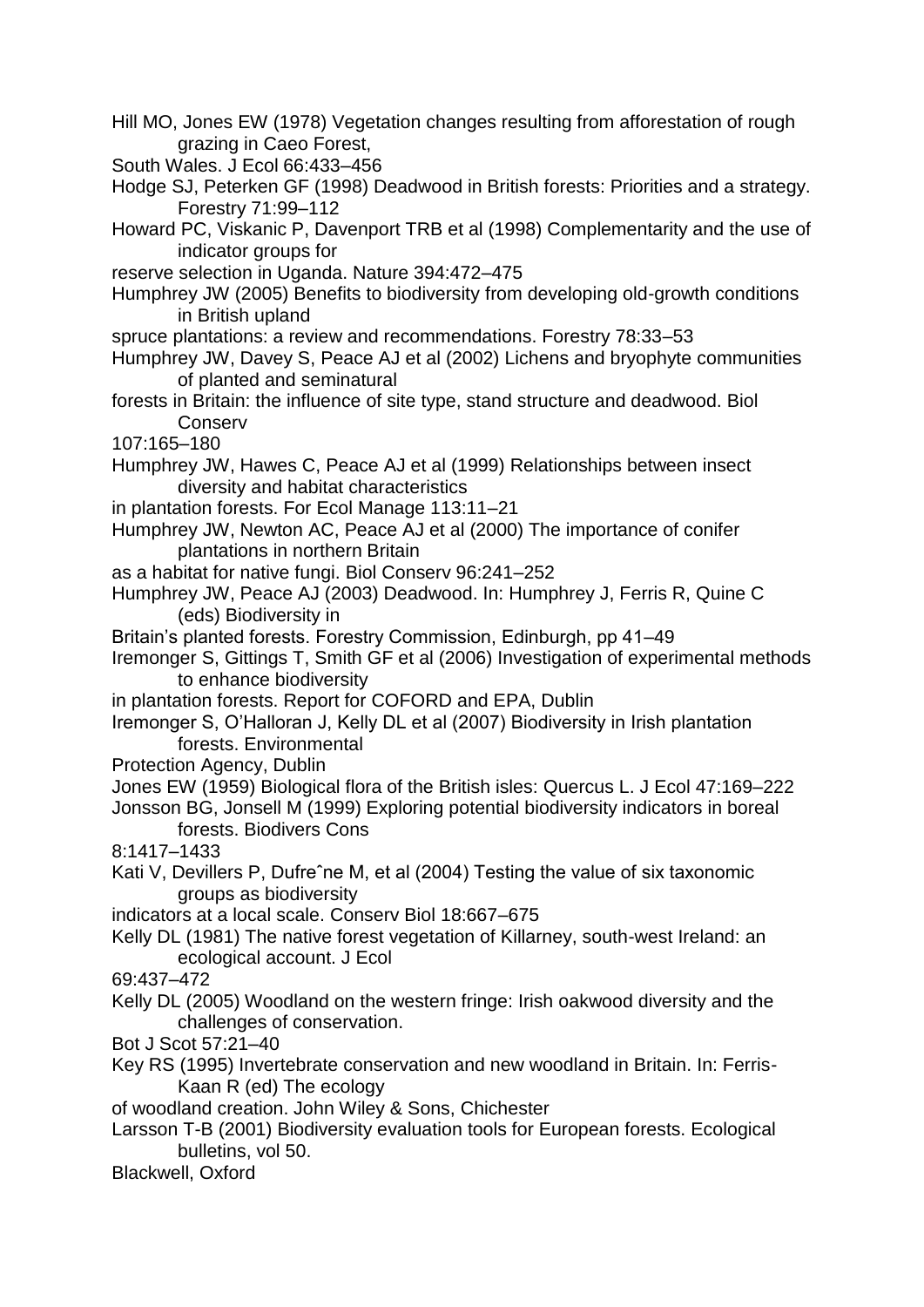- Lawton JH, Bignell DE, Bolton B et al (1998) Biodiversity inventories, indicator taxa and effects of habitat
- modification in tropical forest. Nature 391:72–76
- Legendre P, Legendre L (1998) Numerical ecology. Developments in environmental modelling, vol 20. 2nd
- English edn. Elsevier, Amsterdam
- Leppa¨niemi P, Hallikainen V, Mikkola K et al (1998) Forest structure classes in central Finnish Lapland.
- Scand J For Res 13:442–450
- Lindenmayer DB (1999) Future directions for biodiversity conservation in managed forests: indicator
- species, impact studies and monitoring programs. For Ecol Manage 115:277–287
- Lindenmayer DB, Franklin JF, Fischer J (2006) General management principles and a checklist of strategies
- to guide forest biodiversity conservation. Biol Conserv 131:433–445
- Lindenmayer DB, Margules CR, Botkin DB (2000) Indicators of biodiversity for ecologically sustainable
- forest management. Conserv Biol 14:941–950
- Magurran AE (2004) Measuring biological diversity. Blackwell Publishing, Oxford
- McCune B, Mefford MJ (1997) PC-ORD for Windows, version 4.25. MjM Software, Glenedon Beach,

# **Oregon**

- McElhinny C, Gibbons P, Brack C et al (2005) Forest and woodland stand structural complexity: its
- definition and measurement. For Ecol Manage 218:1–24
- McNett B, Rypstra A (2000) Habitat selection in a large orb-weaving spider: vegetational complexity
- determines site selection and distribution. Ecol Entomol 25:423–432
- Mueller-Dombois D, Ellenberg H (1974) Aims and methods of vegetation ecology. Wiley, New York
- Negi HR, Gadgil M (2002) Cross-taxon surrogacy of biodiversity in the Indian Garhwal Himalaya. Biol
- Conserv 105:143–155
- Niemela J, Haila Y, Punttila P (1996) The importance of small-scale heterogeneity in boreal forest-floor
- invertebrates across the succession gradient. Ecography 19:352–368
- Niemi GJ, McDonald ME (2004) Application of ecological indicators. Annu Rev Ecol Evol Syst 35:89–111
- Noss RF (1990) Indicators for monitoring biodiversity: a hierarchical approach. Conserv Biol 4:355–364
- Noss RF (1999) Assessing and monitoring forest biodiversity: a suggested framework and indicators. For
- Ecol Manage 115:135–146
- O'Halloran J, Gittings T, Smith GF et al (2004) Biodiversity of plantation forests in Ireland: Bioforest
- project. In: MacLennan L (ed) Opportunities for Biodiversity Enhancement in Plantation Forests.
- COFORD, Dublin, Cork, pp 29–38
- O'Halloran J, Walsh PM, Giller PS et al (1999) An assessment of avian biodiversity and opportunities for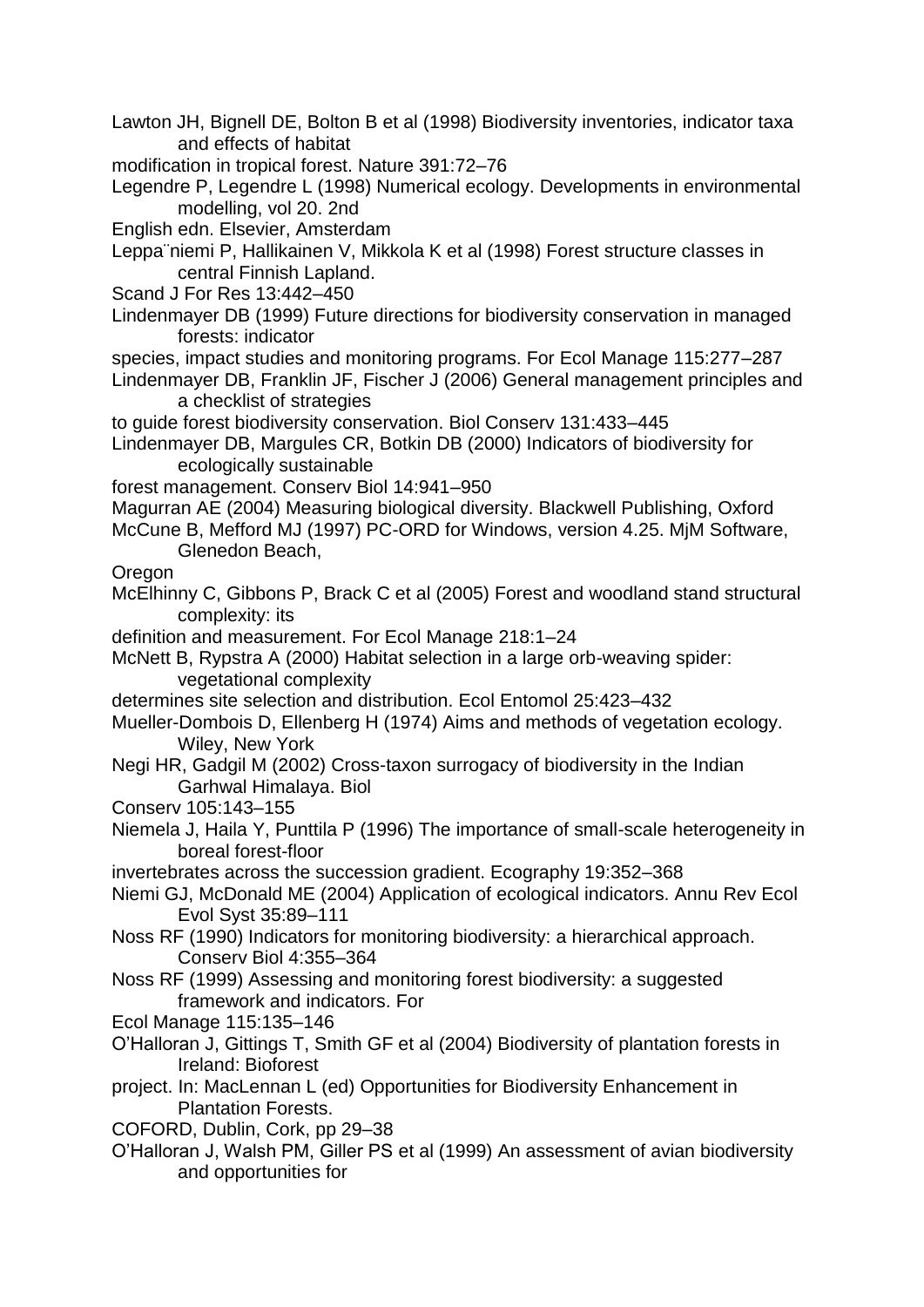enhancement in Ireland's forests: preliminary results. Ir For 55:2–14

- Oertli S, Mu¨ller A, Steiner D et al (2005) Cross-taxon congruence of species diversity and community
- similarity among three insect taxa in a mosaic landscape. Biol Conserv 126:195–205 Oxbrough AG, Gittings T, O'Halloran J et al (2005) Structural indicators of spider

communities across the

forest plantation cycle. For Ecol Manage 212:171–183

- Pausas JG, Austin MP (2001) Patterns of plant species richness in relation to different environments: an
- appraisal. J Vegetat Sci 12:153–166
- Pharo EJ, Beattie AJ, Binns D (1999) Vascular plant diversity as a surrogate for bryophyte and lichen
- diversity. Conserv Biol 13:282–292
- Pithon J, O'Halloran J, Moles R (2005) The influence of coniferous afforestation on lowland farmland bird
- communities in Ireland: different seasons and landscape contexts. Landscape Urban Plann 71:91–103
- Pitka¨nen S (1997) Correlation between stand structure and ground vegetation: an analytical approach. Plant
- Ecol 131:109–126
- Prendergast JR, Quinn RM, Lawton JH et al (1993) Rare species, the coincidence of diversity hotspots and
- conservation strategies. Nature 365:335–337
- Sætersdal M, Gjerde I, Blom HH et al (2003) Vascular plants as a surrogate species group in complementary
- site selection for bryophytes, macrolichens, spiders, carabids, staphylinids, snails, and wood living
- polypore fungi in a northern forest. Biol Conserv 115:21–31
- Simila¨ M, Kouki J, Mo¨nkko¨nen M et al (2006) Co-variation and indicators of species diversity: can richness
- of forest-dwelling species be predicted in northern boreal forests? Ecol Indicators 6:686–700
- Smith AJE (2004) The moss flora of Britain and Ireland. 2nd edn. Cambridge University Press, Cambridge
- Smith G, Gittings T, Wilson M et al (2005) Assessment of biodiversity at different stages of the forest cycle.
- Report for COFORD and EPA, Dublin

http://www.coford.ie/iopen24/pub/pub/Project\_files/

# 312Report.pdf

Sneath PHA, Sokal RR (1973) Numerical taxonomy. W.H. Freeman, San Francisco Sokal RR, Rohlf FJ (1995) Biometry. 3rd edn. W.H. Freeman and Co., New York Sommagio D (1999) Syrphidae: can they be used as environmental bioindicators?

Agric Ecosys Environ

74:343–356

Southwood TRE (2000) Ecological methods with particular reference to the study of

insect populations.

Blackwell Science, Oxford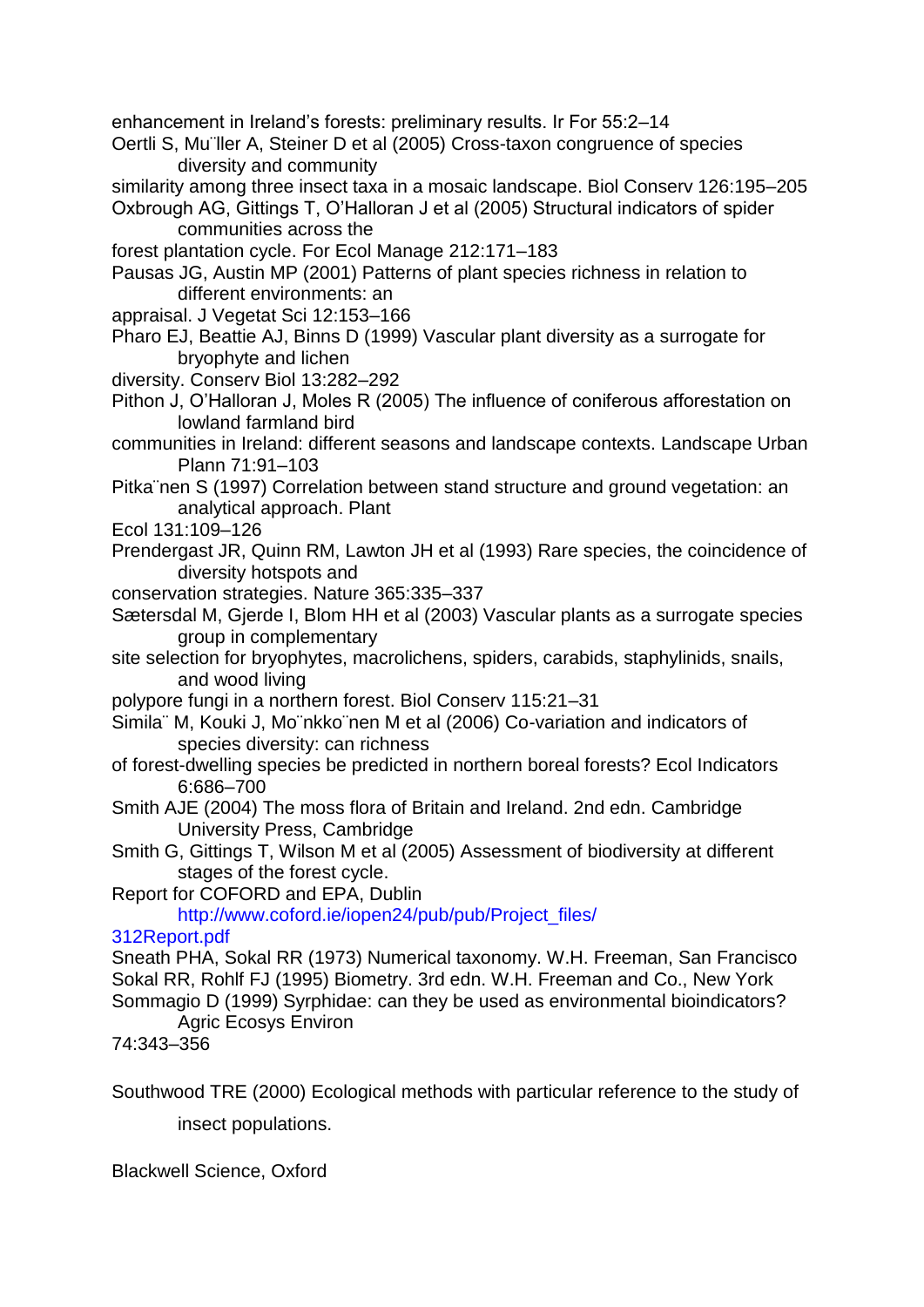- Speight MCD, Castella E (2001) An approach to interpretation of lists of insects using digitised biological
- information about the species. J Insect Conserv 5:131–139
- Spies TA (1998) Forest structure: a key to the ecosystem. Northwest Sci 72:34–39
- Spies TA, Franklin JF, Thomas TB (1988) Coarse woody debris in Douglas-fir forests of western Oregon
- and Washington. Ecology 69:1689–1702
- SPSS (2001) SPSS for Windows, version 11.0.1. SPSS, Chicago
- Stace C (1997) New flora of the British Isles. 2nd edn. Cambridge University Press, **Cambridge**
- Verheyen K, Guntenspergen GR, Biesbrouck B et al (2003) An integrated analysis of the effects of past land
- use on forest herb colonization at the landscape scale. J Ecol 91:731–742
- Vessby K, So¨derstro¨m B, Glimska¨r A et al (2002) Species-richness correlations of six different taxa in
- Swedish seminatural grasslands. Conserv Biol 16:430–439
- Williams P, Faith D, Manne L et al (2006) Complementarity analysis: Mapping the performance of
- surrogates for biodiversity. Biol Conserv 128:253–264
- Wilson MW, Pithon J, Gittings T et al (2006) Effects of growth stage and tree species composition on

breeding bird assemblages of plantation forests. Bird Study 53:225–236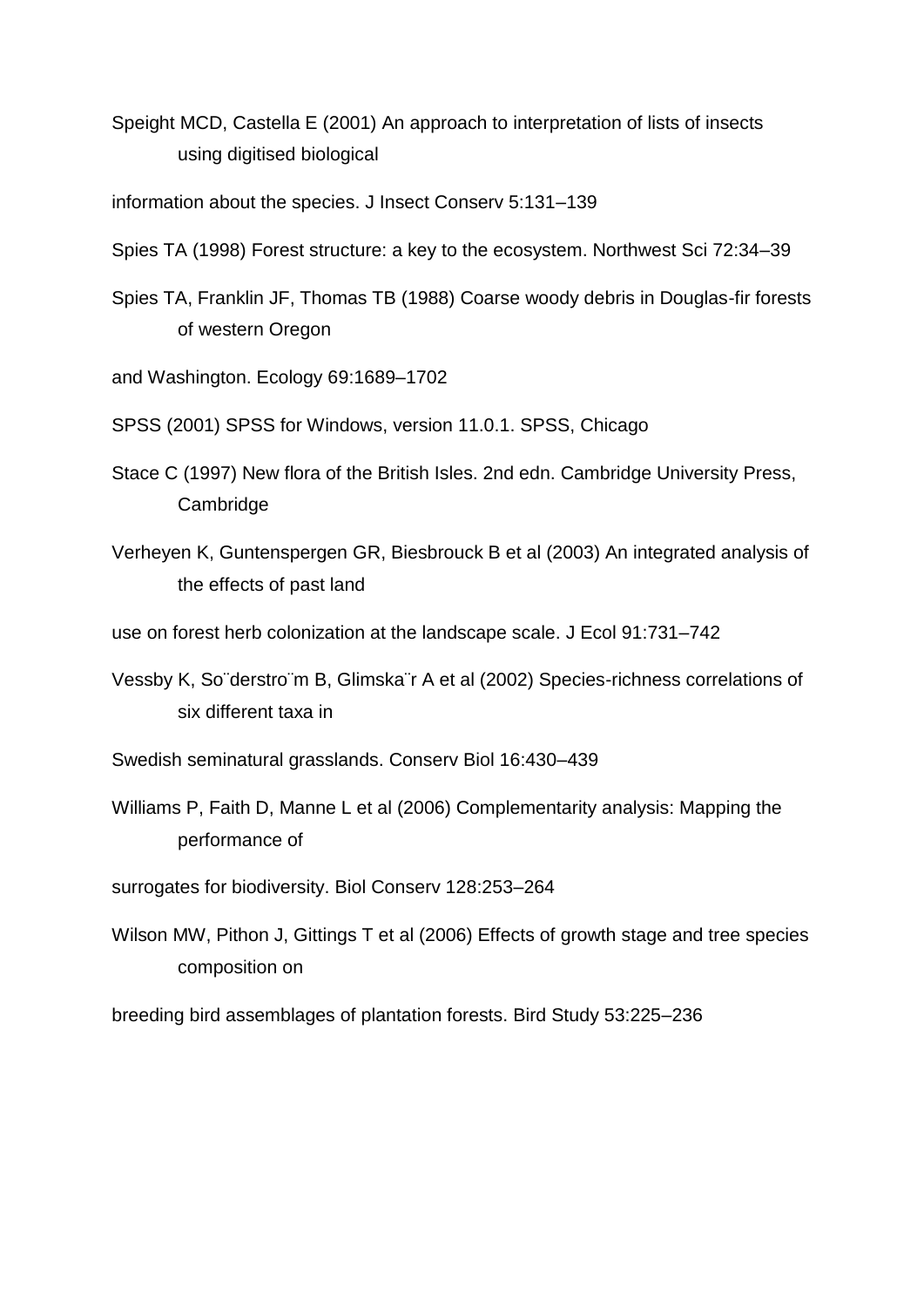Table 1 Eigenvectors of the first two axes of the Sitka spruce and ash stand structure PCA ordinations showing the relative contributions of canopy cover, tree height, dbh and spacing

|              | Height   | Dbh      | Spacing  | Canopy cover |
|--------------|----------|----------|----------|--------------|
| Sitka spruce |          |          |          |              |
| Axis 1       | 0.707    | 0.590    | 0.330    | 0.209        |
| Axis 2       | $-0.024$ | $-0.057$ | $-0.419$ | 0.906        |
| Ash          |          |          |          |              |
| Axis 1       | 0.593    | 0.551    |          | 0.587        |
| Axis 2       | $-0.368$ | $-0.462$ |          | 0.807        |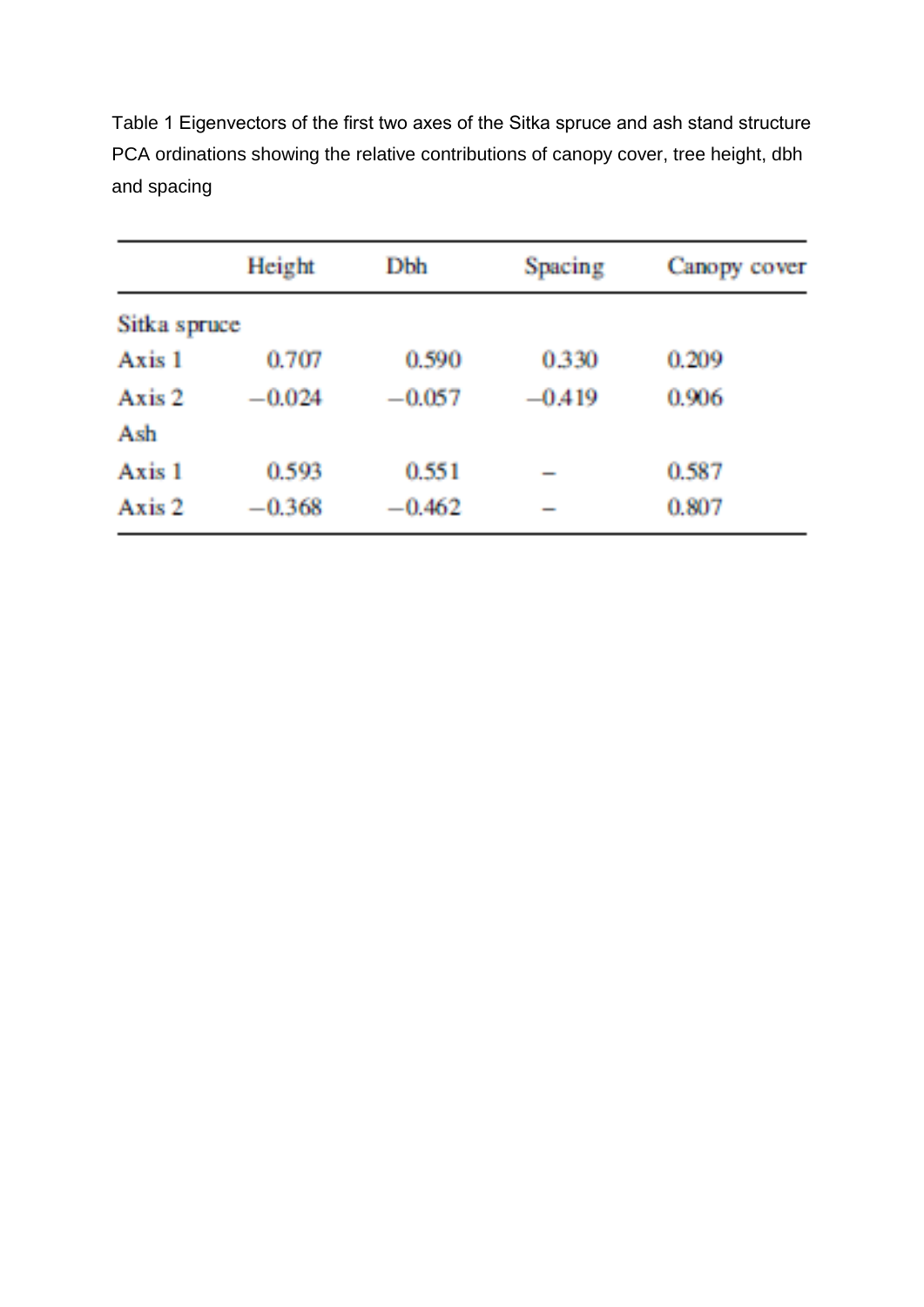Table 2 Pearson correlations among Sitka spruce forest structural variables and stand age

|              | Height  | Dbh       | Spacing   | Age       |
|--------------|---------|-----------|-----------|-----------|
| Canopy cover | $0.38*$ | 0.33      | $-0.11$   | 0.33      |
| Height       |         | $0.92***$ | $0.69***$ | $0.95***$ |
| Dbh          |         |           | $0.74***$ | $0.92***$ |
| Spacing      |         |           |           | $0.61***$ |

Statistically significant correlations are indicated: \*  $P \le 0.05$ , \*\* $P \le 0.01$ , \*\*\* $P \le 0.001$ . N = 31 sites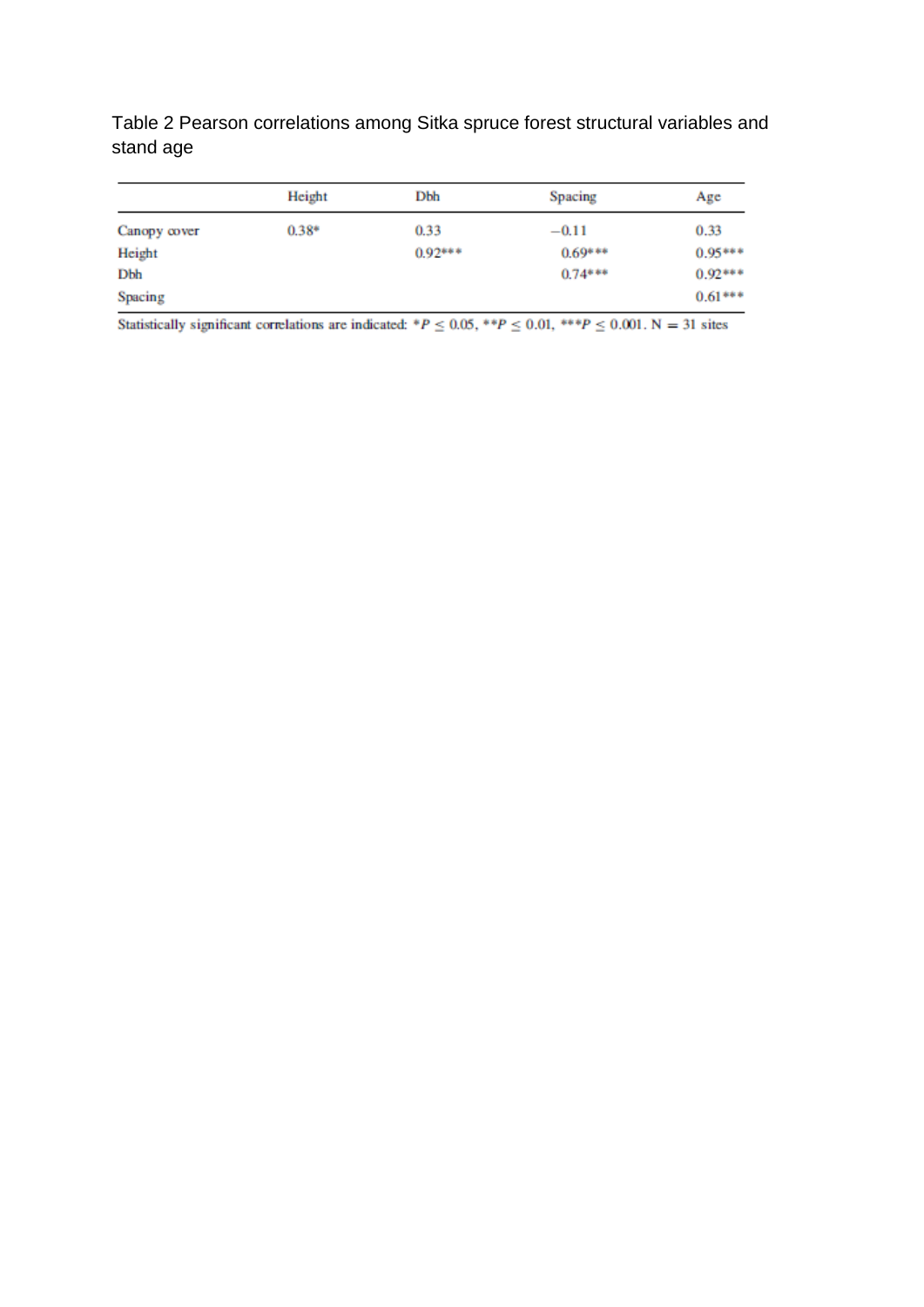Table 3 Mean (and range of site means in brackets) canopy cover (%), tree height (m), dbh (cm) and spacing (m) in Sitka spruce stand structural stages defined by a Ward's hierarchical clustering analysis. Also shown is mean (and range) stand age (yr)

| Stand stage | Canopy cover (%)    | Height(m)           | $Dbh$ (cm)          | Spacing (m)    | Age $(yr)$    |
|-------------|---------------------|---------------------|---------------------|----------------|---------------|
| Т           | 29.6 (11.7–43.3)    | $2.5(1.4-3.8)$      | $3.7(1.6-7.0)$      | $1.6(1.0-2.0)$ | $4.6(3-10)$   |
| П           | 80.3 (60.0-93.3)    | $5.9(4.3-7.3)$      | $12.4(10.4 - 16.5)$ | $1.9(1.5-2.0)$ | $10.7(9-13)$  |
| Ш           | 86.9 (78.3-95.0)    | $12.7(9.8-15.7)$    | $19.3(14.7 - 24.3)$ | $1.7(1.4-2.0)$ | $26.3(14-39)$ |
| IV          | $70.8(63.3 - 80.0)$ | 18.8 (16.8-20)      | 22.4 (21.0-24.8)    | $2.3(2.0-2.8)$ | $36.1(25-43)$ |
| v           | 54.7 (40.0-60.0)    | $21.1(18.3 - 23.0)$ | 39.0 (31.6-44.8)    | $3.9(3.0-6.0)$ | 42.6 (37-47)  |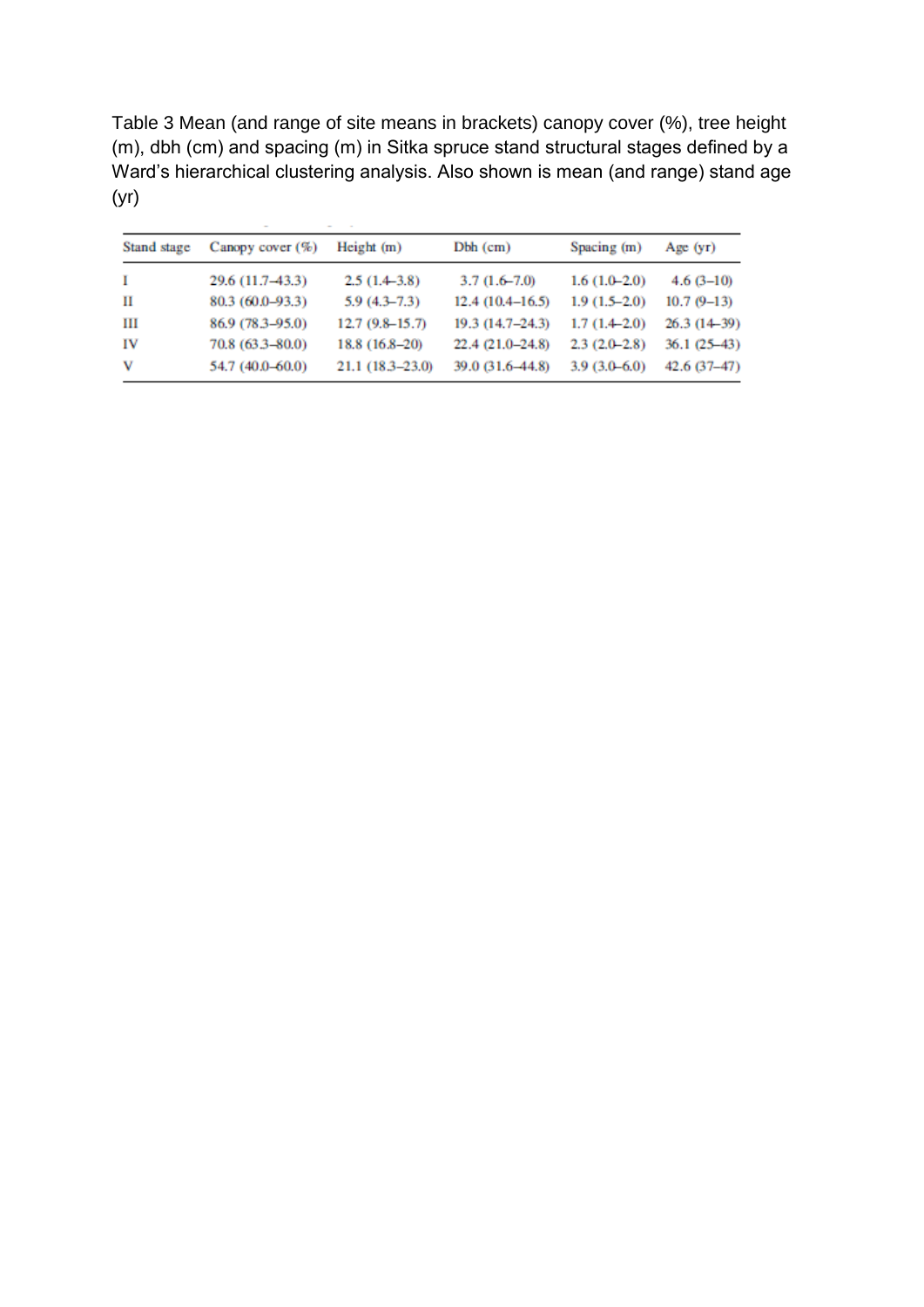|              | Height    | Dbh       | Spacing  | Age       |
|--------------|-----------|-----------|----------|-----------|
| Canopy cover | $0.76***$ | $0.72***$ | 0.26     | $0.65***$ |
| Height       |           | $0.95***$ | $0.54*$  | $0.90***$ |
| Dbh          |           |           | $0.64**$ | $0.93***$ |
| Spacing      |           |           |          | $0.63**$  |

Table 4 Pearson correlations among ash forest structural variables and stand age

Statistically significant correlations are indicated: \* $P \le 0.05$ , \*\* $P \le 0.01$ , \*\*\* $P \le 0.001$ . N = 24 sites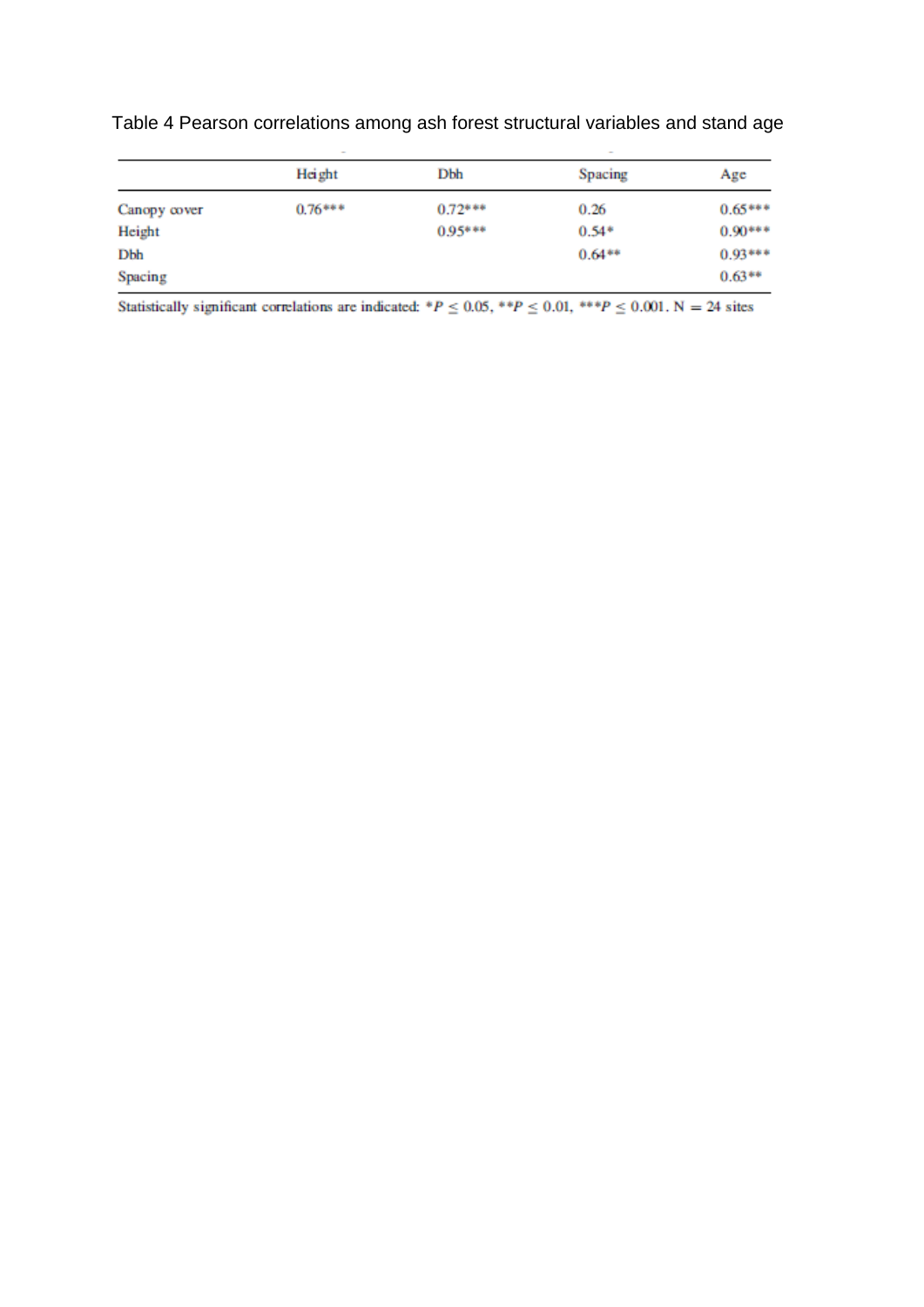Table 5 Mean (and range of site means in brackets) canopy cover (%), tree height (m), dbh (cm) and spacing (m) in ash stand structural stages defined by a Ward's hierarchical cluster analysis. KILA was structurally different than the remainder of the sites and was assigned to its own group in the six-cluster solution

| Stand stage | Canopy cover $(\%)$ | Height(m)         | $Dbh$ (cm)        | Spacing (m)    | Age $(yr)$      |
|-------------|---------------------|-------------------|-------------------|----------------|-----------------|
|             | $12.2(5.0-21.7)$    | $3.1(1.3-5.0)$    | $3.8(0.9-9.1)$    | $2.1(1.5-3.5)$ | $6.7(3-11)$     |
| П           | 57.8 (45.0-80.0)    | $4.4(3.0-6.0)$    | $6.3(4.8 - 8.9)$  | $1.8(1.5-2.0)$ | $6.6(5-10)$     |
| Ш           | 77.1 (70.0-88.3)    | $9.0(6.8-11.5)$   | $10.0(7.8-13.85)$ | $2.3(1.8-3.0)$ | $18.3(8-37)$    |
| IV          | 75.6 (66.7-81.7)    | $18.8(16.3-22.0)$ | 17.3 (15.8-19.7)  | $2.4(1.5-3.8)$ | $52.7(44-62)$   |
| v           | $72.2 (70 - 73.3)$  | $21.6(18.5-25.0)$ | 29.1 (27.6-30.9)  | $4.0(3.0-6.0)$ | $63.3(47 - 81)$ |
| <b>KILA</b> | 43.3                | 10.5              | 12.9              | 2.5            | 45              |

Note that mean spacing was not used in the cluster analysis. Also shown is mean (and range) stand age (yr)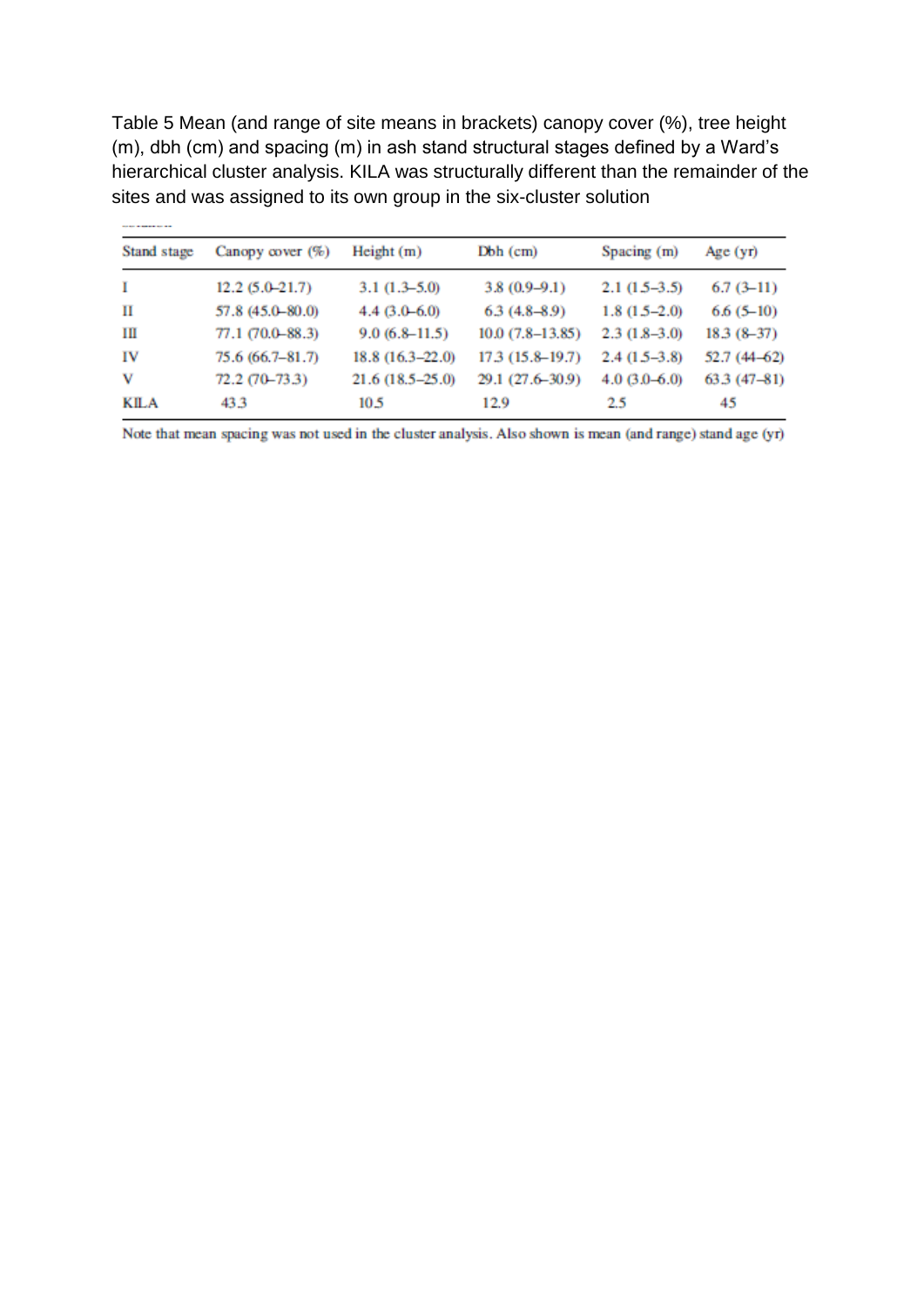|                                                                                                                                                                                                                                                                  |   | <b>Bryophytes</b> | Vascular plants |               | Spiders |   |                     | Hoverflies |                | Birds  |                     |                      |
|------------------------------------------------------------------------------------------------------------------------------------------------------------------------------------------------------------------------------------------------------------------|---|-------------------|-----------------|---------------|---------|---|---------------------|------------|----------------|--------|---------------------|----------------------|
|                                                                                                                                                                                                                                                                  |   | All Forest Spp    | ₹               | Forest Spp    | ₹       |   | Open Spp Forest Spp | ₹          | Saproxylic Spp | ₹      | Generalist Open Spp |                      |
| Canopy cover                                                                                                                                                                                                                                                     |   | ֠֩֝ <del>֓</del>  | $\frac{1}{1}$   | $\hat{f}$     |         | 1 |                     |            |                |        |                     |                      |
| Shrub cover                                                                                                                                                                                                                                                      |   |                   |                 |               |         |   |                     |            |                |        | ŧ                   |                      |
| Field layer cover                                                                                                                                                                                                                                                |   |                   |                 |               |         |   | $\frac{1}{1}$       |            |                |        |                     |                      |
| Ground layer cover                                                                                                                                                                                                                                               |   |                   |                 |               |         |   |                     |            |                |        |                     |                      |
| Conifer litter cover                                                                                                                                                                                                                                             |   |                   |                 |               |         |   | ŧ                   |            |                |        |                     |                      |
| Coarse woody debris                                                                                                                                                                                                                                              |   |                   |                 |               |         |   |                     |            | ŧ              |        |                     |                      |
| Distance to forest edge                                                                                                                                                                                                                                          |   |                   |                 |               |         |   |                     |            |                | I      |                     | $\frac{1}{\sqrt{2}}$ |
| Distance to native woodland                                                                                                                                                                                                                                      |   |                   |                 | $\frac{1}{1}$ |         |   |                     |            |                |        |                     |                      |
| Area of native woodland within 1 km                                                                                                                                                                                                                              |   |                   |                 | ŧ             |         |   |                     |            |                |        |                     |                      |
| Sitka spruce <sup>o</sup>                                                                                                                                                                                                                                        | ŧ |                   |                 |               | ŧ       |   | ŧ                   | 0          |                |        |                     |                      |
| Ash <sup>e</sup>                                                                                                                                                                                                                                                 |   |                   | $\ddagger$      |               |         |   |                     | 0          | ŧ              |        |                     |                      |
| Age                                                                                                                                                                                                                                                              |   |                   |                 | ŧ             |         |   | ŧ                   |            |                |        |                     | $\frac{1}{1}$        |
| Wet microhabitats                                                                                                                                                                                                                                                |   |                   |                 |               |         |   |                     | 1          | $\ddagger$     |        |                     |                      |
| Elevation                                                                                                                                                                                                                                                        |   |                   |                 |               |         |   |                     |            |                | 4<br>T |                     |                      |
| Available P                                                                                                                                                                                                                                                      |   |                   |                 |               |         |   |                     |            |                |        |                     |                      |
| Strength of relationships are indicated as follows: + $P < 0.05$ , ++ $P < 0.01$ and +++ $P \le 0.001$ . Negative relationships are indicated similarly. Notable lack of relationship is<br>indicated by 0. See text and Smith et al. (2005) for further details |   |                   |                 |               |         |   |                     |            |                |        |                     |                      |
| <sup>a</sup> But bryophyte species richness low at high values of canopy cover in spruce stands                                                                                                                                                                  |   |                   |                 |               |         |   |                     |            |                |        |                     |                      |
| In ash forests; in spruce forests species richness highest at intermediate levels of canopy cover                                                                                                                                                                |   |                   |                 |               |         |   |                     |            |                |        |                     |                      |
| <sup>9</sup> In Old (mainly Stage IV-V) forests                                                                                                                                                                                                                  |   |                   |                 |               |         |   |                     |            |                |        |                     |                      |

Table 6 Summary of relationships between structural, compositional and functional variables and species richness of taxonomic groups and subgroups

<sup>h</sup> Except ground-nesters

8 Anthropophobic species and species associated with wet substrates and ground debris. See Table 8

Relative to Sitka spruce forests; only positive relationships shown

ö

 $<sup>t</sup>$  In Intermediate (Stage II-III) sites</sup>

<sup>4</sup> Relative to ash forests; only positive relationships shown

In Stage V Sitka spruce forests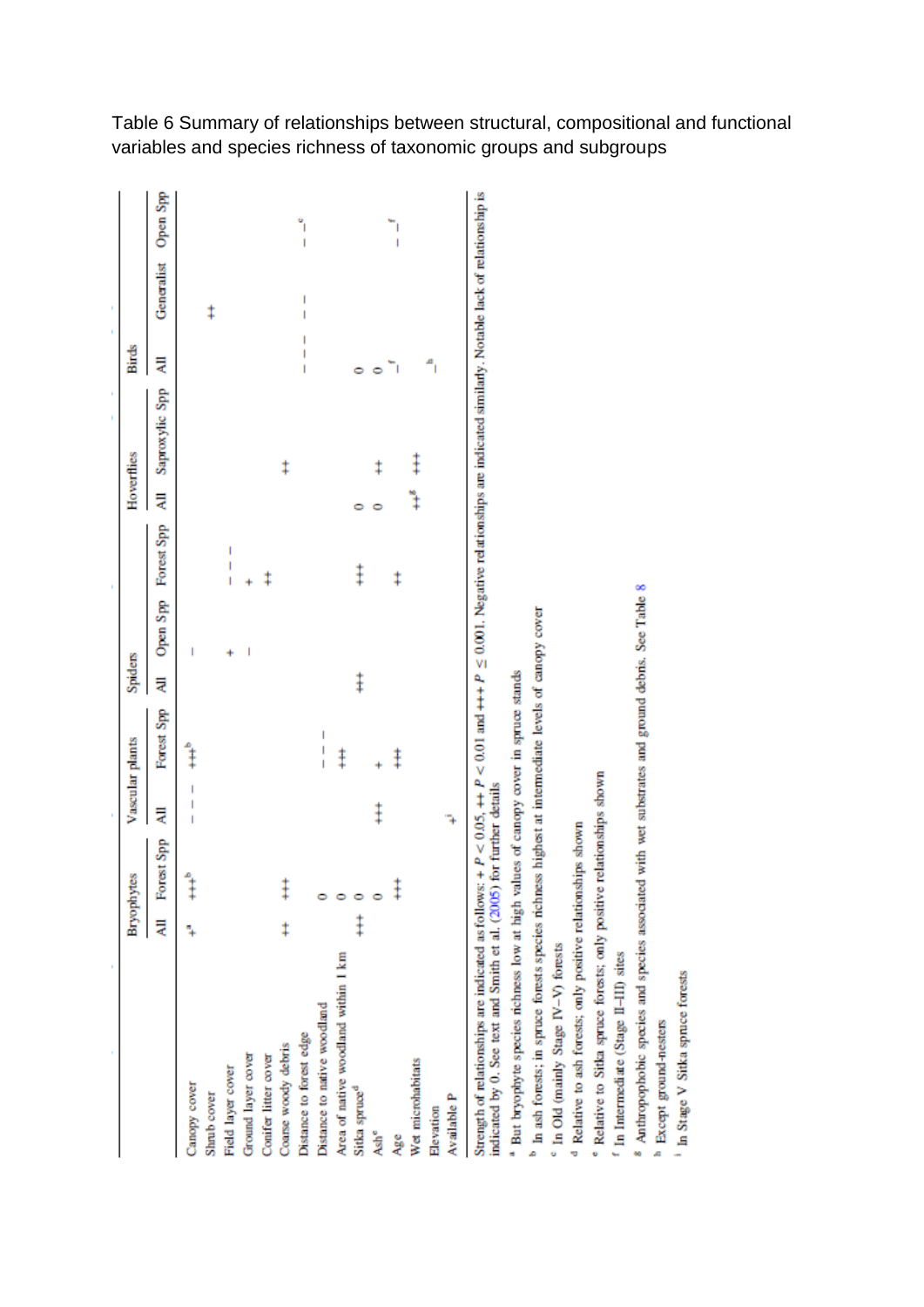Table 7 Compositional indicators of biodiversity. (a) Signiﬕ cant correlations of bird species abundance with bird species richness in Older forests ( $n = 19$ ); (b) Signi $\rightarrow$  cant indicator values [ 25 (IndVal) of plant species for species-rich (SR) vegetation communities in Stage II†V Sitka spruce stands derived by i¬exible-beta clustering (Legendre and Legendre 1998)

| <b>Species</b>            | Scientific name         | г      | P      |
|---------------------------|-------------------------|--------|--------|
| a)                        |                         |        |        |
| Wren                      | Troglodytes troglodytes | 0.78   | 0.0001 |
| Dunnock                   | Prunella modularis      | 0.63   | 0.0039 |
| <b>Blackbird</b>          | Turdus merula           | 0.58   | 0.0087 |
| Pheasant                  | Phasianus colchicus     | 0.57   | 0.0111 |
| Robin                     | Erithacus rubecula      | 0.53   | 0.0204 |
| Treecreeper               | Certhia familiaris      | 0.52   | 0.0225 |
| Stonechat                 | Saxicola torquata       | 0.52   | 0.0232 |
| Greenfinch                | Carduelis chloris       | 0.51   | 0.0272 |
| <b>Great Tit</b>          | Parus major             | 0.50   | 0.0282 |
| <b>Blue Tit</b>           | Parus caeruleus         | 0.47   | 0.0409 |
|                           | Species                 | IndVal | P      |
| b)                        |                         |        |        |
| Sitka spruce <sup>a</sup> | Rubus fruticosus        | 93     | 0.001  |
| <b>Cluster A</b>          | Dryopteris dilatata     | 73     | 0.001  |
| $SR = 32.7 \pm 2.9$       | Agrostis capillaris     | 72     | 0.006  |
| $n = 15$                  | Thuidium tamariscinum   | 56     | 0.006  |
| Sitka spruce              | Hypnum jutlandicum      | 65     | 0.002  |
| <b>Cluster B</b>          | Dicranum scoparium      | 64     | 0.006  |
| $SR = 27.2 \pm 2.9$       | Kindbergia praelonga    | 54     | 0.017  |
| $n = 14$                  | Plagiothecium undulatum | 25     | 0.084  |

<sup>a</sup> Mean species richness in the other clusters: C-19.4  $\pm$  1.6 (n = 14), D-14.0  $\pm$  1.3 (n = 15), E- $4.7 \pm 1.1$  (n = 7). See Smith et al. (2005) for further details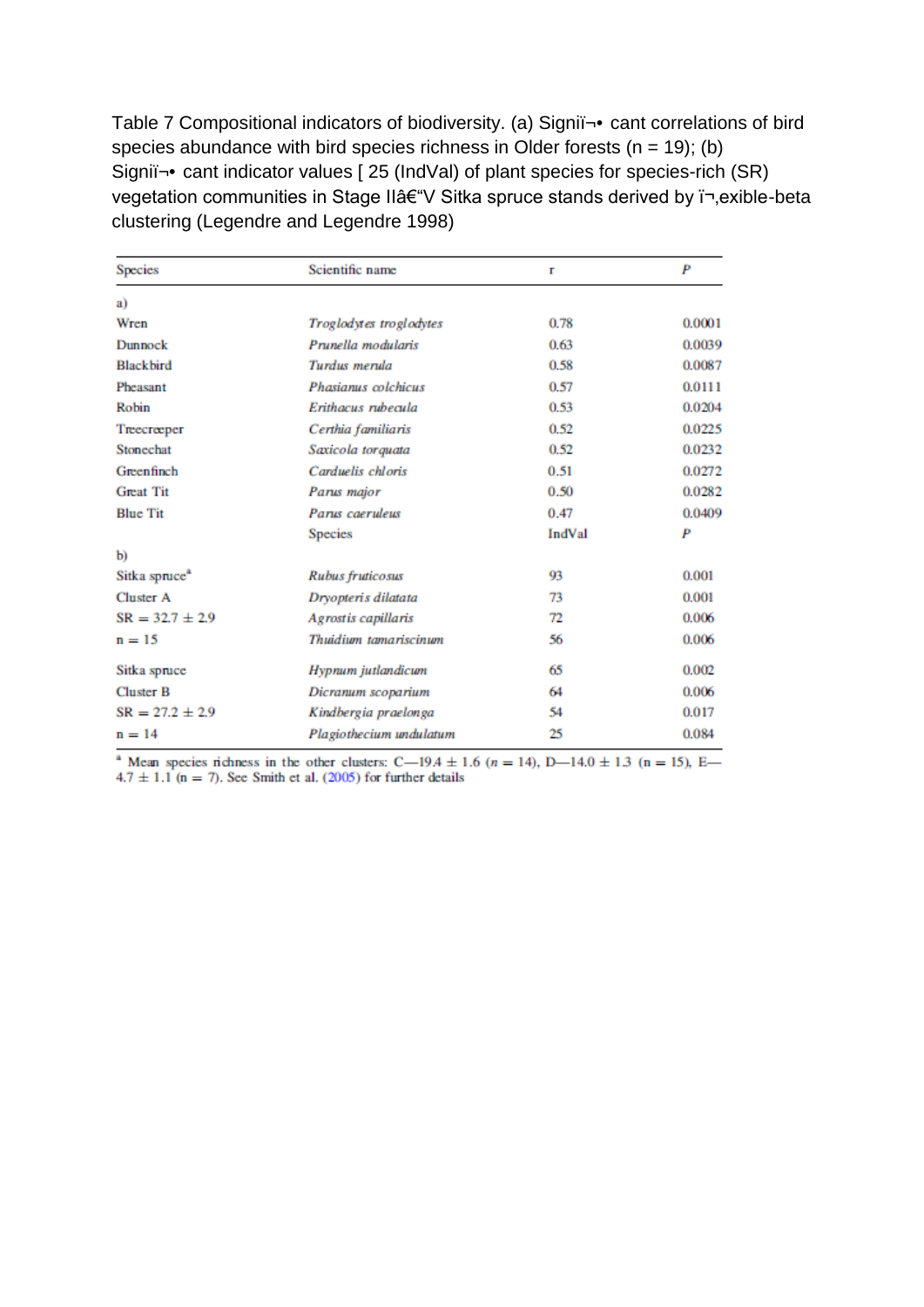| a.                     | а. | $\sim$               | $\overline{\phantom{a}}$ |      |         |
|------------------------|----|----------------------|--------------------------|------|---------|
|                        |    | Wet sites $(n = 17)$ | Dry sites $(n = 8)$      |      |         |
| Anthropophobic species |    | $1.9 \pm 0.2$        | $0.9 \pm 0.2$            | 3.15 | 0.005   |
| Wet substrate species  |    | $4.2 \pm 0.2$        | $0.8 \pm 0.2$            | 13.3 | < 0.001 |
| Ground debris species  |    | $3.5 \pm 0.3$        | $1.9 \pm 0.2$            | 4.5  | < 0.001 |

Table 8 Species richness (±se) per Malaise trap of three hoverfly species groups in wet and dry Stage III-V Sitka spruce stands. Sample size (n) is the number of traps.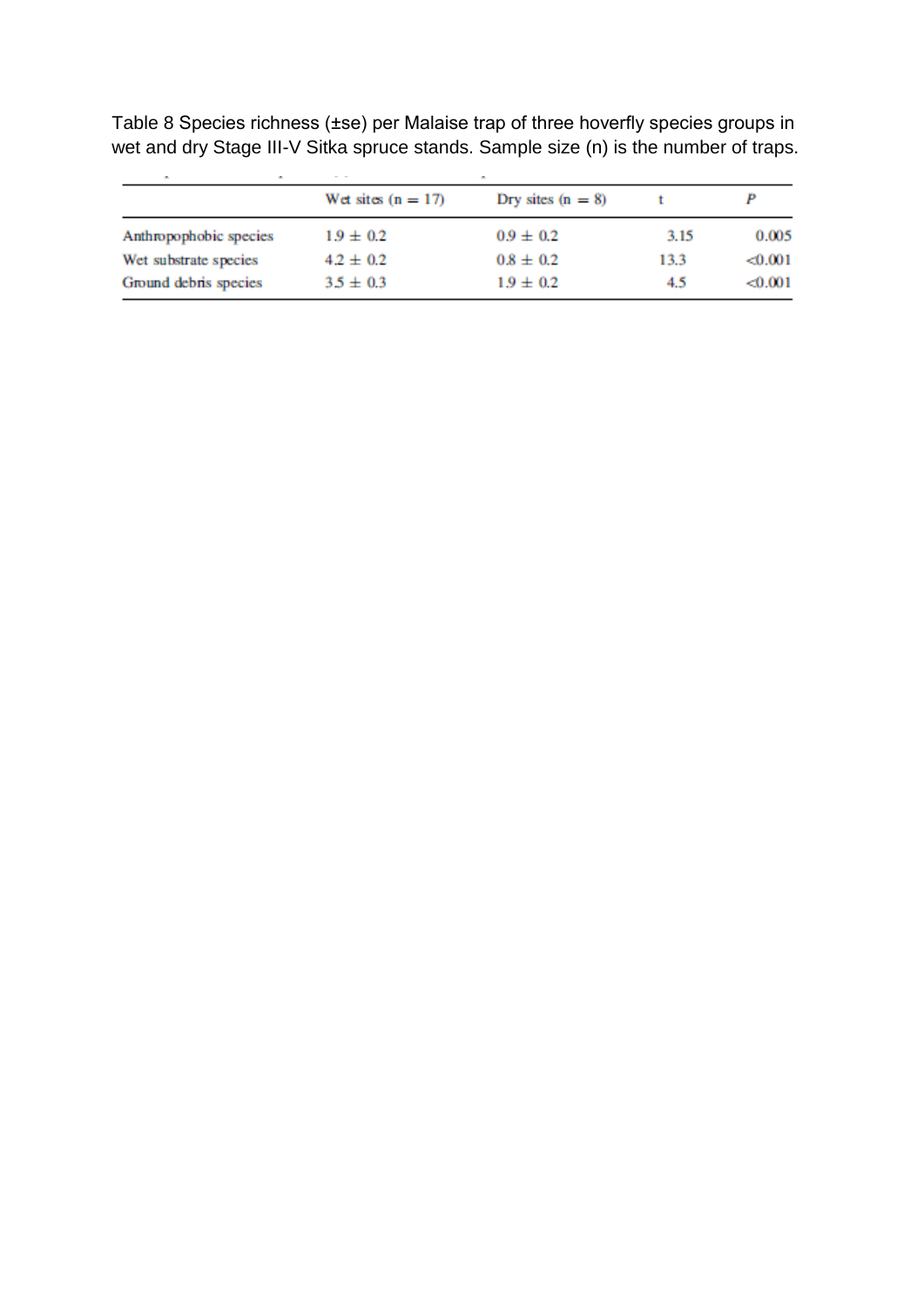Table 9 Summary of stand-scale structural, compositional and functional biodiversity indicators and the taxonomic groups to which they apply.

**Construction of the construction** 

| Indicator                              | Taxonomic group                                              |
|----------------------------------------|--------------------------------------------------------------|
| Structural                             |                                                              |
| Structural stage                       | All <sup>a</sup>                                             |
| Canopy openness                        | Vascular plants, spiders, birds                              |
| Shrub cover                            | <b>Birds</b>                                                 |
| Vegetation 11-50 cm tall cover         | <b>Spiders</b>                                               |
| <b>Conifer litter</b>                  | Forest spiders                                               |
| <b>CWD</b>                             | Bryophytes, saproxylic hoverflies                            |
| Proximity to forest edge               | <b>Rinks</b>                                                 |
| Proximity to native woodland           | Forest vascular plants                                       |
| Compositional                          |                                                              |
| $\mathbf{Ash}^b$                       | Vascular plants, saproxylic hoverflies                       |
| Sitka spruce <sup>e</sup>              | Bryophytes, spiders                                          |
| Bird species (Table 7a) <sup>d</sup>   | <b>Birds</b>                                                 |
| Rubus fruticosus                       | Vascular plants                                              |
| Dryopteris dilatata                    |                                                              |
| Agrostis capillaris                    |                                                              |
| Thuidium tamariscinum <sup>a</sup>     |                                                              |
| Hypnum jutlandicum                     | <b>Bryophytes</b>                                            |
| Dicranum scoparium                     |                                                              |
| Kindbergia praelonga                   |                                                              |
| Plagiothecium undulatum <sup>a</sup> , |                                                              |
| <b>Functional</b>                      |                                                              |
| Stand age                              | Forest bryophytes, forest vascular plants,<br>forest spiders |
| Wet microhabitats                      | Hoverflies                                                   |
| Lower elevation                        | <b>Birds</b>                                                 |
| Higher elevation                       | Ground-nesting birds                                         |
| Available P                            | Vascular plants                                              |
| Thinning frequency                     | All                                                          |

<sup>a</sup> Relationships between biodiversity and stand structural stage vary by taxonomic group and subgroup, particularly forest species. See text for details

<sup>b</sup> Relative to Sitka spruce

<sup>e</sup> Relative to ash

<sup>d</sup> As these are all common species, they should be used as targets to be achieved by management rather than indicators of high biodiversity stands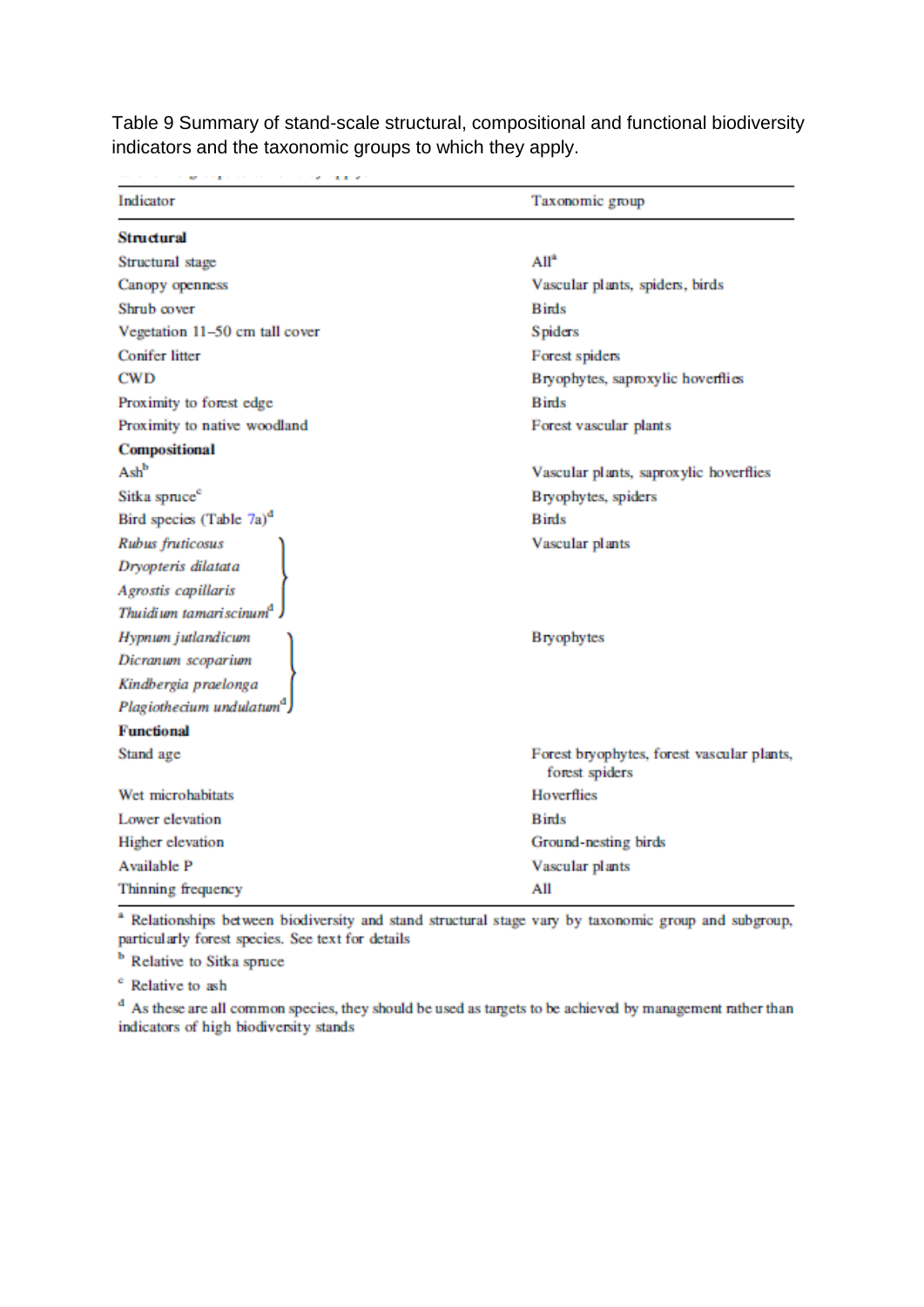

Figure 1 Map of sites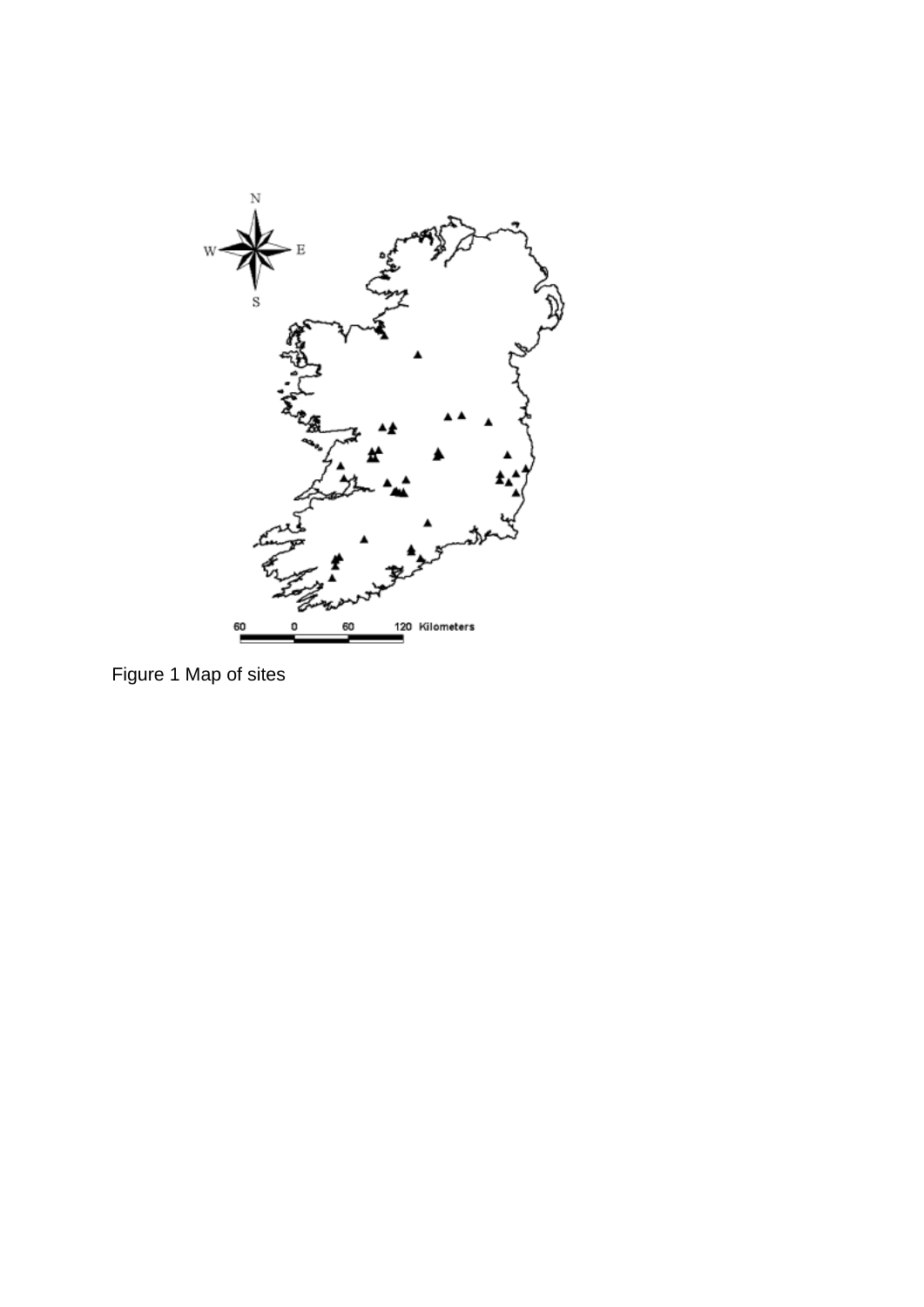

Figure 2 PCA ordination and Ward's cluster analysis of mean canopy cover, tree height, dbh and spacing in 31 Sitka spruce forests. Sites are identified by four-letter codes. At the three-cluster stage, the two groups enclosed by solid rings are separate from the middle group of sites. At the four-cluster stage, the group enclosed by a dashed ring is divided from the middle group. Symbols indicate the stand types based on the five-cluster solution:  $m =$  Stage I,  $d =$  Stage II,  $E =$  Stage III,  $+ =$  Stage IV and . = Stage V. Axis 1 of the ordination explained 73.0% of the variance in the data (k1 = 7.087) and axis 2 explained 21.0% of the variance (k2 = 2.044). Total variance of the dataset was 9.715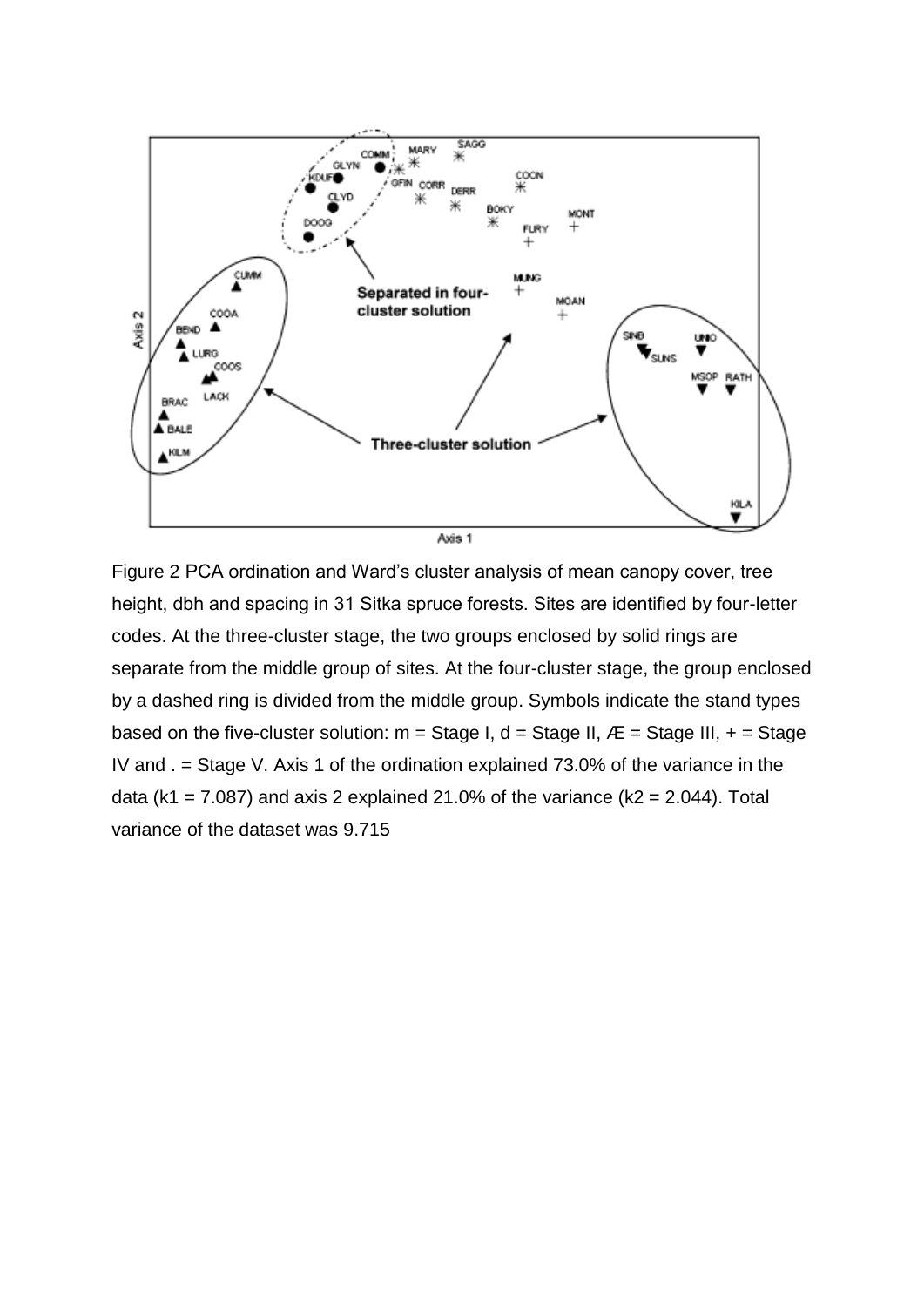

Figure 3 PCA ordination and Ward's cluster analysis of mean canopy cover, tree height and dbh in 24 ash forests. Sites are identiﬕ ed by four-letter codes. At the three-cluster stage, the two groups enclosed by solid rings are separate from the middle group of sites. At the four-cluster stage, the group enclosed by a dashed ring is divided from the middle group. At the i¥ ve-cluster stage, RINC, DEME and RATH were separate from the others in their group. Symbols indicate the six-cluster solution:  $m =$  Stage I,  $d =$  Stage II,  $\tilde{A}$ † = Stage III, + = Stage IV, . = Stage V and e = not assigned. Axis 1 of the ordination explained 86.9% of the variance in the data (k1  $= 6.028$ ) and axis 2 explained 11.4% of the variance (k2 = 0.793). Total variance of the dataset was 6.939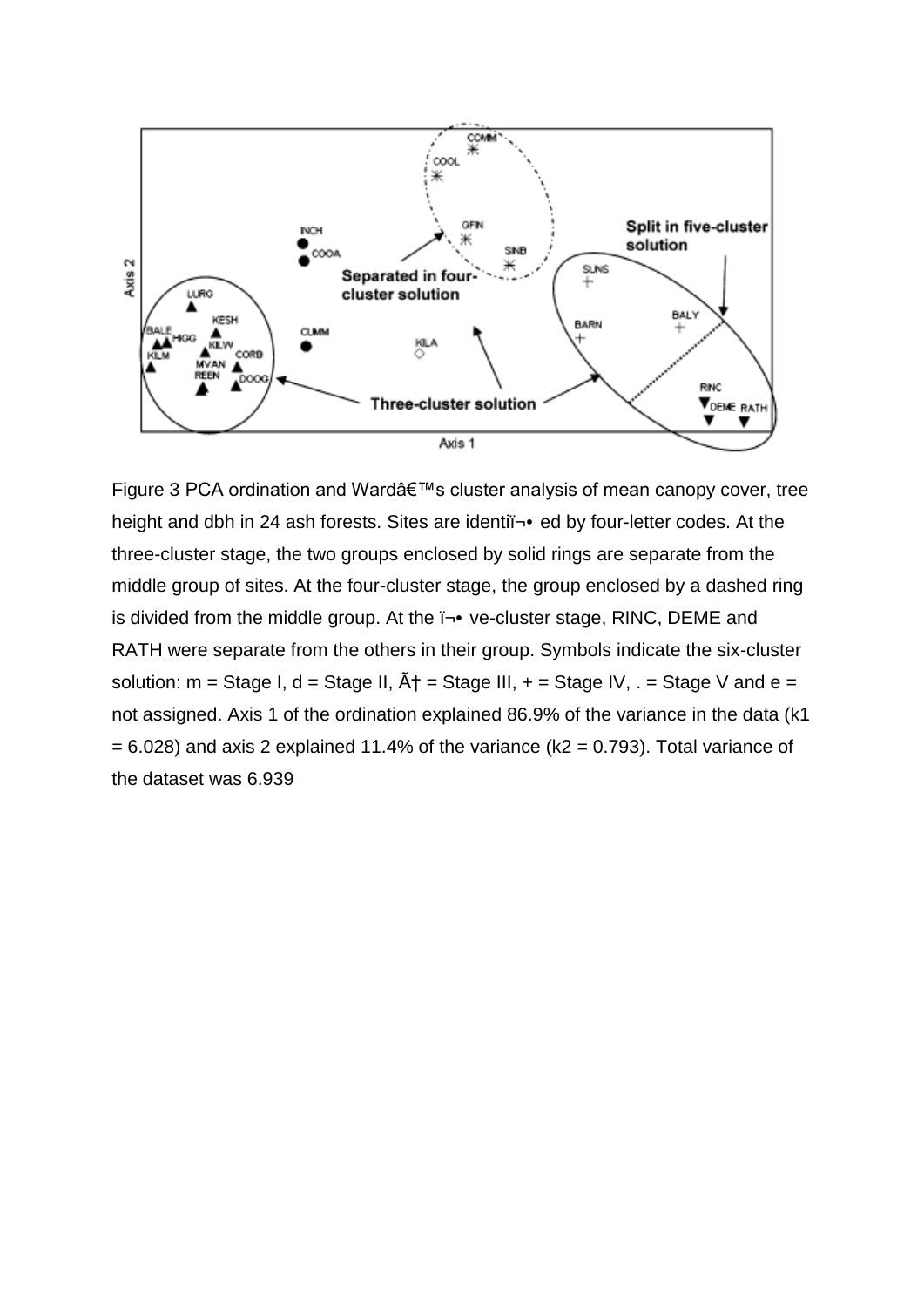

Figure 4 Trends in species richness over the forest cycle for ﬕ ve taxonomic groups: (a) total species richness in Sitka spruce stands, (b) total species richness in ash stands, (c) woodland species richness in Sitka spruce stands and (d) woodland species richness in ash stands. For birds, data from spruce/ash mix sites were combined with data from monoculture sites for both Sitka spruce and ash categories